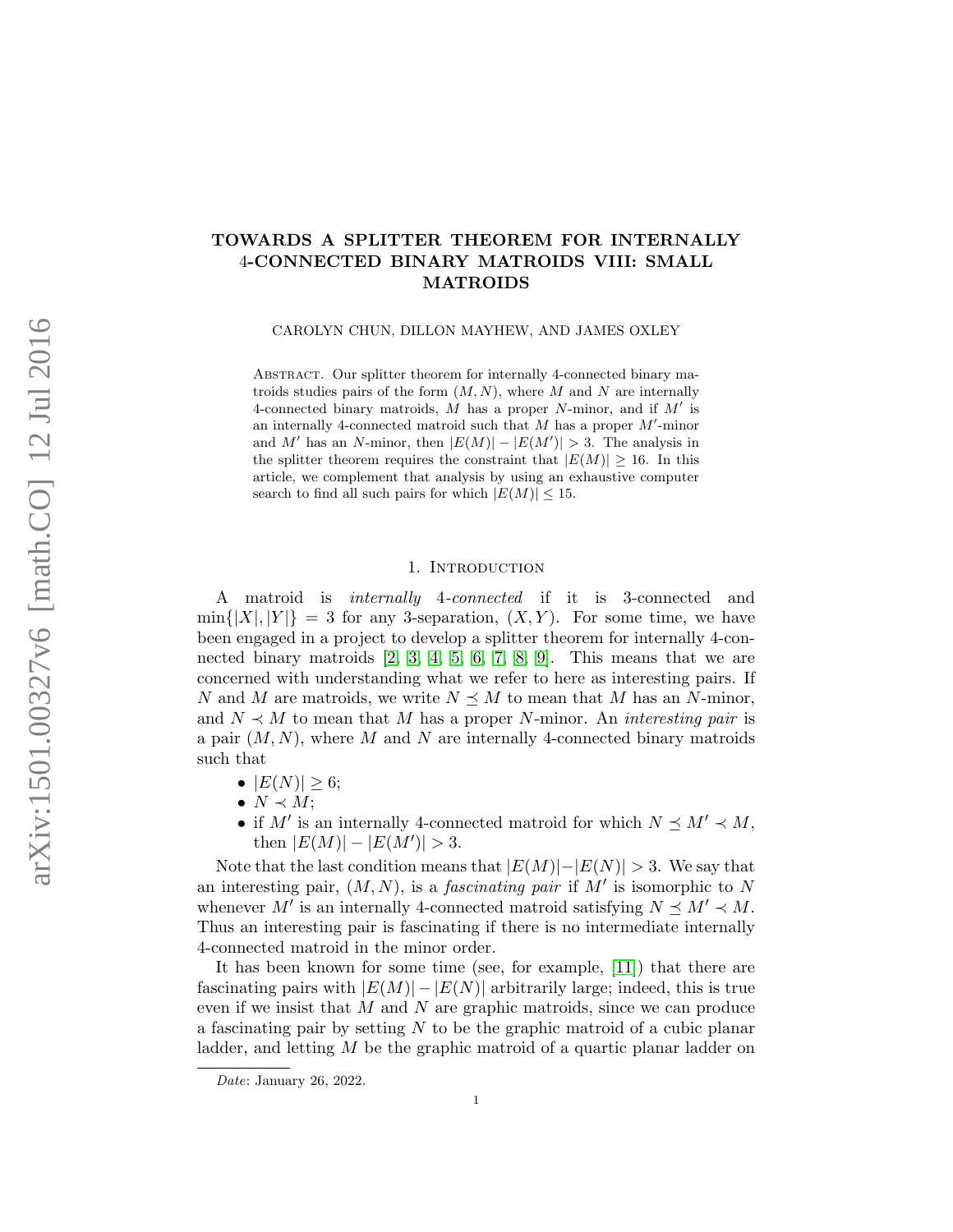the same number of vertices. However, our project has shown that only a small number of constructions are needed to build  $M$  from  $N$ , whenever  $(M, N)$  is a fascinating pair.

The analysis in our project requires  $M$  to be a certain size, in particular,  $|E(M)| \geq 16$ . To complement this analysis, our results here contain a description of all interesting pairs for which  $|E(M)| \leq 15$ . Our first theorem will describe the fascinating pairs. Up to duality, there are exactly 31. Before that, we introduce some important matroids and graphs.

For  $n > 3$ , we denote the *cubic Möbius ladder* on  $2n$  vertices by  $CM_{2n}$ . This graph is obtained from an even cycle on  $2n$  vertices by joining each vertex to the antipodal vertex (the vertex of distance  $n$ ). Similarly, for  $n \geq 2$ , the *quartic Möbius ladder* on  $2n + 1$  vertices is denoted by  $QM_{2n+1}$ , and is obtained from an odd cycle with  $2n+1$  vertices by joining each vertex to the two vertices of distance *n*. Note that  $QM_5$  is isomorphic to  $K_5$ , and  $CM_6$  is isomorphic to  $K_{3,3}$ .

The Möbius matroids have been discovered in several contexts [\[13,](#page-34-9) [14\]](#page-34-10). For each positive integer  $n \geq 3$ , let  $\mathcal{W}_n$  be the wheel with  $n+1$  vertices, and let B be the set of spoke edges. Thus B is a basis of the rank-n binary matroid  $M(\mathcal{W}_n)$ . Let  $M_n$  be the binary matroid obtained from  $M(\mathcal{W}_n)$  by adding a single element,  $\gamma$ , so that the fundamental circuit  $C(\gamma, B)$  is  $B\cup \gamma$ . Kingan and Lemos [\[13\]](#page-34-9) denote  $M_n$  by  $F_{2n+1}$ . Observe that  $M_3$  is the Fano matroid, and  $M_4 \cong M^*(K_{3,3})$ . When *n* is odd,  $M_n^*$  is the *rank*- $(n + 1)$ *triadic Möbius matroid*, denoted by  $\Upsilon_{n+1}$ . Hence  $\Upsilon_4 \cong F_7^*$ . Moreover,  $\Upsilon_6$  is isomorphic to any single-element deletion of  $T_{12}$ , the rank-6 binary matroid introduced by Kingan [\[12\]](#page-34-11). We also observe that  $\Upsilon_{n+1} \setminus \gamma \cong M^*(QM_n)$ .

For  $n \geq 3$ , we construct the graph  $G_{n+2}^+$  by starting with an *n*-vertex cycle,  $C$ , containing adjacent vertices  $x$  and  $y$ , and then adding two additional vertices,  $u$  and  $w$ , and making both of them adjacent to every vertex in  $C$ . We join u and w with an edge  $\gamma$ . Note that the planar dual of  $G_{n+2}^{\dagger} \setminus \gamma$  is  $CM_{2n}$ . Let  $\Delta_{n+1}$  be the binary matroid that is obtained from  $M(G_{n+2}^+)$ by deleting the element xy and adding a new element so that it forms a circuit with the elements  $wx$  and  $uy$ . This new element also forms a circuit with ux and wy. We also define  $\Delta_3$  to be  $F_7$ . Then  $\Delta_r$  is the rank-r *triangular Möbius matroid.* Observe that  $\Delta_{n+1} \setminus \gamma \cong M^*(CM_{2n})$ . Kingan and Lemos [\[13\]](#page-34-9) use  $B_{3n+1}$  to denote  $G_{n+2}^+$ , and  $S_{3n+1}$  to denote  $\Delta_{n+1}$ .

Now we give our description of fascinating pairs. Any graphs or matroids which we have not yet defined will be introduced in Section [3.](#page-5-0) For now, we note that  $Q_3$  is the cube graph; O is the octahedron graph;  $H_1$ ,  $H_2$ , and  $H_3$ are graphs with 13 edges, and, respectively, 6, 7, and 8 vertices;  $Q_3^{\times}$  and  $Y_9$ have 14 edges and, respectively, 8 and 9 vertices;  $A_1$ ,  $A_2$ ,  $A_3$ ,  $A_4$ , and  $A_5$  are non-graphic matroids with rank  $8$  and  $14$  elements, whereas  $A_6$  has rank  $7$ and 14 elements; the matroids  $P$  and  $Q$  have rank 4 and 11 elements; each matroid of the form  $B_i$  or  $C_j$  has rank 8 and 15 elements; both R and S have rank 5 and 11 elements, while  $D_1$  and  $E_1$  have rank 9 and 15 elements.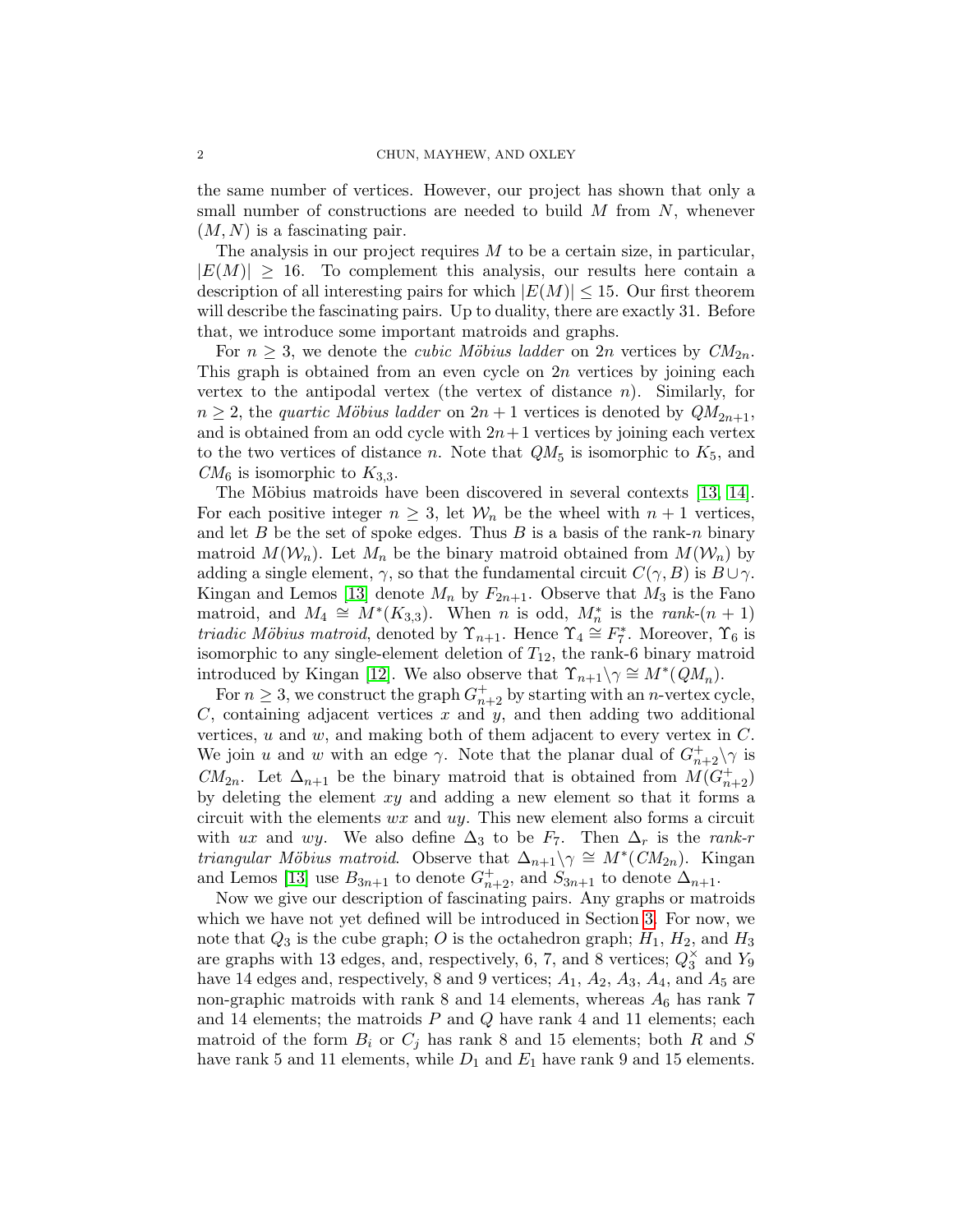<span id="page-2-0"></span>**Theorem 1.1.** Assume that  $(M_0, N_0)$  is a fascinating pair and  $|E(M_0)| \leq$ 15. Then, for some pair,  $(M, N)$  in  $\{(M_0, N_0), (M_0^*, N_0^*)\}$ , one of the following statements holds.

- (1) M is one of  $M(Q_3)$  or  $M(K_5) \cong M(QM_5)$ , and N is  $M(K_4)$ ;
- (2) M is one of  $\Upsilon_6$  or  $\Upsilon_6^*$ , and N is  $F_7 \cong \Upsilon_4^*$ ;
- (3) M is one of  $M(H_1)$ ,  $M(H_2)$ ,  $M(H_3)$ , or  $M(QM_7)$ , and N is  $M(K_{3,3}) \cong M(CM_6);$
- (4) M is one of  $M(Q_3^{\times})$ ,  $M(Y_9)$ ,  $M(QM_7)$ , or  $M(CM_{10})$ , and N is  $M(K_5) \cong M(QM_5);$
- (5) M is one of  $A_1$ ,  $A_2$ ,  $A_3$ ,  $A_4$ ,  $A_5$ ,  $A_6$ , or  $\Upsilon_8$ , and N is  $\Delta_4$ ;
- (6) *M* is one of  $B_1$ ,  $B_2$ ,  $B_3$ ,  $B_4$ , or  $B_5$ , and *N* is *P*;
- (7) *M* is one of  $C_1$ ,  $C_2$ ,  $C_3$ , or  $C_4$ , and N is Q;
- $(8)$   $(M, N) = (D_1, R);$
- (9)  $(M, N) = (E_1, S)$ ; or
- $(10)$   $(M, N) = (\Upsilon_8, \Upsilon_6).$

With Theorem [1.1](#page-2-0) in hand, it is easy to find the pairs that are interesting but not fascinating: there are only three (up to duality).

<span id="page-2-1"></span>**Theorem 1.2.** Assume that  $(M_0, N_0)$  is an interesting pair that is not fascinating and that  $|E(M_0)| \leq 15$ . Then there is a pair,  $(M, N)$  $in \{(M_0, N_0), (M_0^*, N_0^*)\},$  such that  $(M, N)$  is either  $(M(QM_7), M(K_4)),$  $(\Upsilon_8, F_7, ), \text{ or } (\Upsilon_8^*, F_7).$ 

The following table shows the number of interesting pairs (up to duality), where the larger matroid has  $m$  elements in its ground set, and the smaller has *n* elements. Note that none of the pairs we have listed contains two self-dual matroids, so if we were not taking duality into account, we would just double the numbers in the table.

| $\boldsymbol{m}$<br>$\, n$ | 10 | 11             | 12 | 13 | 14 | 15              |
|----------------------------|----|----------------|----|----|----|-----------------|
| 6                          |    |                |    |    | 1  |                 |
|                            |    | $\overline{2}$ |    |    |    | 2               |
| 8                          |    |                |    |    |    |                 |
| 9                          |    |                |    | 3  | 1  |                 |
| 10                         |    |                |    |    | 9  | $\overline{2}$  |
| 11                         |    |                |    |    |    | $\overline{12}$ |

Next we note the specialisation of our theorems to graphic matroids. Any graphs not already defined are described in Section [3.](#page-5-0) Let G be a simple, 3-connected graph. For any partition,  $(X, Y)$ , of the edge set, let  $V(X, Y)$  be the set of vertices incident with edges in both X and Y. We say that G is internally 4-connected if, whenever  $3 \leq |X| \leq |Y|$  we have that  $|V(X, Y)| \geq 3$ , with equality implying that X is either a triangle or the set of edges incident with a vertex of degree 3. In other words, G is internally 4-connected if and only if  $M(G)$  is an internally 4-connected matroid.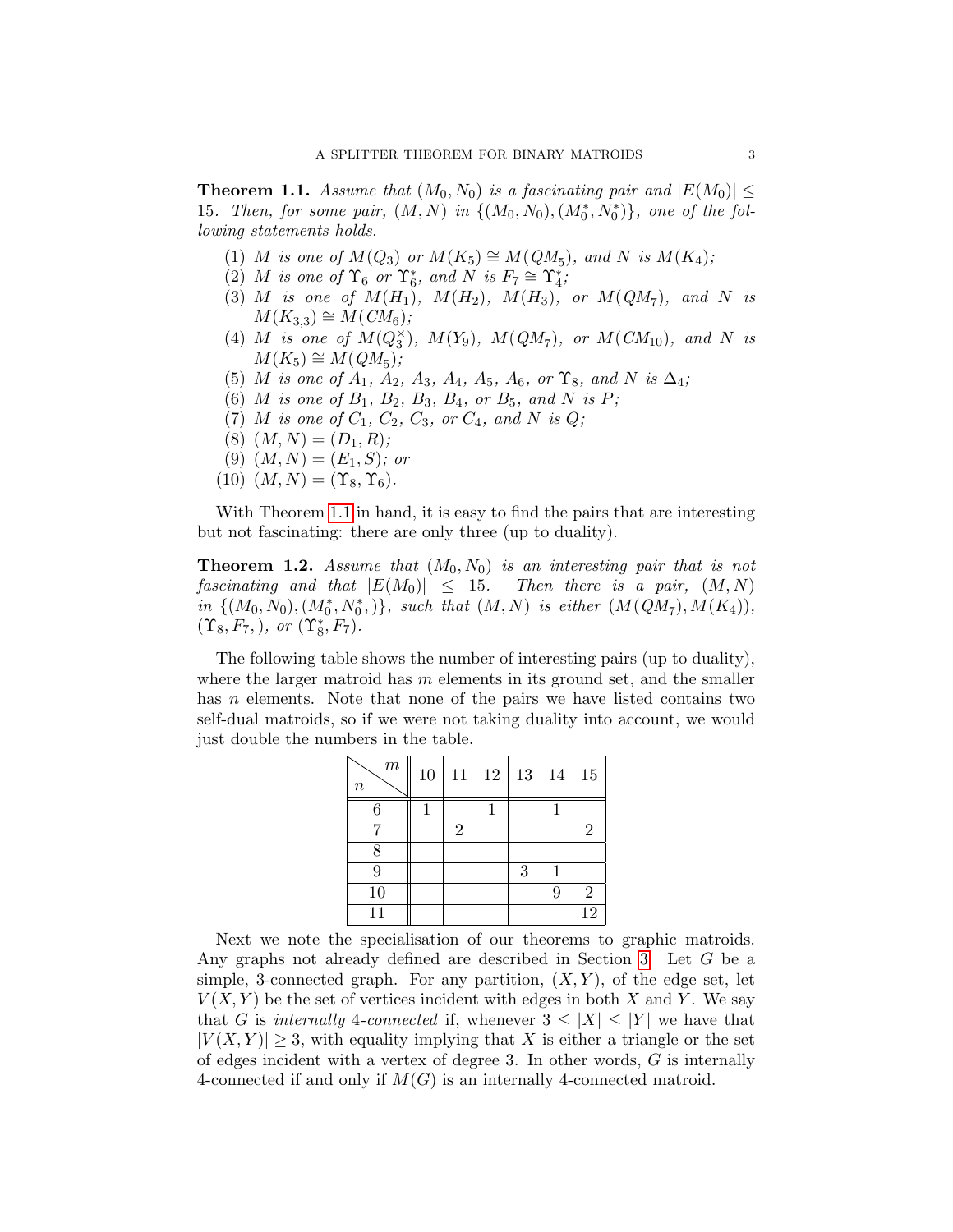**Theorem 1.3.** Assume  $G_1$  and  $G_2$  are internally 4-connected graphs such that  $|E(G_1)| \leq 15$ , and  $G_1$  has a proper  $G_2$ -minor. Assume also that if G is an internally 4-connected graph such that  $G_1$  has a proper  $G$ -minor, and G has a  $G_2$ -minor, then  $|E(G_1)| - |E(G)| > 3$ . Then one of the following statements holds.

- $G_1$  is one of  $K_5$ ,  $Q_3$ ,  $O$ , or  $QM_7$ , and  $G_2$  is  $K_4$ ;
- $G_1$  is one of  $H_1, H_2, H_3$ , or  $QM_7$ , and  $G_2$  is  $K_{3,3}$ ;
- $G_1$  is one of  $Q_3^{\times}$ , Y<sub>9</sub>,  $QM_7$ , or  $CM_{10}$ , and  $G_2$  is  $K_5$ .

In many of the pairs in Theorem [1.1](#page-2-0) or Theorem [1.2,](#page-2-1) we encounter structures that are familiar from the analysis in the rest of the project. These structures lead to operations that we can use to produce a smaller internally 4-connected matroid from a larger one. Four such operations will be documented in Section [2.](#page-4-0) In the following results, we explain exactly when it is possible to perform them on our fascinating and interesting pairs.

<span id="page-3-0"></span>**Theorem 1.4.** Let the pair  $(M, N)$  be as described in one of the state-ments (1)–(10) in Theorem [1.1](#page-2-0). If  $(M, N)$  is not one of  $(M(Q_3), M(K_4))$ ,  $(M(K_5), M(K_4)), \; (\Upsilon_6, F_7), \; (\Upsilon_6^*, F_7), \; (M(QM_7), M(K_{3,3})), \; \; or \; \; (\Upsilon_8, \Delta_4),$ then N can be obtained from M (or  $N^*$  can be obtained from  $M^*$ ) by one of the following four operations:

- (1) trimming a ring of bowties;
- (2) deleting the central cocircuit of a good augmented 4-wheel;
- (3) a ladder-compression move; or
- (4) trimming an open rotor chain.

The next corollary deals with the three interesting pairs identified in Theorem [1.2.](#page-2-1)

<span id="page-3-1"></span>Corollary 1.5. Let  $(M, N)$  be  $(M(QM_7), M(K_4))$ ,  $(\Upsilon_8, F_7)$ , or  $(\Upsilon_8^*, F_7)$ . Then there is an internally 4-connected binary matroid,  $M_0$ , such that  $N \prec$  $M_0 \prec M$ , and either  $M_0$  can be obtained from M (or  $M_0^*$  can be obtained from M<sup>\*</sup>) by a ladder-compression move.

We note that some of the exceptional pairs in Theorem [1.4](#page-3-0) are dealt with by some of the specific scenarios from our main theorem, which appears in [\[9\]](#page-34-7). In particular, since  $\Delta_3 \cong F_7$ , we see that if  $(M, N)$  is  $(\Upsilon_6, F_7)$ or  $(\Upsilon_8, \Delta_4)$ , then M is a triadic Möbius matroid of rank 2r, and N is a triangular Möbius matroid of rank r. If  $(M, N)$  is  $(M(QM_7), M(CM_6)),$ then  $M$  is the cycle matroid of a quartic Möbius ladder, and  $N$  is the cycle matroid of a cubic Möbius ladder, and  $r(N) = r(M) - 1$ . Thus the only truly exceptional pairs are  $(M(K_5), M(K_4)), (M(Q_3), M(K_4)),$  and  $(\Upsilon_6^*, F_7)$ .

We prove Theorems [1.1](#page-2-0) and [1.2](#page-2-1) with an exhaustive search, using the matroid functionality of the sage mathematics package, (Version 6.10) [\[17\]](#page-34-12). All the computations performed in this search were performed on a single desktop computer, and took a total of approximately 55 hours of computation. The code used in the search is available from [http://homepages.ecs.vuw.](http://homepages.ecs.vuw.ac.nz/~mayhew/splittertheorem.shtml)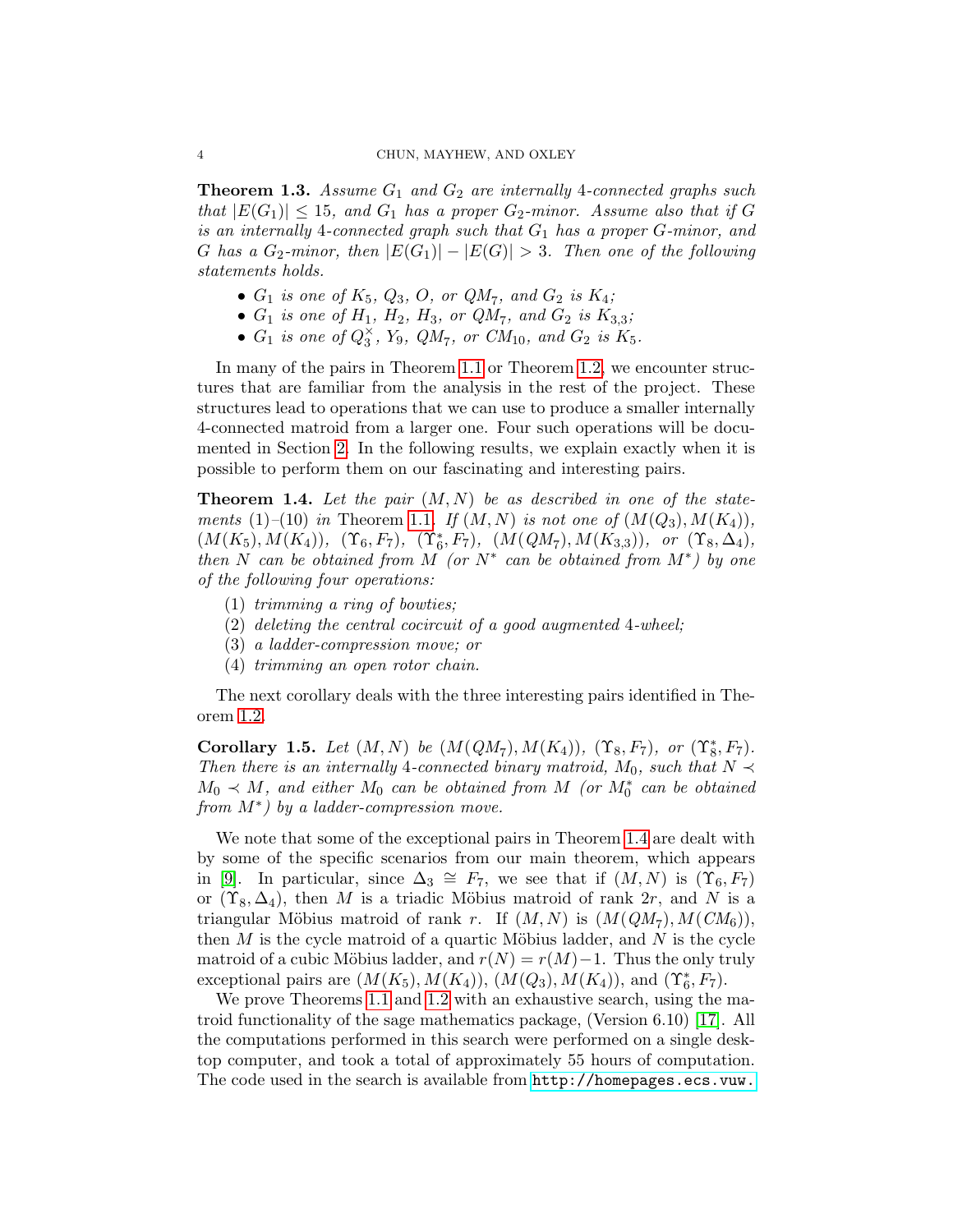[ac.nz/~mayhew/splittertheorem.shtml](http://homepages.ecs.vuw.ac.nz/~mayhew/splittertheorem.shtml). Some of the objects created during the search, such as the catalogue of 3-connected binary matroids with at most 15 elements, required a non-trivial amount of computation. Those objects are also available at the same site.

#### 2. Winning Moves

<span id="page-4-0"></span>In this section, we describe four different structures that appear naturally when we examine internally 4-connected binary matroids. Each structure allows us to perform certain deletions and contractions to obtain an internally 4-connected proper minor. These operations play an essential role in the statement of our splitter theorem. In Section [3,](#page-5-0) we analyse the pairs in Theorems [1.1](#page-2-0) and [1.2,](#page-2-1) and demonstrate that, in many cases, these structures appear there also.

Recall that a 3-connected matroid is internally 4-connected when every 3-separation has a triangle or a triad on one side. A 4-element fan is a set  ${x_1, x_2, x_3, x_4}$ , where  ${x_1, x_2, x_3}$  is a triangle and  ${x_2, x_3, x_4}$  is a triad. A 3-connected matroid, M, is (4, 4, S)-connected if, for every 3-separation,  $(X, Y)$ , of M, one of X and Y is a triangle, a triad, or a 4-element fan.



<span id="page-4-1"></span>Figure 1. A bowtie ring. All elements are distinct.

A bowtie consists of a pair of disjoint triangles whose union contains a 4-element cocircuit. Assume  $k \geq 2$ , and  $T_0, T_1, \ldots, T_k$  is a sequence of pairwise disjoint triangles. Let  $T_i$  be  $\{a_i, b_i, c_i\}$  for  $i \in \{0, 1, \ldots, k\}$ . Assume  $D_i = \{b_i, c_i, a_{i+1}, b_{i+1}\}$  is a cocircuit for  $i \in \{0, 1, ..., k-1\},\$ and in addition,  $D_k = \{b_k, c_k, a_0, b_0\}$  is a cocircuit. Then we say that  $T_0, D_0, T_1, D_1, \ldots, T_k, D_k$  is a ring of bowties. Although the matroid M we are dealing with need not be graphic, we follow the convention begun in [\[1\]](#page-34-13) of using a modified graph diagram to keep track of some of the circuits and cocircuits in  $M$ . Figure [1](#page-4-1) shows such a modified graph diagram. Each of the cycles in such a graph diagram corresponds to a circuit of  $M$  while a circled vertex indicates a known cocircuit of M. If  $M' = M \setminus \{c_0, c_1, \ldots, c_k\},$ then we say that  $M'$  is obtained from M by trimming a ring of bowties.

An *augmented* 4-wheel is represented by the modified graph diagram in Figure [2,](#page-5-1) where the four dashed edges form the central cocircuit. If a matroid M contains the structure in Figure [2](#page-5-1) and  $M\$ e is  $(4, 4, S)$ -connected, then we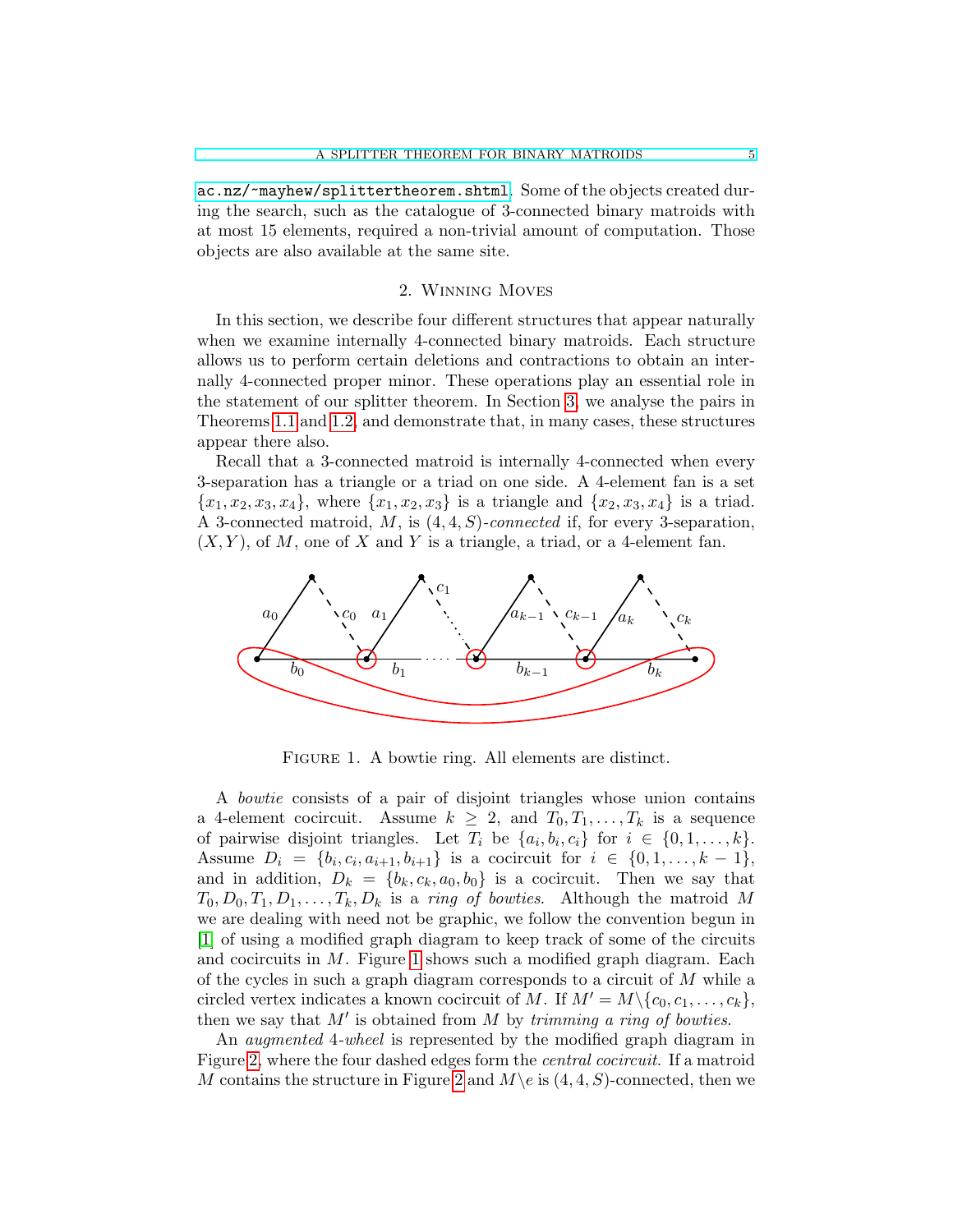

<span id="page-5-1"></span>Figure 2. An augmented 4-wheel. All displayed elements are distinct.

say that the augmented 4-wheel is good. We refer to the operation of deleting the four dashed edges as removing the central cocircuit of an augmented 4-wheel.



<span id="page-5-2"></span>Figure 3. The elements shown are distinct.

Our third structure requires a special four-element move. If M contains the structure in Figure [3,](#page-5-2) then we say that  $M\backslash c_1, c_2/d_1, b_2$  is obtained from M by a ladder-compression move.

Finally, we consider the structure in Figure [4.](#page-6-0) Note that  $n$  may be either even or odd. When there are at least three dashed elements, we refer to the structure in Figure [4](#page-6-0) as an open rotor chain and we refer to the operation of deleting the dashed elements as trimming an open rotor chain.

### 3. The special graphs and matroids

<span id="page-5-0"></span>This section has two purposes. First, we introduce all the graphs and matroids that feature in Theorem [1.1,](#page-2-0) which we now restate.

<span id="page-5-3"></span>**Theorem 3.1.** Assume that  $(M_0, N_0)$  is a fascinating pair and  $|E(M_0)| \leq$ 15. Then, for some pair,  $(M, N)$  in  $\{(M_0, N_0), (M_0^*, N_0^*)\}$ , one of the following statements holds.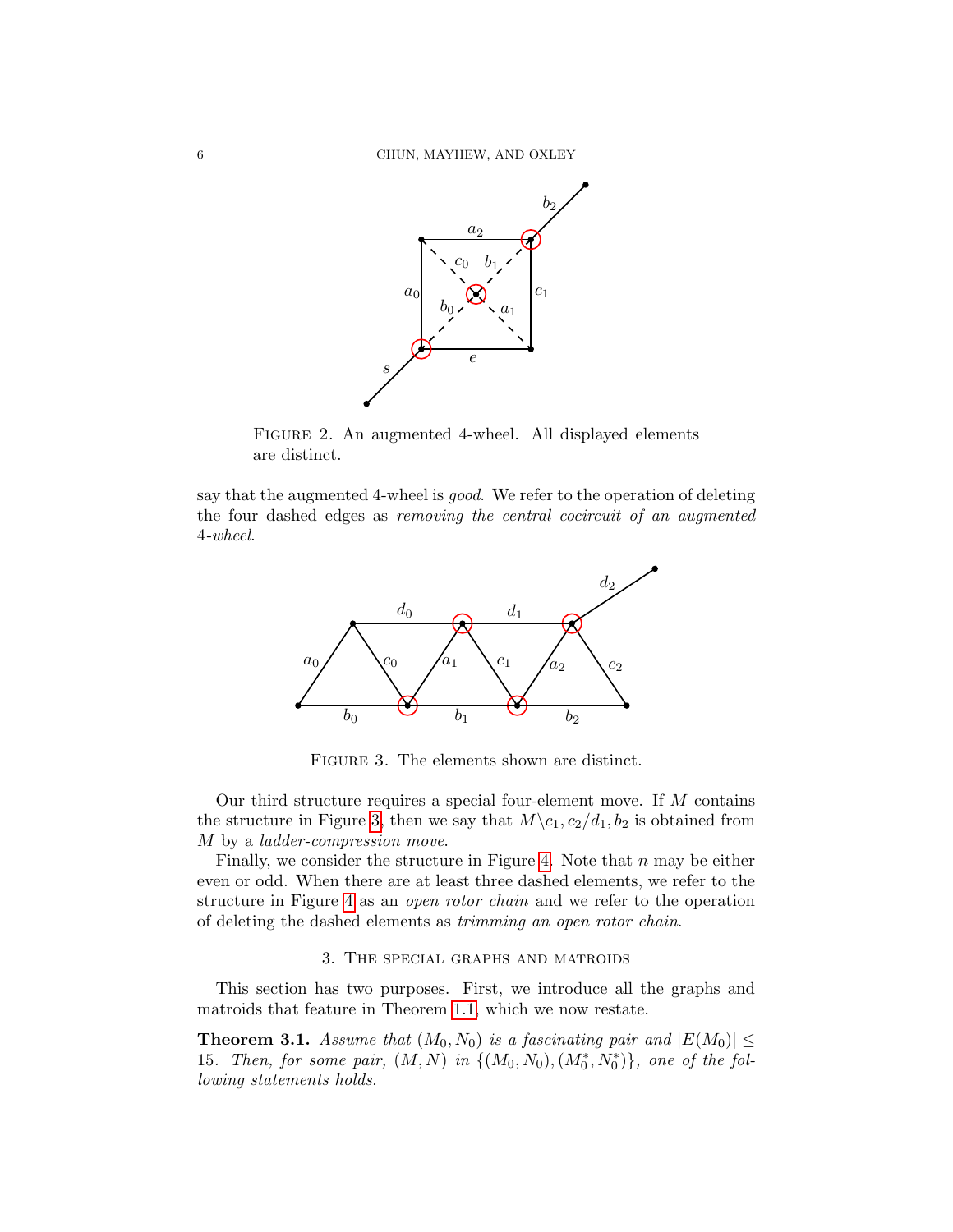

<span id="page-6-0"></span>Figure 4. All the elements shown are distinct.

- (1) M is one of  $M(Q_3)$  or  $M(K_5) \cong M(QM_5)$ , and N is  $M(K_4)$ ;
- (2) M is one of  $\Upsilon_6$  or  $\Upsilon_6^*$ , and N is  $F_7 \cong \Upsilon_4^*$ ;
- (3) M is one of  $M(H_1)$ ,  $M(H_2)$ ,  $M(H_3)$ , or  $M(QM_7)$ , and N is  $M(K_{3,3}) \cong M(CM_6);$
- (4) M is one of  $M(Q_3^{\times})$ ,  $M(Y_9)$ ,  $M(QM_7)$ , or  $M(CM_{10})$ , and N is  $M(K_5) \cong M(QM_5);$
- (5) M is one of  $A_1$ ,  $A_2$ ,  $A_3$ ,  $A_4$ ,  $A_5$ ,  $A_6$ , or  $\Upsilon_8$ , and N is  $\Delta_4$ ;
- (6) *M* is one of  $B_1$ ,  $B_2$ ,  $B_3$ ,  $B_4$ , or  $B_5$ , and *N* is *P*;
- (7) *M* is one of  $C_1$ ,  $C_2$ ,  $C_3$ , or  $C_4$ , and N is Q;
- $(8)$   $(M, N) = (D_1, R);$
- (9)  $(M, N) = (E_1, S)$ ; or
- $(10)$   $(M, N) = (\Upsilon_8, \Upsilon_6).$

In many of the pairs from this theorem, it is possible to apply one of the four moves described in Section [2.](#page-4-0) Thus the second purpose of this section is to document these moves, and ultimately prove Theorem [1.4,](#page-3-0) which we restate next.

<span id="page-6-1"></span>**Theorem 3.2.** Let the pair  $(M, N)$  be as described in one of the state-ments (1)–(10) in Theorem [1.1](#page-2-0). If  $(M, N)$  is not one of  $(M(Q_3), M(K_4))$ ,  $(M(K_5), M(K_4)), \; (\Upsilon_6, F_7), \; (\Upsilon_6^*, F_7), \; (M(QM_7), M(K_{3,3})), \; \; or \; \; (\Upsilon_8, \Delta_4),$ then N can be obtained from M (or  $N^*$  can be obtained from  $M^*$ ) by one of the following four operations:

- (1) trimming a ring of bowties;
- (2) deleting the central cocircuit of a good augmented 4-wheel;
- (3) a ladder-compression move; or
- (4) trimming an open rotor chain.

Now we start describing various graphs and matroids, beginning with the graphs  $K_4$ ,  $K_5$ , and  $Q_3$ , all of which are illustrated in Figure [5.](#page-7-0) The graph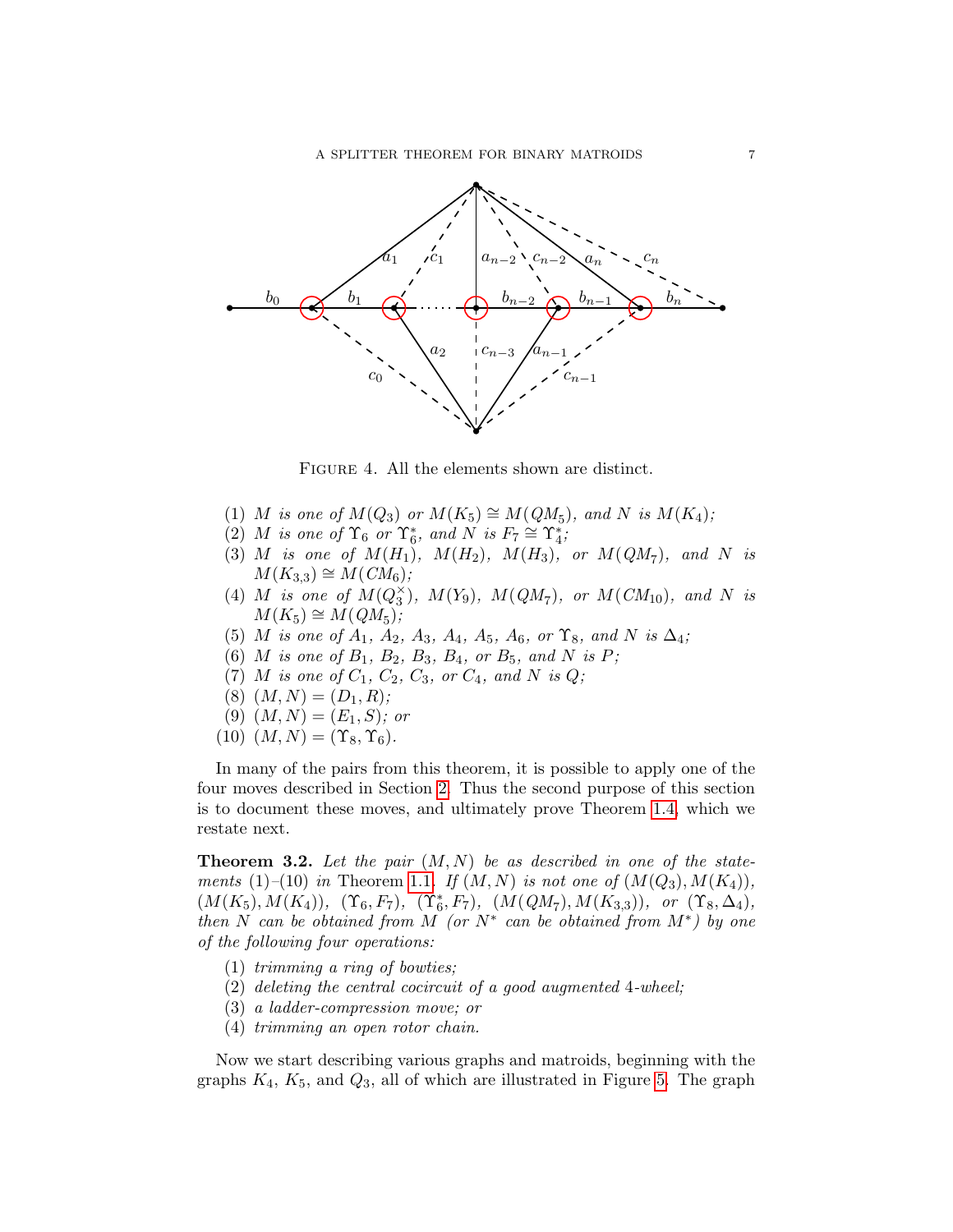$Q_3$  is also known as the *cube graph*. Figure [5](#page-7-0) also shows the *octahedron graph*, O, which is the planar dual of  $Q_3$ .



<span id="page-7-0"></span>FIGURE 5. Graphs  $K_4$ ,  $K_5$ ,  $Q_3$ , and O.

In Lemma 2.3 of [\[10\]](#page-34-14), Geelen and Zhou describe five internally 4-connected graphs having  $K_{3,3} \cong CM_6$  as a minor. One of the five is  $CM_8$ , which has only 12 edges. Another is isomorphic to  $QM<sub>7</sub>$ . Let the other three graphs be  $H_1$ ,  $H_2$ , and  $H_3$ . These are shown in Figure [6.](#page-7-1)



<span id="page-7-1"></span>FIGURE 6. Graphs  $H_1$ ,  $H_2$ ,  $H_3$ , and  $QM_7$ .

<span id="page-7-2"></span>**Proposition 3.3.** Let  $(M, N)$  be one of the pairs  $(M(H_1), M(K_{3,3}))$ ,  $(M(H_2), M(K_{3,3}))$ , or  $(M^*(H_3), M^*(K_{3,3}))$ . Then N is obtained from M by trimming a bowtie ring, deleting the central cocircuit from a good augmented 4-wheel, or a ladder-compression move.

*Proof.* Note that  $M(H_1)$  has the bowtie ring shown in Figure [7,](#page-8-0) and trimming this ring yields  $M(K_{3,3})$ . Also,  $M(H_2)$  has a good augmented 4-wheel whose central cocircuit is the set of edges incident with vertex 6. Deleting this cocircuit yields  $M(K_{3,3})$ . Finally,  $M^*(H_3)$  has the ladder segment shown in Figure [3,](#page-5-2) where edges (16, 12, 01, 07, 03, 23, 34, 47, 45, 25, 56, 67) correspond to  $(a_0, b_0, c_0, d_0, a_1, b_1, c_1, d_1, a_2, b_2, c_2, d_2)$ . If we delete  $c_1$  and  $c_2$ , and contract  $d_1$  and  $b_2$ , then we obtain  $M^*(K_{3,3})$ . □

Observe that of all the pairs in statements (1), (2), and (3) in Theorem [3.1](#page-5-3) are either exceptional pairs that appear in Theorem [3.2,](#page-6-1) or are dealt with by Proposition [3.3.](#page-7-2) Thus we have verified Theorem [3.2](#page-6-1) for these pairs.

<span id="page-7-3"></span>The graphs  $Q_3^{\times}$  and  $Y_9$  are shown in Figure [8,](#page-8-1) along with  $CM_{10}$ .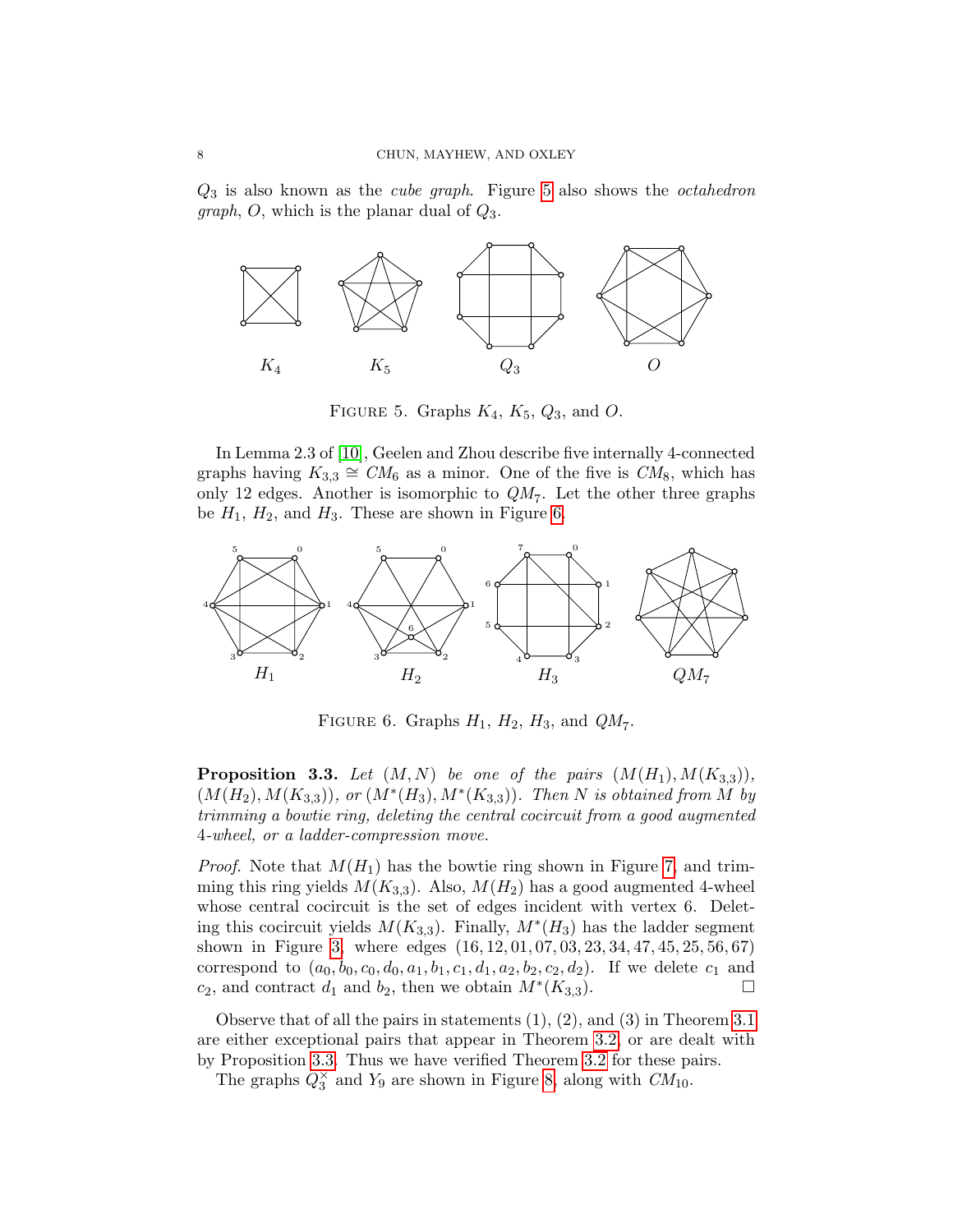

<span id="page-8-0"></span>FIGURE 7. Bowtie ring in  $H_1$ .



<span id="page-8-1"></span>FIGURE 8. Graphs  $Q_3^{\times}$ ,  $Y_9$ , and  $CM_{10}$ .

**Proposition 3.4.** Let  $(M, N)$  be one of the pairs  $(M^*(Q_3^{\times}), M^*(K_5)),$  $(M^*(Y_9), M^*(K_5)), (M(QM_7), M(K_5)),$  or  $(M^*(CM_{10}), M^*(K_5)).$  Then N is obtained from M by trimming a bowtie ring, deleting the central cocircuit from a good augmented 4-wheel, or a ladder-compression move.

*Proof.* Figure [9](#page-9-0) shows a labelling of some of the edges in  $Q_3^{\times}$ , along with a good augmented 4-wheel in  $M^*(Q_3^{\times})$ . Deleting the central cocircuit of this augmented wheel produces  $M^*(K_5)$ . Figure [10](#page-9-1) shows the labelling of a bowtie ring in  $M^*(Y_9)$ . Trimming this ring produces  $M^*(K_5)$ . Similarly, by trimming the bowtie ring shown in Figure [11,](#page-9-2) we can obtain  $M^*(K_5)$  from  $M^*(CM_{10})$ . Finally, it is clear that  $M(QM_{n-2})$  is obtained from  $M(QM_n)$ by a ladder-compression move, so in particular this applies to  $M(QM<sub>7</sub>)$  and  $M(QM_5) \cong M(K_5).$ 

Since Proposition [3.4](#page-7-3) verifies Theorem [3.2](#page-6-1) for the pairs listed in statement (4) of Theorem [3.1,](#page-5-3) we now move to non-graphic binary matroids. We shall describe each of these matroids by giving a matrix that is a reduced binary representation for it. For example, Figure [12](#page-10-0) shows a matrix, A, which is a reduced representation of  $\Delta_4$ . Figure [13](#page-10-1) shows a geometric representation of  $\Delta_4$ . Note that the element 9 corresponds to  $\gamma$ , so deleting 9 produces a matroid isomorphic to  $M^*(CM_6) \cong M^*(K_{3,3}).$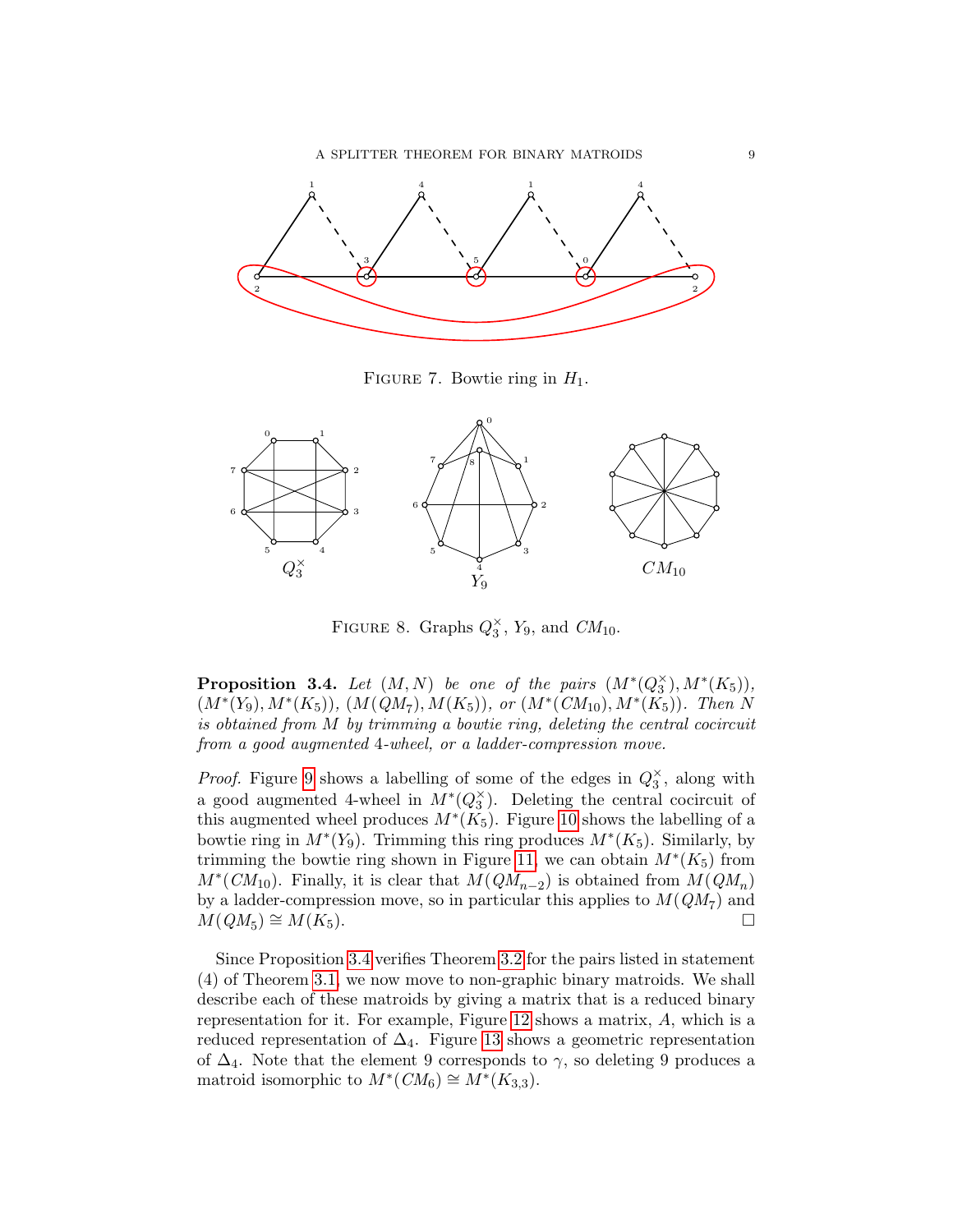

FIGURE 9.  $Q_3^{\times}$  and a good augmented 4-wheel in  $M^*(Q_3^{\times})$ .

<span id="page-9-0"></span>

FIGURE 10. A bowtie ring in  $M^*(Y_9)$ .

<span id="page-9-1"></span>

<span id="page-9-2"></span>FIGURE 11. A bowtie ring in  $M^*(CM_{10})$ .

The matroids  $A_1$ ,  $A_2$ ,  $A_3$ ,  $A_4$ , and  $A_5$  have as reduced representations the reduced matrices shown in Figure [14.](#page-11-0) Thus each of  $A_1$ ,  $A_2$ ,  $A_3$ ,  $A_4$ , and  $A_5$ is a rank-8 binary matroid with 14 elements, and each contains a 4-element independent set whose contraction produces a minor isomorphic to  $\Delta_4$ . The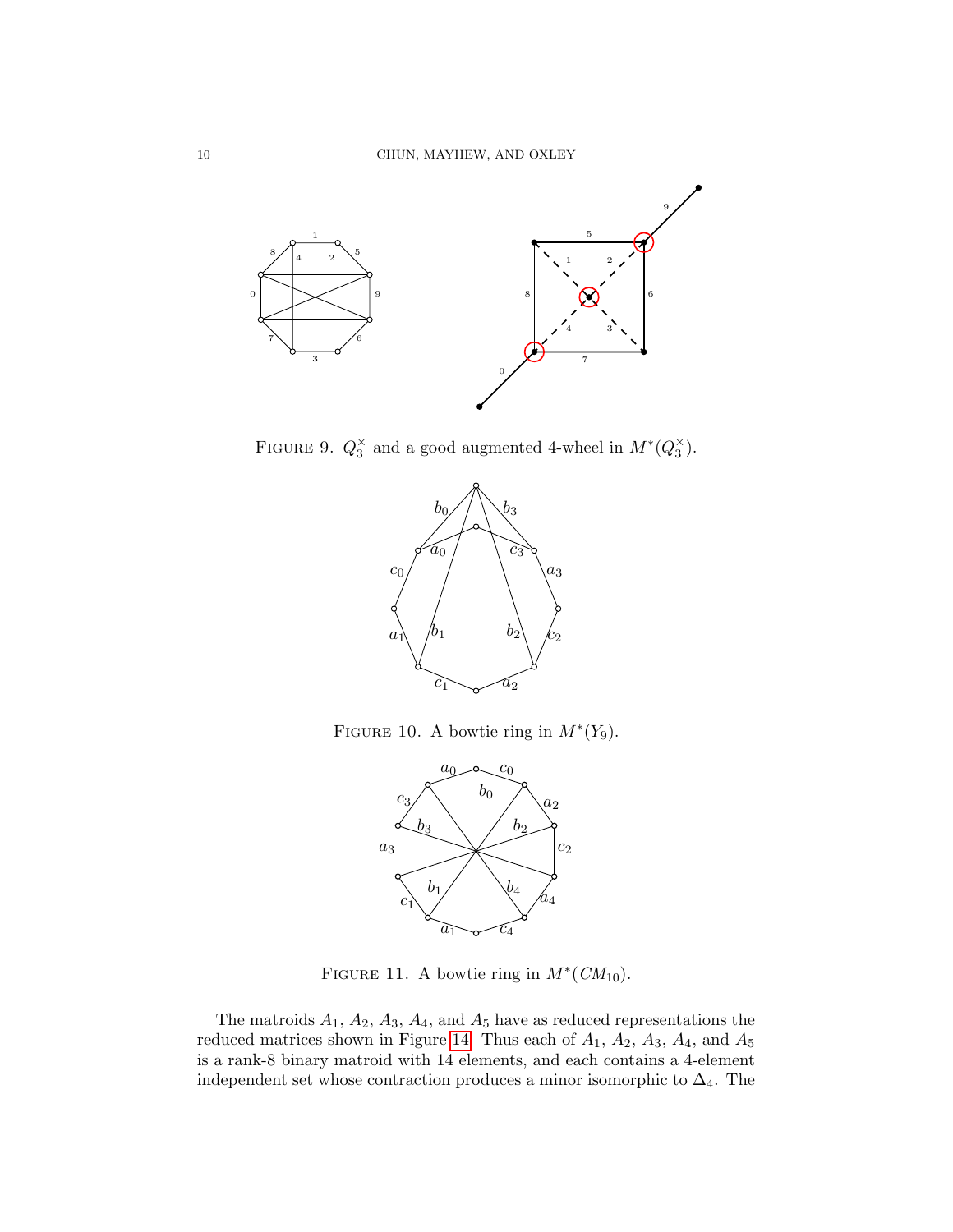A SPLITTER THEOREM FOR BINARY MATROIDS 11

|                                                                                        | $4 \qquad 5 \qquad 6 \qquad 7 \qquad 8 \qquad 9$      |  |  |  |  |  |  |  | $4 \qquad 5 \qquad 6 \qquad 7 \qquad 8 \qquad 9 \qquad 10$ |
|----------------------------------------------------------------------------------------|-------------------------------------------------------|--|--|--|--|--|--|--|------------------------------------------------------------|
| $A = \begin{bmatrix} 1 & 1 & 1 & 0 & 0 & 1 & 0 \\ 0 & 1 & 1 & 0 & 1 & 1 \end{bmatrix}$ | $\begin{bmatrix} 1 & 0 & 0 & 1 & 1 & 1 \end{bmatrix}$ |  |  |  |  |  |  |  |                                                            |
|                                                                                        |                                                       |  |  |  |  |  |  |  |                                                            |
|                                                                                        |                                                       |  |  |  |  |  |  |  |                                                            |
|                                                                                        | $\begin{bmatrix} 0 & 0 & 1 & 1 & 1 & 0 \end{bmatrix}$ |  |  |  |  |  |  |  |                                                            |

FIGURE 12. Representations of  $\Delta_4$  and P.

<span id="page-10-0"></span>

<span id="page-10-1"></span>FIGURE 13. A geometric representation of  $\Delta_4$ .

matroid  $A_6$  is represented in Figure [15.](#page-11-1) We can produce a  $\Delta_4$ -minor from  $A_6$  by contracting a 3-element independent set and deleting a single element.

<span id="page-10-2"></span>**Proposition 3.5.** Let  $(M, N)$  be one of the pairs  $(A_1^*, \Delta_4^*)$ ,  $(A_2^*, \Delta_4^*)$ ,  $(A_3^*, \Delta_4^*), (A_4^*, \Delta_4^*), (A_5^*, \Delta_4^*),$  or  $(A_6^*, \Delta_4^*).$  Then N is obtained from M by trimming a bowtie ring, trimming an open rotor chain, or deleting the central cocircuit from a good augmented 4-wheel.

*Proof.* We will check that  $\Delta_4^*$  is obtained from each of  $A_1^*, A_2^*, A_3^*$ , and  $A_5^*$ by trimming a bowtie ring. In Figure [14,](#page-11-0) assume that the matrices inherit the labels on rows and columns from A, so that the first four rows of any matrix are labelled 0, 1, 2, 3, the columns are labelled 4, 5, 6, 7, 8, 9, and the last four rows are labelled 10, 11, 12, and 13. Now  $A_1^*$  contains a bowtie ring, as in Figure [1,](#page-4-1) where  $n = 3$ , and the labelling puts

 $(a_0, b_0, c_0, a_1, b_1, c_1, \ldots, a_3, b_3, c_3) = (3, 0, 10, 9, 2, 12, 1, 5, 11, 8, 7, 13).$ 

Trimming this ring produces  $\Delta_4^*$ . Similar statements apply to  $A_2^*, A_3^*$ , and  $A_5^*$ . In those cases, the bowtie rings,  $(a_0, b_0, c_0, a_1, b_1, c_1, \ldots, a_3, b_3, c_3)$ , are

$$
(4, 8, 11, 5, 7, 12, 0, 3, 10, 2, 6, 13), \quad (4, 6, 10, 3, 2, 12, 1, 5, 11, 7, 8, 13),
$$
  
and  $(1, 0, 12, 2, 9, 11, 7, 6, 13, 8, 4, 10).$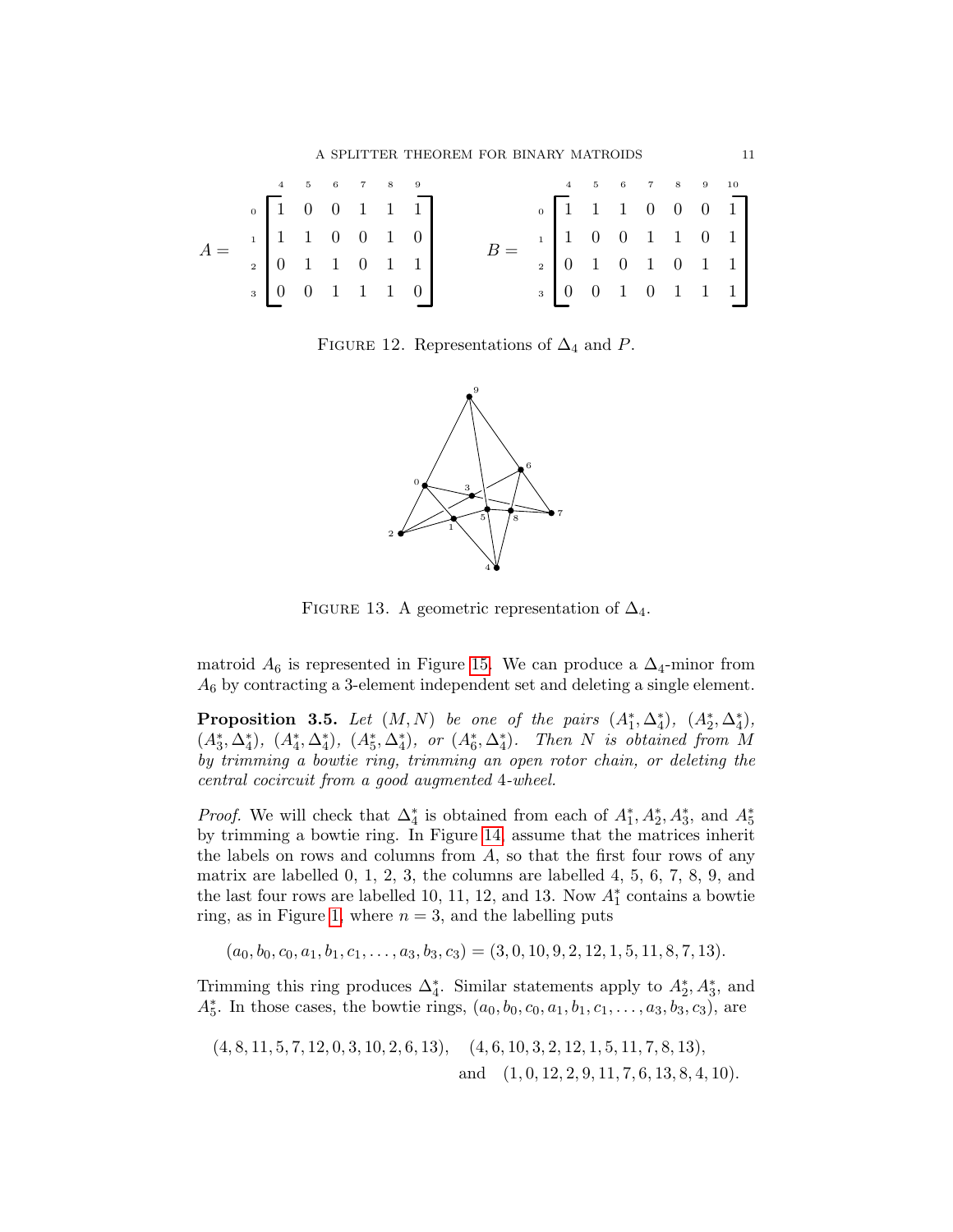

FIGURE 14. Representations of  $A_1$ ,  $A_2$ ,  $A_3$ ,  $A_4$ , and  $A_5$ .

<span id="page-11-0"></span>

<span id="page-11-1"></span>FIGURE 15. A representation of  $A_6$ .

The matroid  $A_4^*$  contains an open rotor chain, as in Figure [4,](#page-6-0) where  $n = 3$ , and we label so that

 $(b_0, c_0, a_1, b_1, c_1, a_2, b_2, c_2, a_3, b_3, c_3) = (2, 10, 3, 6, 13, 4, 8, 11, 7, 5, 12).$ 

Trimming this rotor chain produces  $\Delta_4^*$ .

Finally, for  $A_6$ , we assume the matrix in Figure [15](#page-11-1) inherits the labels from A, and we label the extra column 10, and the extra rows as  $11, 12$ , and  $13$ . Then  $A_6^*$  contains an augmented 4-wheel, as in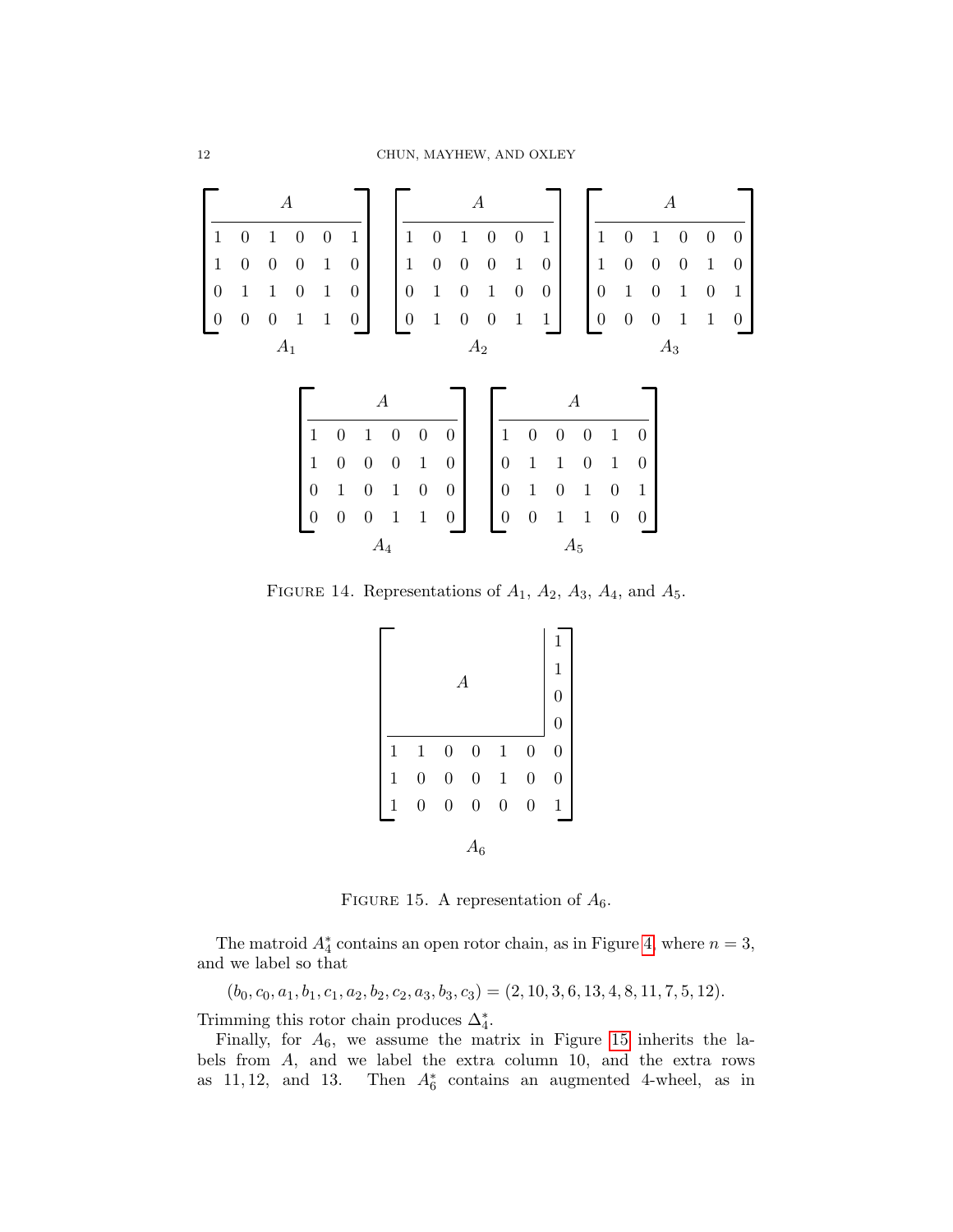Figure [2,](#page-5-1) where we label so that  $(e, s, a_0, b_0, c_0, a_1, b_1, c_1, a_2, b_2)$  are replaced by  $(1, 0, 13, 10, 4, 11, 12, 5, 8, 7)$ . Now  $A_6^*$  is  $(4, 4, S)$ -connected, and  $A_6^*\backslash 4, 10, 11, 12 \cong \Delta_4^*$ , so the proof of the proposition is complete.

Before we continue, we recall some introductory material. A simple rank- $r$ binary matroid,  $M$ , can be considered as a subset,  $E$ , of points in the projective geometry  $PG(r-1, 2)$ . The *complement* of M is the binary matroid corresponding to the set of points of  $PG(r-1, 2)$  not in E. The complement of  $M$  is well-defined by [\[15,](#page-34-15) Proposition 10.1.7], meaning that it depends only on M, and not on the choice of E. In particular, if two simple rank-r binary matroids have isomorphic complements, then they are themselves isomorphic. The complement of  $M^*(K_{3,3})$  in PG(3, 2) is  $U_{2,3} \oplus U_{2,3}$ , and the complement of  $\Delta_4$  is  $U_{2,2} \oplus U_{2,3}$ . The complement of  $M(K_5)$  in PG(3,2) is  $U_{4,5}$ . From this, it follows that  $M(K_5)$  has a unique simple rank-4 binary extension on 11 elements. We denote this extension by  $P$ , so the complement of P is  $U_{4,4}$ . The matrix B, shown in Figure [12,](#page-10-0) represents P over  $GF(2)$ . Note that  $P\setminus 10$  is isomorphic to  $M(K_5)$ , and that 10 is in triangles with  $\{4, 9\}$ ,  $\{5, 8\}$ , and  $\{6, 7\}$ , where each of these pairs corresponds to a matching in  $K_5$ . The matroids  $B_1$ ,  $B_2$ ,  $B_3$ ,  $B_4$ , and  $B_5$  are represented by the matrices in Figure [16.](#page-13-0)

**Proposition 3.6.** Let  $(M, N)$  be one of the pairs  $(B_1^*, P^*)$ ,  $(B_2^*, P^*)$ ,  $(B_3^*, P^*), (B_4^*, P^*), (B_5^*, P^*).$  Then N is obtained from M by trimming a bowtie ring.

*Proof.* We assume that each matrix,  $B_i$ , inherits the labels on  $B$ , and that the extra rows are labelled 11, 12, 13, and 14. In  $B_1^*$ , there is a bowtie ring, as in Figure [1,](#page-4-1) with  $n = 3$ , where  $(a_0, b_0, c_0, a_1, b_1, c_1, a_2, b_2, c_2, a_3, b_3, c_3)$ is relabelled as  $(1, 3, 12, 0, 6, 11, 5, 9, 13, 7, 8, 14)$ . Similarly, for  $B_2^*$ ,  $B_3^*$ ,  $B_4^*$ , and  $B_5^*$ , the relevant relabellings are  $(1, 8, 12, 10, 5, 13, 2, 0, 11, 6, 3, 14)$ ,  $(8, 5, 13, 0, 2, 11, 3, 9, 14, 4, 10, 12), (10, 8, 14, 3, 1, 11, 0, 4, 12, 7, 5, 13), and$  $(8, 1, 12, 7, 2, 13, 5, 0, 11, 6, 3, 14).$ 

Let  $Q$  be the binary matroid represented by the matrix  $C$ , below. Note that Q is obtained by extending  $\Delta_4$  by the element 10 in such a way that  $\{0, 8, 10\}$  is a triangle. The complement of Q in PG(3, 2) is  $U_{1,1} \oplus U_{2,3}$ .

$$
C = \begin{bmatrix} 4 & 5 & 6 & 7 & 8 & 9 & 10 \\ 1 & 0 & 0 & 1 & 1 & 1 & 0 \\ 1 & 1 & 0 & 0 & 1 & 0 & 1 \\ 0 & 1 & 1 & 0 & 1 & 1 & 1 \\ 0 & 0 & 1 & 1 & 1 & 0 & 1 \end{bmatrix}
$$

The matroids  $C_1$ ,  $C_2$ ,  $C_3$ , and  $C_4$  are represented by the matrices in Figure [17.](#page-14-0)

<span id="page-12-0"></span>**Proposition 3.7.** Let  $(M, N)$  be one of the pairs  $(C_1^*, Q^*)$ ,  $(C_2^*, Q^*)$ ,  $(C_3^*, Q^*), (C_4^*, Q^*).$  Then N is obtained from M by trimming a bowtie ring.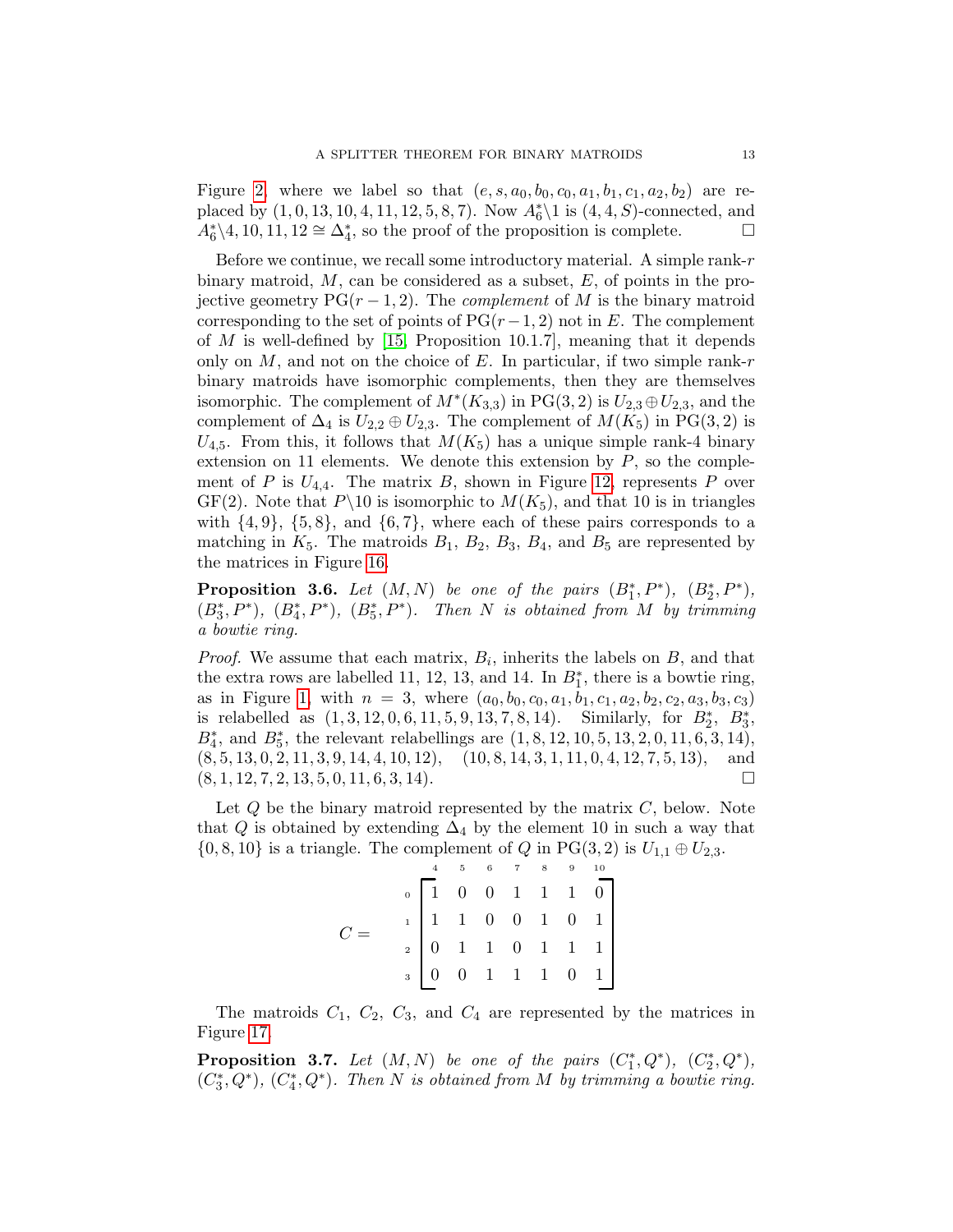

<span id="page-13-0"></span>FIGURE 16. Representations of  $B_1$ ,  $B_2$ ,  $B_3$ ,  $B_4$ , and  $B_5$ .

*Proof.* We assume that each matrix  $C_i$  inherits the row and column labels from  $C$ , and the extra rows are labelled 11, 12, 13, and 14. We relabel the elements  $(a_0, b_0, c_0, a_1, b_1, c_1, a_2, b_2, c_2, a_3, b_3, c_3)$  in Figure [1](#page-4-1)  $(1, 6, 12, 7, 9, 13, 2, 0, 11, 8, 10, 14) \quad \mathrm{for} \quad C_{1}^{*}, \quad (4, 9, 12, 2, 0, 11, 3, 7, 14, 8, 5, 13)$ for  $C_2^*$ ,  $(9, 4, 12, 8, 6, 14, 1, 10, 11, 3, 5, 13)$  for  $C_3^*$ , and  $(7, 0, 11, 4, 1, 12, 5, 2, 13, 6, 3, 14)$  for  $C_4^*$ .

Propositions [3.5](#page-10-2) to [3.7](#page-12-0) verify Theorem [3.2](#page-6-1) for the pairs listed in statements (5), (6), and (7) in Theorem [3.1.](#page-5-3) There are two matrices in Figure [18.](#page-14-1) The matrix  $D$  represents the binary matroid  $R$ . Note that  $R$  is obtained from  $M(K_5)$  by coextending by the element 10 so that 10 is in a triad with two elements that correspond to a 2-edge matching in  $K_5$ . Therefore R is isomorphic to the matroid obtained from P by performing a  $\Delta$ -Y-operation on the triangle  $\{4, 9, 10\}$ .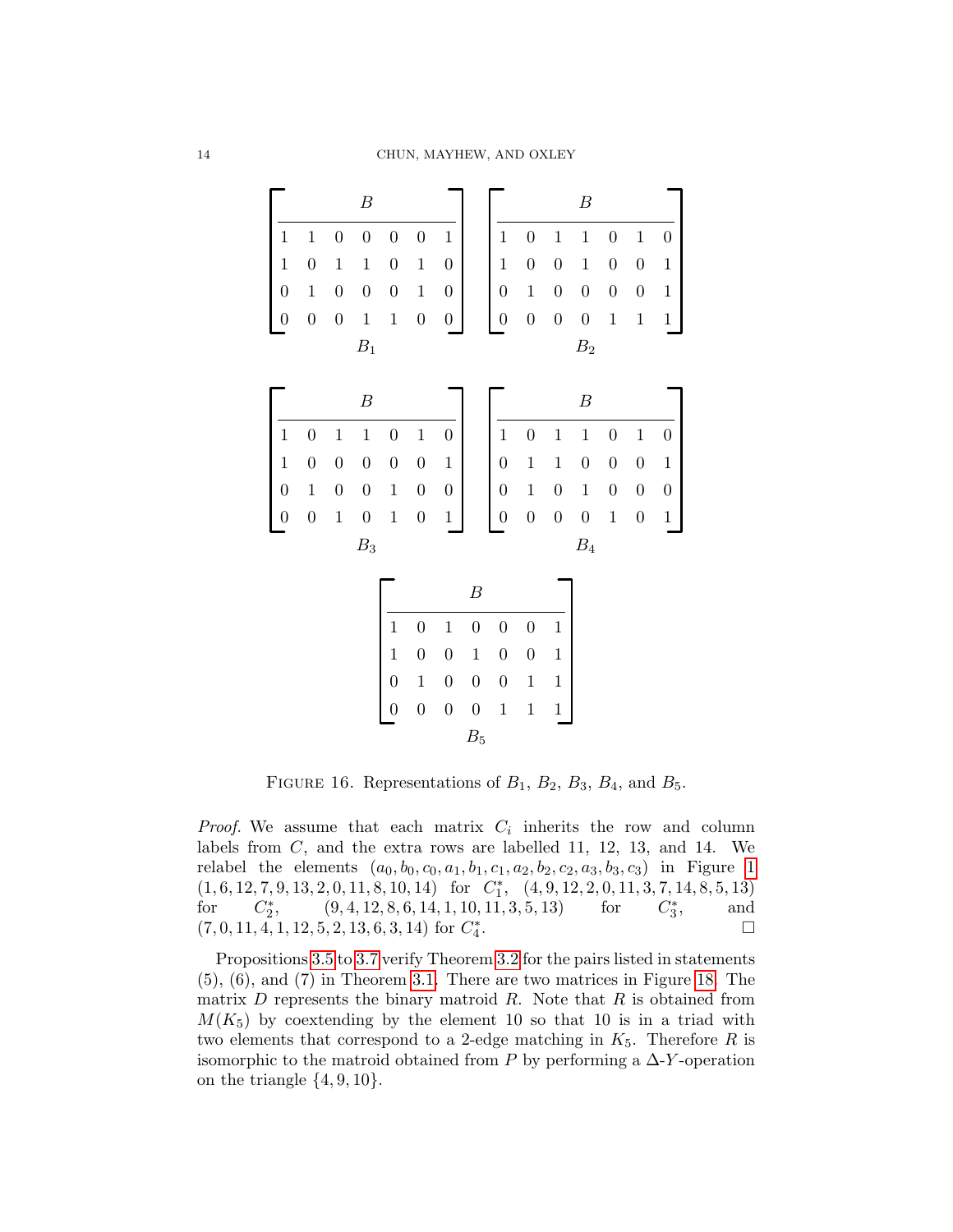|                  |                  |                  | $\,C$            |                  |                  |                  |                  |                  |                  | C                |                  |                  |                  |
|------------------|------------------|------------------|------------------|------------------|------------------|------------------|------------------|------------------|------------------|------------------|------------------|------------------|------------------|
| 1                | $\mathbf{1}$     | $\mathbf{1}$     | $\mathbf{1}$     | $\boldsymbol{0}$ | $\boldsymbol{0}$ | $\mathbf{1}$     | $\mathbf 1$      | $\mathbf 1$      | $\mathbf{1}$     | $\mathbf 1$      | 0                | $\boldsymbol{0}$ | $\mathbf 1$      |
| $\mathbf 1$      | $\,1$            | $\mathbf{1}$     | $\boldsymbol{0}$ | $\mathbf{1}$     | $\boldsymbol{0}$ | $\mathbf{1}$     | $\mathbf{1}$     | $\boldsymbol{0}$ | $\boldsymbol{0}$ | $\boldsymbol{0}$ | $\boldsymbol{0}$ | $\mathbf{1}$     | 0                |
| $\boldsymbol{0}$ | $\boldsymbol{0}$ | $\boldsymbol{0}$ | $1\,$            | $\boldsymbol{0}$ | $1\,$            | $\boldsymbol{0}$ | $\boldsymbol{0}$ | $\,1$            | $\boldsymbol{0}$ | $\boldsymbol{0}$ | $\,1$            | $\boldsymbol{0}$ | $\boldsymbol{0}$ |
| $\overline{0}$   | $\boldsymbol{0}$ | $\boldsymbol{0}$ | $\boldsymbol{0}$ | $\,1\,$          | $\boldsymbol{0}$ | $\,1$            | $\boldsymbol{0}$ | $\boldsymbol{0}$ | $\mathbf{1}$     | $\boldsymbol{0}$ | $\mathbf{1}$     | $\boldsymbol{0}$ | $\mathbf{1}$     |
|                  |                  |                  | $C_1$            |                  |                  |                  |                  |                  |                  | $C_2$            |                  |                  |                  |
|                  |                  |                  |                  |                  |                  |                  |                  |                  |                  |                  |                  |                  |                  |
|                  |                  |                  | $\overline{C}$   |                  |                  |                  |                  |                  |                  | $\overline{C}$   |                  |                  |                  |
| $\mathbf 1$      | $\mathbf{1}$     | $\boldsymbol{0}$ | $\boldsymbol{0}$ | $\mathbf{1}$     | $\boldsymbol{0}$ | $\boldsymbol{0}$ | $1\,$            | $\boldsymbol{0}$ | $\boldsymbol{0}$ | $\boldsymbol{0}$ | $\mathbf{1}$     | $1\,$            | 0                |
| $\mathbf{1}$     | $\boldsymbol{0}$ | $\boldsymbol{0}$ | $\boldsymbol{0}$ | $\boldsymbol{0}$ | $1\,$            | $\boldsymbol{0}$ | $\boldsymbol{0}$ | $\,1$            | $\boldsymbol{0}$ | $\boldsymbol{0}$ | $\,1$            | $\boldsymbol{0}$ | $\mathbf{1}$     |
| $\boldsymbol{0}$ | $\mathbf{1}$     | $\mathbf{1}$     | $\mathbf{1}$     | $1\,$            | $\boldsymbol{0}$ | $\,1$            | $\boldsymbol{0}$ | $\boldsymbol{0}$ | $\mathbf{1}$     | $\boldsymbol{0}$ | $\mathbf{1}$     | $1\,$            | $\mathbf{1}$     |
| 0                | $\boldsymbol{0}$ | $\mathbf{1}$     | $\boldsymbol{0}$ | $\mathbf 1$      | $\boldsymbol{0}$ | 0                | $\boldsymbol{0}$ | $\boldsymbol{0}$ | $\boldsymbol{0}$ | $\mathbf{1}$     | $\mathbf{1}$     | $\boldsymbol{0}$ | $\mathbf 1$      |

<span id="page-14-0"></span>FIGURE 17. Representations of  $C_1$ ,  $C_2$ ,  $C_3$ , and  $C_4$ .

|  | $\overline{4}$ | 5 6 7 8                                                                                                                                                                                                                                   |  | $\overline{9}$ |  |                                                                                                                                          |  |  |  |  |  |  |  |
|--|----------------|-------------------------------------------------------------------------------------------------------------------------------------------------------------------------------------------------------------------------------------------|--|----------------|--|------------------------------------------------------------------------------------------------------------------------------------------|--|--|--|--|--|--|--|
|  |                | $\begin{array}{c cccc} \tiny 0 & \begin{bmatrix} 1 & 1 & 1 & 0 & 0 & 0 \\ 1 & 0 & 0 & 1 & 1 & 0 \\ 0 & 1 & 0 & 1 & 0 & 1 \\ 0 & 0 & 1 & 0 & 1 & 1 \\ 0 & 0 & 0 & 1 & 0 & 1 & 1 \\ 1 & 0 & 0 & 0 & 0 & 0 & 1 \\ \end{bmatrix} \end{array}$ |  |                |  | D                                                                                                                                        |  |  |  |  |  |  |  |
|  |                |                                                                                                                                                                                                                                           |  |                |  |                                                                                                                                          |  |  |  |  |  |  |  |
|  |                |                                                                                                                                                                                                                                           |  |                |  |                                                                                                                                          |  |  |  |  |  |  |  |
|  |                |                                                                                                                                                                                                                                           |  |                |  |                                                                                                                                          |  |  |  |  |  |  |  |
|  |                |                                                                                                                                                                                                                                           |  |                |  | $\begin{array}{ cccccccccccc }\hline 1&1&0&0&0&0 \\[2mm] 0&0&1&0&0&1 \\[2mm] 0&0&0&1&0&1 \\[2mm] 1&0&0&0&1&0 \\[2mm] \hline \end{array}$ |  |  |  |  |  |  |  |
|  |                |                                                                                                                                                                                                                                           |  |                |  |                                                                                                                                          |  |  |  |  |  |  |  |

<span id="page-14-1"></span>FIGURE 18. Representations of R and  $D_1$ .

# **Proposition 3.8.**  $R^*$  can be obtained from  $D_1^*$  by trimming a bowtie ring.

*Proof.* Label the extra rows in  $D_1$  that are not in D as 11, 12, 13, and 14. Then  $(8, 3, 12, 6, 0, 11, 5, 2, 13, 7, 1, 14)$  is the appropriate bowtie ring.  $\Box$ 

The matroid S is represented by the matrix  $E$ , and  $E_1$  is represented by the matrix shown in Figure [19.](#page-15-0) We can obtain S from  $\Delta_4$  by coextending by the element 10 so that it is in a triad with 0 and 8. Thus  $S$  can also be obtained from  $Q$  by a  $\Delta$ -Y-operation.

**Proposition 3.9.**  $S^*$  can be obtained from  $E_1^*$  by trimming a bowtie ring.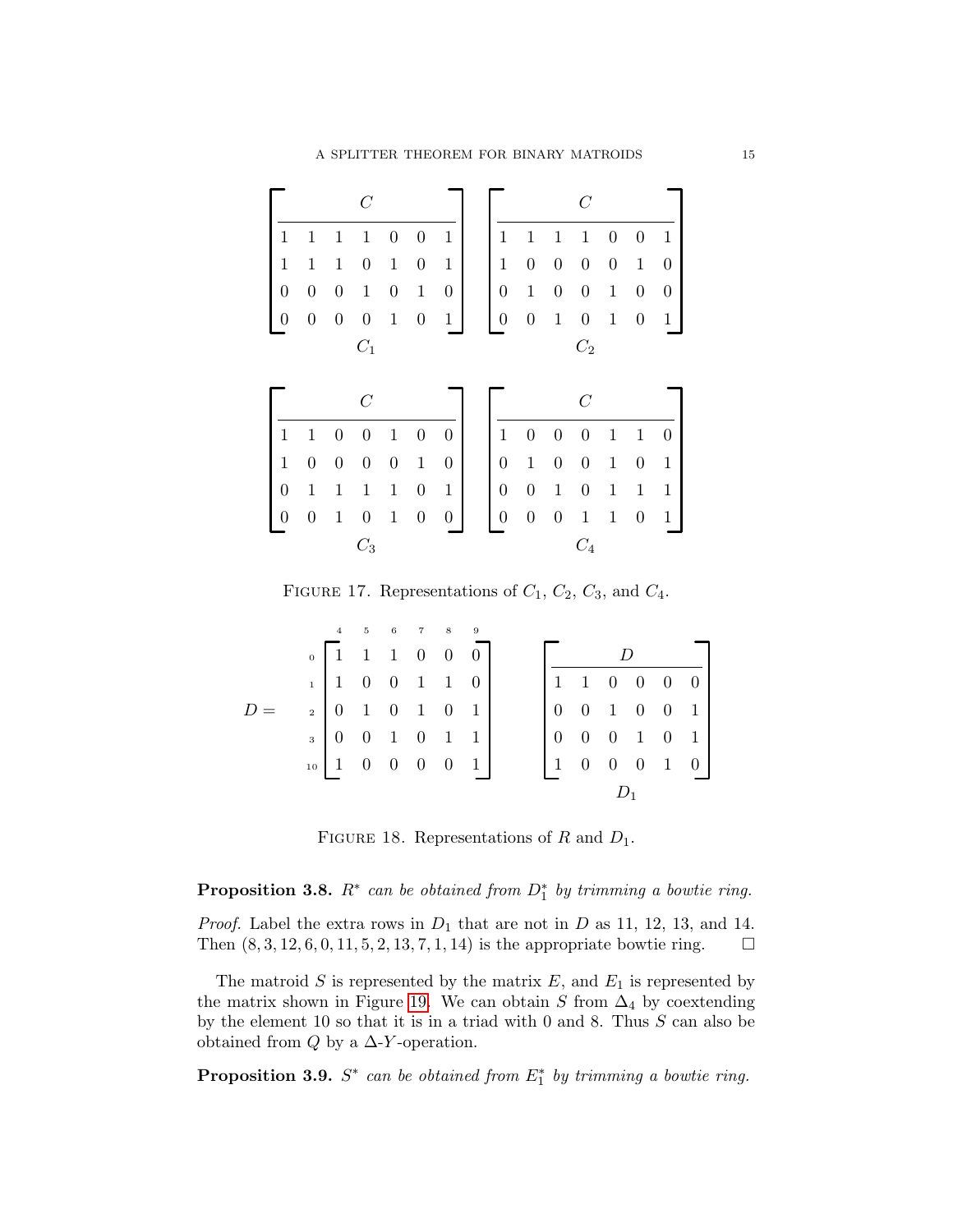|  |                     |  | 4 5 6 7 8 9 |  |                                                                                                                                                  |  |                                                                                                                                                                             |  |  |  |  |  |  |
|--|---------------------|--|-------------|--|--------------------------------------------------------------------------------------------------------------------------------------------------|--|-----------------------------------------------------------------------------------------------------------------------------------------------------------------------------|--|--|--|--|--|--|
|  |                     |  |             |  | $\begin{array}{c cccc} 0 & 1 & 0 & 0 & 1 & 1 & 1 \\ 1 & 1 & 0 & 0 & 1 & 0 \\ 2 & 0 & 1 & 1 & 0 & 1 & 1 \\ 3 & 0 & 0 & 1 & 1 & 1 & 0 \end{array}$ |  | $\begin{array}{ c cccc } \hline & E & & & \\ \hline 1 & 0 & 0 & 0 & 1 & 0 \\ 1 & 0 & 0 & 0 & 0 & 1 \\ 0 & 1 & 0 & 1 & 0 & 1 \\ 0 & 0 & 1 & 1 & 0 & 0 \\ \hline \end{array}$ |  |  |  |  |  |  |
|  |                     |  |             |  |                                                                                                                                                  |  |                                                                                                                                                                             |  |  |  |  |  |  |
|  |                     |  |             |  |                                                                                                                                                  |  |                                                                                                                                                                             |  |  |  |  |  |  |
|  |                     |  |             |  |                                                                                                                                                  |  |                                                                                                                                                                             |  |  |  |  |  |  |
|  | $_{10}$ 1 0 0 1 0 1 |  |             |  |                                                                                                                                                  |  |                                                                                                                                                                             |  |  |  |  |  |  |
|  |                     |  |             |  |                                                                                                                                                  |  |                                                                                                                                                                             |  |  |  |  |  |  |

<span id="page-15-0"></span>FIGURE 19. Representations of S and  $E_1$ .

*Proof.* Label the extra rows in  $E_1$  that are not in E as 11, 12, 13, and 14. Then  $(1, 5, 11, 4, 9, 12, 7, 6, 14, 3, 2, 13)$  is the appropriate bowtie ring.  $\square$ 

Recall that the Möbius matroids are defined in Section [1.](#page-0-0)

<span id="page-15-1"></span>**Proposition 3.10.** When  $r \geq 6$  is an even integer, the matroid  $\Upsilon_r^*$  can be *obtained from*  $\Upsilon^*_{r+2}$  *by a ladder-compression move.* 

*Proof.* Recall that  $\Upsilon_{r+2}^* = M_{r+1}$  and  $\Upsilon_r^* = M_{r-1}$ , where  $M_k$  is an extension of the rank-k wheel by the element  $\gamma$ . Assume that the spokes of  $M(\mathcal{W}_{r+1})$ , in cyclic order, are  $x_0, x_1, \ldots, x_r$  and that  $\{x_i, y_i, x_{i+1}\}$  is a triangle of  $M(\mathcal{W}_{r+1})$  for  $i = 0, 1, ..., r$ . (We interpret subscripts modulo  $r+1$ .) Then, for  $i=0,1,\ldots,r$ , the set  $\{y_i,x_{i+1},y_{i+1},\gamma\}$  is a cocircuit of  $M_{r+1}$ . We obtain  $M_{r-1}$  from  $M_{r+1}$  by contracting  $y_{r-1}$  and  $y_r$ , and deleting  $x_{r-1}$  and  $x_0$ , and then relabelling  $x_r$  as  $x_0$ . To see this, observe that  $M_{r+1}$  has  $\{x_0, \ldots, x_r, \gamma\}$  and  $\{x_{r-1}, x_r, y_{r-1}\}$  as circuits, so their symmetric difference,  $C = \{x_0, \ldots, x_{r-2}, y_{r-1}, \gamma\}$ , is a disjoint union of circuits. Orthogonality with the cocircuits containing  $\gamma$  implies that C is a circuit of  $M_{r+1}$ . Next we note that  $\{x_{r-1}, x_r, y_{r-2}, y_r\}$  is the symmetric difference of  $\{y_{r-2}, x_{r-1}, y_{r-1}, \gamma\}$  and  $\{y_{r-1}, x_r, y_r, \gamma\}$ , and is therefore a disjoint union of cocircuits. This implies that  $y_r$  is not in the closure of C in  $M_{r+1}$ . Therefore  $C-y_{r-1} = \{x_0, \ldots, x_{r-2}, \gamma\}$  is a spanning circuit of  $M_{r+1}/y_{r-1}, y_r\backslash x_{r-1}, x_0$ , and it follows easily that this matroid is  $M_{r-1}$ , up to relabelling.

Now we need only show that this operation is a ladder-compression move. We note that  $M_{r+1}$  contains a ladder segment, as depicted in Figure [3,](#page-5-2) where the labels  $a_0, b_0, c_0, d_0, a_1, b_1, c_1, d_1, a_2, b_2, c_2$ , and  $d_2$  are replaced by  $x_{r-4}$ ,  $y_{r-4}, x_{r-3}, y_{r-3}, x_{r-2}, y_{r-2}, x_{r-1}, y_{r-1}, x_r, y_r, x_0$ , and  $y_0$ , respectively. Because  $r \geq 6$ , these elements are all distinct.

Proposition [3.10](#page-15-1) now implies that  $\Upsilon_6^*$  can be obtained from  $\Upsilon_8^*$  by a laddercompression move. Thus we have completed the proof of Theorem [1.4.](#page-3-0)

*Proof of Corollary [1.5.](#page-3-1)* If  $(M, N)$  is  $(M(QM_7), M(K_4))$ , then we can set  $M_0$ to be  $M(QM_5) \cong M(K_5)$ , and  $M_0$  can be obtained from M by a laddercompression move. If  $(M, N)$  is  $(\Upsilon_8, F_7)$  or  $(\Upsilon_8^*, F_7)$ , then we can set  $M_0$  to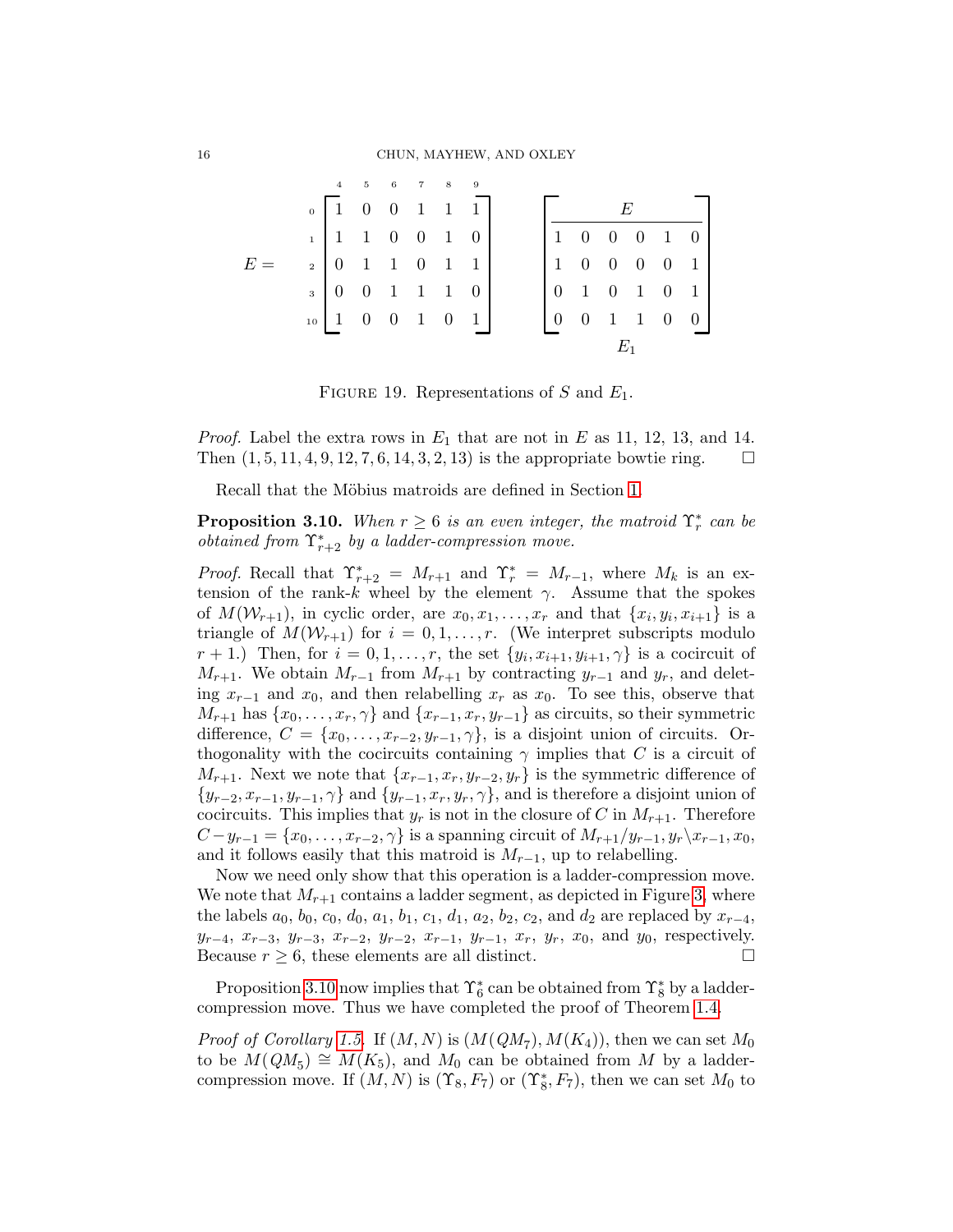be  $\Upsilon_6$  or  $\Upsilon_6^*$ , respectively. In either case, by Proposition [3.10,](#page-15-1) we can use a ladder-compression move to obtain  $M_0^*$  from  $M^*$  (in the first case), or  $M_0$ from  $M$  (in the second).

#### 4. Proof of the main results

We prove Theorem [1.1.](#page-2-0) Assume that  $(M, N)$  is a fascinating pair that contradicts the statement of the theorem.

## <span id="page-16-0"></span>4.1.1.  $|E(N)| \in \{10, 11\}.$

Certainly  $|E(N)| \le 11$ , since  $|E(M)| \le 15$ , and  $(M, N)$  is a fascinating pair, so  $|E(M)| - |E(N)| > 3$ . Assume that  $|E(N)| < 10$ . First consider the case that  $|E(N)| = 6$ , so that N is isomorphic to  $M(K_4)$ . If M has a proper minor, M', such that  $|E(M)| - |E(M')| \leq 3$ , and M' is internally 4-connected, then M' has an  $M(K_4)$ -minor [\[16,](#page-34-16) Corollary 12.2.13], and hence  $(M, N)$  is not a fascinating pair. Therefore M has no such minor, so we can apply our chain theorem [\[1,](#page-34-13) Theorem 1.3]. Since  $|E(M)| \leq 15$ , it follows from that theorem that  $M$  is the cycle matroid of a planar or Möbius quartic ladder, or the dual of such a matroid. The only planar quartic ladder with fewer than 16 edges is the octahedron,  $O$ , which is the dual graph of  $Q_3$ , the cube. The only Möbius quartic ladders with fewer than 16 edges have 14 or 10 edges. The former has the latter as a minor, and the latter is isomorphic to  $K_5$ . From this we deduce that, up to duality,  $(M, N)$  is  $(M(Q_3), M(K_4))$  or  $(M(K_5), M(K_4))$ , and that therefore  $(M, N)$  is not a counterexample after all. Hence  $6 < |E(N)| < 10$ . The only internally 4-connected binary matroids satisfying this constraint are  $F_7$ ,  $M(K_{3,3})$ , and their duals. (This fact is [\[10,](#page-34-14) Lemma 2.1], and will also be confirmed by the subsequent exhaustive search.) Thus we can assume N is  $F_7$  or  $M(K_{3,3})$ .

From this point, we use almost exactly the same arguments as in [\[4,](#page-34-2)] Lemma 2.3. Assume N is  $F_7$ , so  $|E(M)| \ge 11$ . We can use [\[18,](#page-34-17) Corollary 1.2] to deduce that M is isomorphic to  $T_{12}$ \e  $\cong$   $\Upsilon_6$  or  $T_{12}/e \cong \Upsilon_6^*$ , so  $(M, N)$  fails to contradict the theorem. Therefore we assume N is  $M(K_{3,3}),$ and hence  $|E(M)| \geq 13$ . Now we can use [\[10,](#page-34-14) Lemma 2.3]. This lemma defines five graphs, but only four of them have at least 13 edges. Therefore we can deduce that M is isomorphic to one of the graphic matroids  $M(H_1)$ ,  $M(H_2)$ ,  $M(H_3)$ , or  $M(QM_7)$ . Again this is a contradiction, as it implies that  $(M, N)$  is not a counterexample, so the proof of [4.1.1](#page-16-0) is complete.

At this point, it is appropriate to verify that the pairs mentioned in the proof of [4.1.1](#page-16-0) are indeed fascinating. We do this, and the rest of the search, using the matroid capabilities of sage (Version 6.10). First we want to allow access to certain special functions of the sage matroids package.

#### from sage.matroids.advanced import \*

We will require a test for internal 4-connectivity.

```
def IsIFC(M):
```
if len(M)<=7: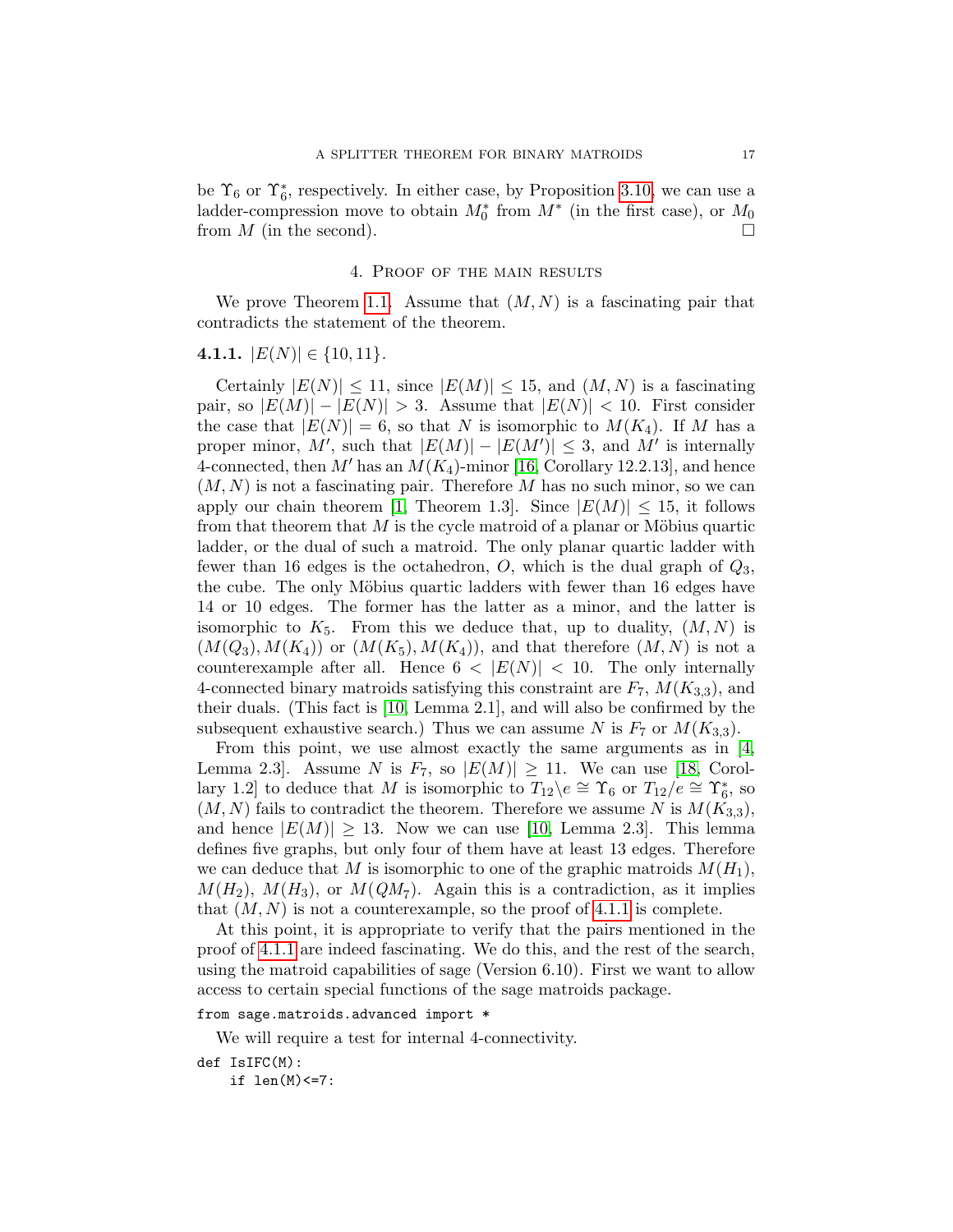```
return True
elif len(M)=8 or len(M)=9:
    return all( (M.rank(X)+
         M.rank(M.groundset().symmetric_difference(X))-
         M.random() > 2) for X in Subsets(M.groundset(),4))
elif len(M) == 10 or len(M) == 11:
    return all( (M.rank(X)+
        M.rank(M.groundset().symmetric_difference(X))-
        M.random() > 2) for X in Subsets(M.groundset(),4))
        and all( (M.\text{rank}(X) +M.rank(M.groundset().symmetric_difference(X))-
        M.\text{rank}() > 2 for X in Subsets(M.groundset(),5))
elif len(M) == 12 or len(M) == 13:
    return all( (M.rank(X)+
        M.rank(M.groundset().symmetric_difference(X))-
        M.random() > 2) for X in Subsets(M.groundset(),4))
        and all( (M.\text{rank}(X) +M.rank(M.groundset().symmetric_difference(X))-
        M.random() > 2) for X in Subsets(M.groundset(),5))
        and all( (M.\text{rank}(X) +M.rank(M.groundset().symmetric_difference(X))-
        M.random() > 2) for X in Subsets(M.groundset(),6))
elif len(M) == 14 or len(M) == 15:
    return all( (M.rank(X)+
        M.rank(M.groundset().symmetric_difference(X))-
        M.rank()>2) for X in Subsets(M.groundset(),4) )
        and all( (M.rank(X)+
        M.rank(M.groundset().symmetric_difference(X))-
        M.random() > 2) for X in Subsets(M.groundset(),5))
        and all( (M.\text{rank}(X) +M.rank(M.groundset().symmetric_difference(X))-
        M.random() > 2) for X in Subsets(M.groundset(),6))
        and all( (M.\text{rank}(X)+
        M.rank(M.groundset().symmetric_difference(X))-
        M.random() > 2) for X in Subsets(M.groundset(),7))
```
This command works for 3-connected matroids with a ground set of size  $n$ , where  $0 \leq n \leq 15$ . For each such n, the command considers each subset, X, of size between 4 and  $\lfloor n/2 \rfloor$ , and checks that  $r(X)+r(E(M)-X)-r(M) > 2$ . If this is the case, it returns True, and otherwise it returns False.

Next we define a function that will test whether a pair  $(M, N)$  is fascinating. In the following code, and elsewhere, note that the command range(n) produces the list  $[0, 1, 2, \ldots, n-1]$ , and range(m,n) produces  $[m, m+1, \ldots, n-1].$ 

```
def Fascinating(M,N):
    rankgap=M.rank()-N.rank()
    sizegap=len(M)-len(N)
    if sizegap>3 and M.has_minor(N):
```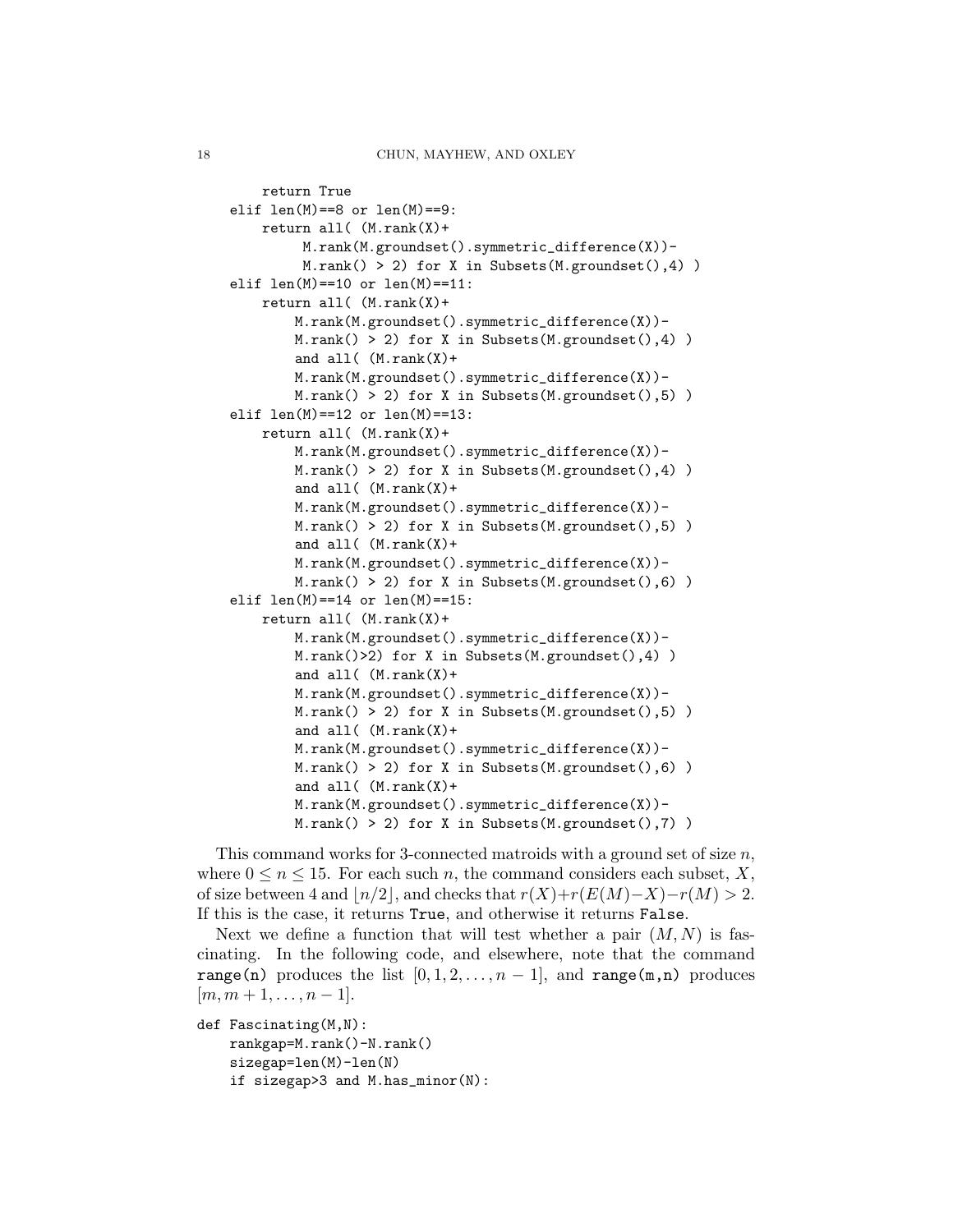```
Between=False
    for r in range(rankgap+1):
        if Between:
            break
        for F in M.flats(r):
            if Between:
                break
            if len(F)<sizegap and M.contract(F).has_minor(N):
                if r==0:
                    Lower=1
                else:
                    Lower=0
                DeleteSet=M.groundset().difference(F)
                for i in range(Lower,sizegap-len(F)):
                    if Between:
                        break
                    for D in Subsets(DeleteSet,i):
                        Test=M.contract(F).delete(D)
                        if Test.has_minor(N):
                            if Test.is_3connected()
                                 and IsIFC(Test):
                                    Between=True
                                    break
    return not Between
else:
    return False
```
First the function tests that M has an N-minor and  $|E(M)|-|E(N)| > 3$ . If this is not the case, it returns False. Otherwise, it considers all flats,  $F$ , of M such that  $0 \le r(F) \le r(M) - r(N)$ . If  $M/F$  has a proper N-minor, then it considers subsets, D, of  $E(M/F)$ . If F is the rank-0 flat (which we assume to be empty), then  $D$  is constrained to contain at least one element. In any case, D is constrained so that  $|D| < |E(M)| - |E(N)| - |F|$ . Thus D ranges over all subsets such that  $|E(N)| < |E(M/F \backslash D)| < |E(M)|$ . If  $M/F\backslash D$  is internally 4-connected and has an N-minor, then the Boolean value Between is set to be True. At any time, if Between is found to be True, then the function breaks out of the loop. Finally, it returns the negation of Between.

Now we can test the pairs that have arisen in the proof up to this point.

```
K4=matroids.CompleteGraphic(4)
K5=matroids.CompleteGraphic(5)
Q3=Matroid(graph=graphs.CubeGraph(3))
F7=matroids.named_matroids.Fano()
Upsilon6=matroids.named_matroids.T12().delete('e')
K33=Matroid(graph=graphs.CompleteBipartiteGraph(3,3))
H1=Matroid(graph=Graph({0:[1,2,4,5],1:[2,3,4,5],2:[3,4],
   3:[4,5],4:[5]}))
H2=Matroid(graph=Graph({0:[1,3,5],1:[2,4,6],2:[3,5,6],
```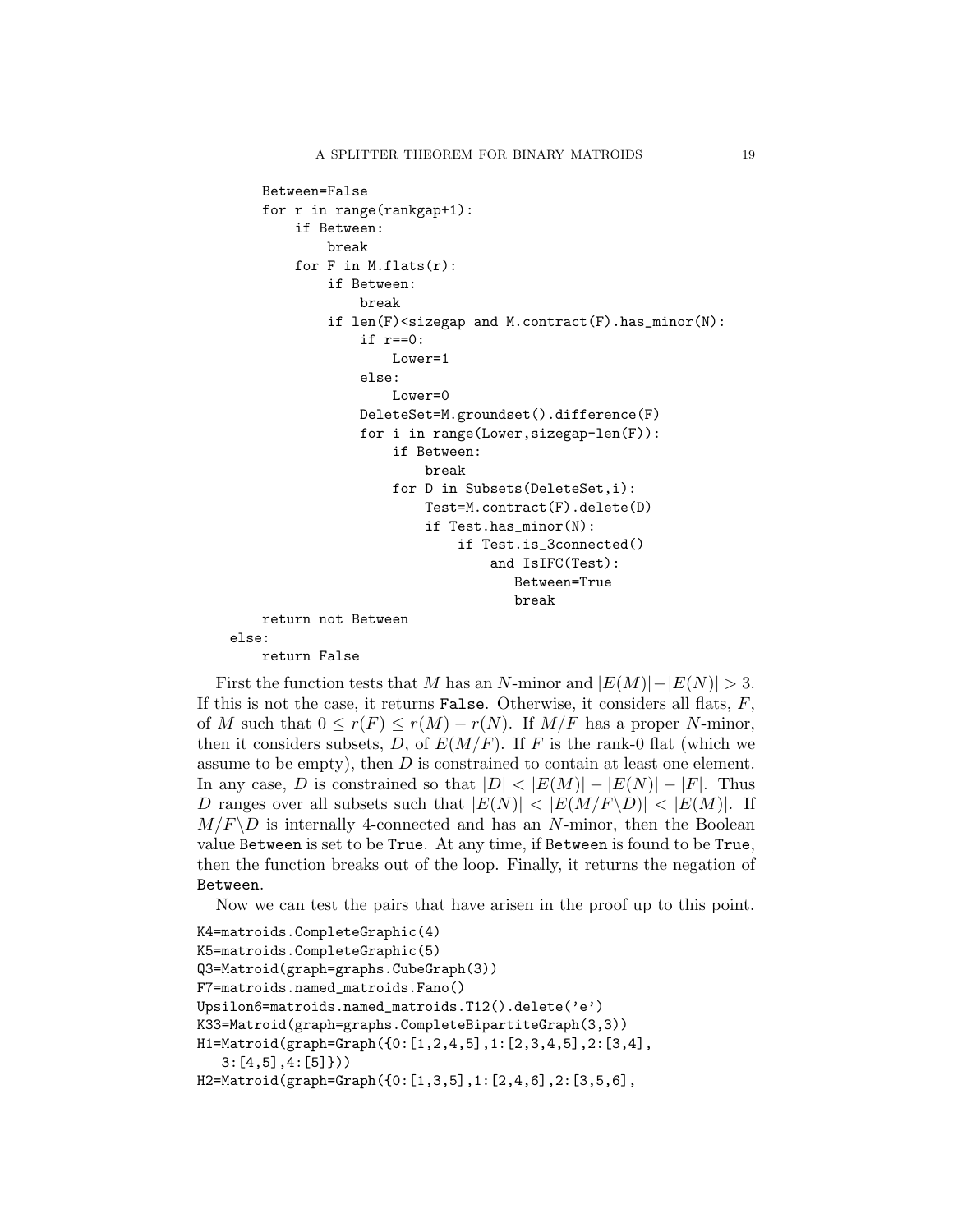```
3:[4,6],4:[5,6]}))
H3=Matroid(graph=Graph({0:[1,3,7],1:[2,6],2:[3,5,7],
   3:[4],4:[5,7],5:[6],6:[7]}))
QML7=Matroid(graph=graphs.CirculantGraph(7,[1,3,4]))
print Fascinating(K5,K4)
print Fascinating(Q3,K4)
print Fascinating(Upsilon6,F7)
print Fascinating(Upsilon6.dual(),F7)
print Fascinating(H1,K33)
print Fascinating(H2,K33)
print Fascinating(H3,K33)
print Fascinating(QML7,K33)
    True
    True
    True
    True
    True
    True
    True
    True
```
By duality, we may assume that  $r(M) \leq r^*(M)$ . As  $|E(M)| \leq 15$ , the next result is a consequence.

## 4.1.2.  $r(N) \le r(M) \le 7$ .

We create an object that will contain the catalogue of all 3-connected binary matroids with ground sets of cardinality between 6 and 15 and rank at most 7. This object is a library, containing 10 lists, each indexed by an integer between 6 and 15. Each list itself contains eight lists, indexed by integers between 0 and 7. Thus, if  $6 \leq n \leq 15$ , and  $0 \leq r \leq 7$ , then Catalogue  $[n]$  [r] is the list indexed by r, contained in the list indexed by  $n$ ; that is, it is the list of all 3-connected binary matroids with rank  $r$  and a ground set of size  $n$ . We initialise by creating empty lists.

```
Catalogue={}
```
for i in range $(6,16)$ :

Catalogue[i]=[[] for j in range(0,8)]

Every 3-connected binary matroid with at least 6 elements contains an  $M(K_4)$ -minor [\[16,](#page-34-16) Corollary 12.2.13]. We are going to populate our catalogue by starting with this matroid, and enlarging the catalogue through single-element extensions and coextensions. When we extend, we ensure we produce no coloops, no loops, and no parallel pairs. Dually, when we coextend, we create no loops, coloops, or series pairs. Thus we only ever create 3-connected matroids [\[15,](#page-34-15) Proposition 8.1.10]. Every 3-connected binary matroid can be constructed in this way, with the exception of wheels [\[16,](#page-34-16) Theorem 8.8.4], so we manually input the wheels of rank 3, 4, 5, 6, and 7. In this way, we guarantee that our catalogue will contain every 3-connected binary matroid with suitable size and rank.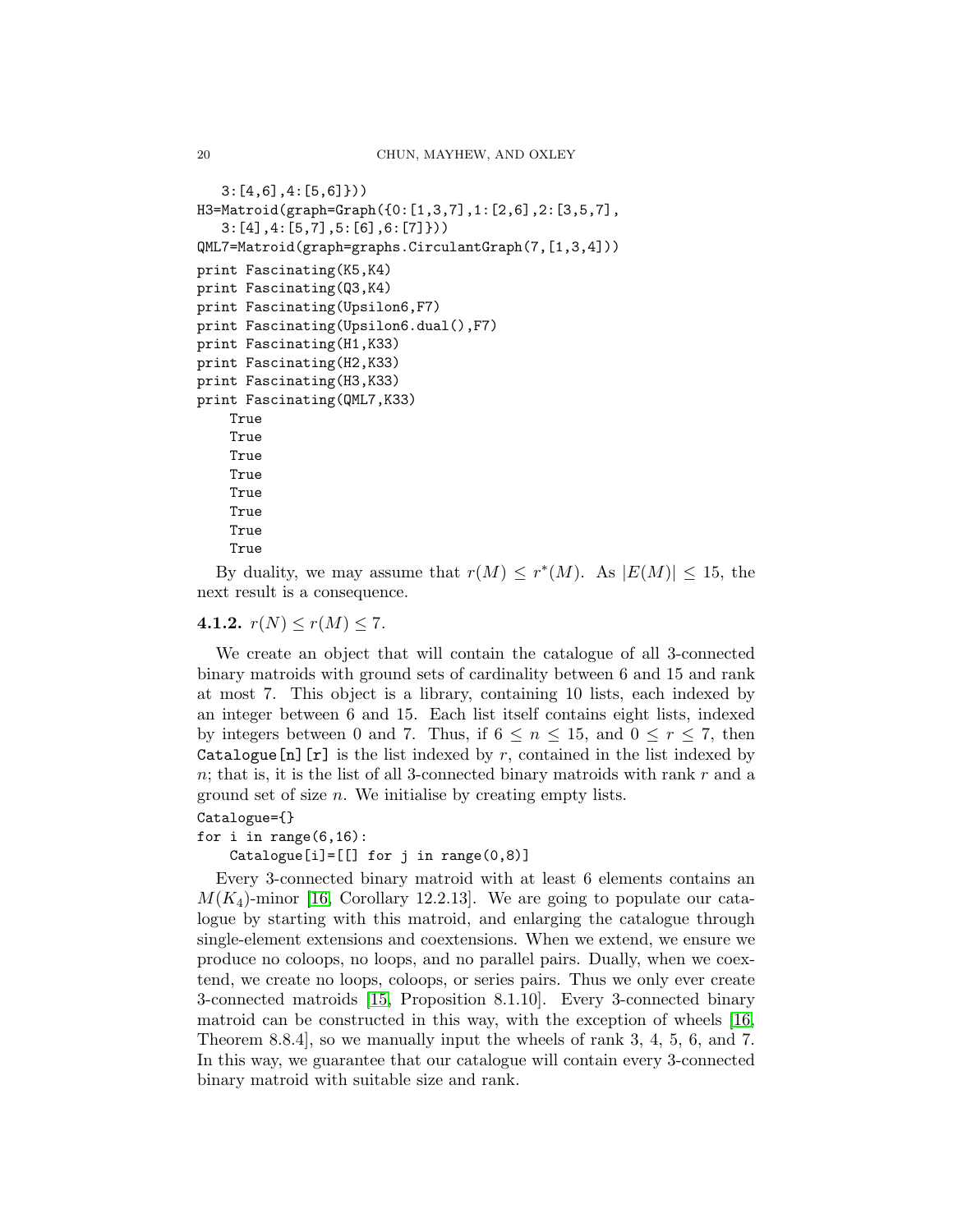```
Wheel3=Matroid(reduced_matrix=Matrix(GF(2), [[1,0,1], [1,1,0],[0,1,1]]))
Wheel4=Matroid(reduced_matrix=Matrix(GF(2),[[1,0,0,1],
    [1,1,0,0],[0,1,1,0],[0,0,1,1]]))
Wheel5=Matroid(reduced_matrix=Matrix(GF(2),[[1,0,0,0,1],
    [1,1,0,0,0],[0,1,1,0,0],[0,0,1,1,0],[0,0,0,1,1]]))
Wheel6=Matroid(reduced_matrix=Matrix(GF(2),[[1,0,0,0,0,1],
    [1,1,0,0,0,0],[0,1,1,0,0,0],[0,0,1,1,0,0],[0,0,0,1,1,0],
    [0,0,0,0,1,1]])
Wheel7=Matroid(reduced_matrix=Matrix(GF(2),[[1,0,0,0,0,0,1],
    [1,1,0,0,0,0,0],[0,1,1,0,0,0,0],[0,0,1,1,0,0,0],
    [0,0,0,1,1,0,0],[0,0,0,0,1,1,0],[0,0,0,0,0,1,1]]))
  Now we seed our catalogue by adding the wheels.
```

```
Catalogue[6][3].append(Wheel3)
Catalogue[8][4].append(Wheel4)
Catalogue[10][5].append(Wheel5)
Catalogue[12][6].append(Wheel6)
Catalogue[14][7].append(Wheel7)
```
At any time, we can save our current catalogue with a command of the following type.

```
save (Catalogue, "/SampleFolder/catalogue.sobj")
```
We are then able to recover our saved work with the following command.

Catalogue = load("/SampleFolder/catalogue.sobj")

Now we define the command Populate, which we will use to fill in the entries in our catalogue. On input  $n$ , the command fills in all entries of the catalogue corresponding to matroids with ground sets of size  $n$ . It does this by letting the rank, r, range from 0 to 7, and considering all matroids of rank r in the catalogue of matroids with ground sets of size  $n - 1$ . For each such matroid,  $N$ , it generates the list of non-isomorphic simple single-element extensions of N, using the built-in command get\_nonisomorphic\_matroids. It then adds these extensions to the catalogue of rank- $r$ , size- $n$  matroids, as long as they are not isomorphic to matroids already appearing there. If  $r$  is greater than zero, it then performs the same actions using cosimple single-element coextensions. Finally, it prints the number of matroids it has generated.

```
def Populate(n):
```

```
for r in range(8):
    for N in Catalogue[n-1][r]:
        List=N.linear_extensions(simple=True,element=len(N))
        List=get_nonisomorphic_matroids(List)
        for M in List:
            if not any(L.is_isomorphic(M) for
                L in Catalogue[n][r]):
                Catalogue[n][r].append(M)
    if r>0:
```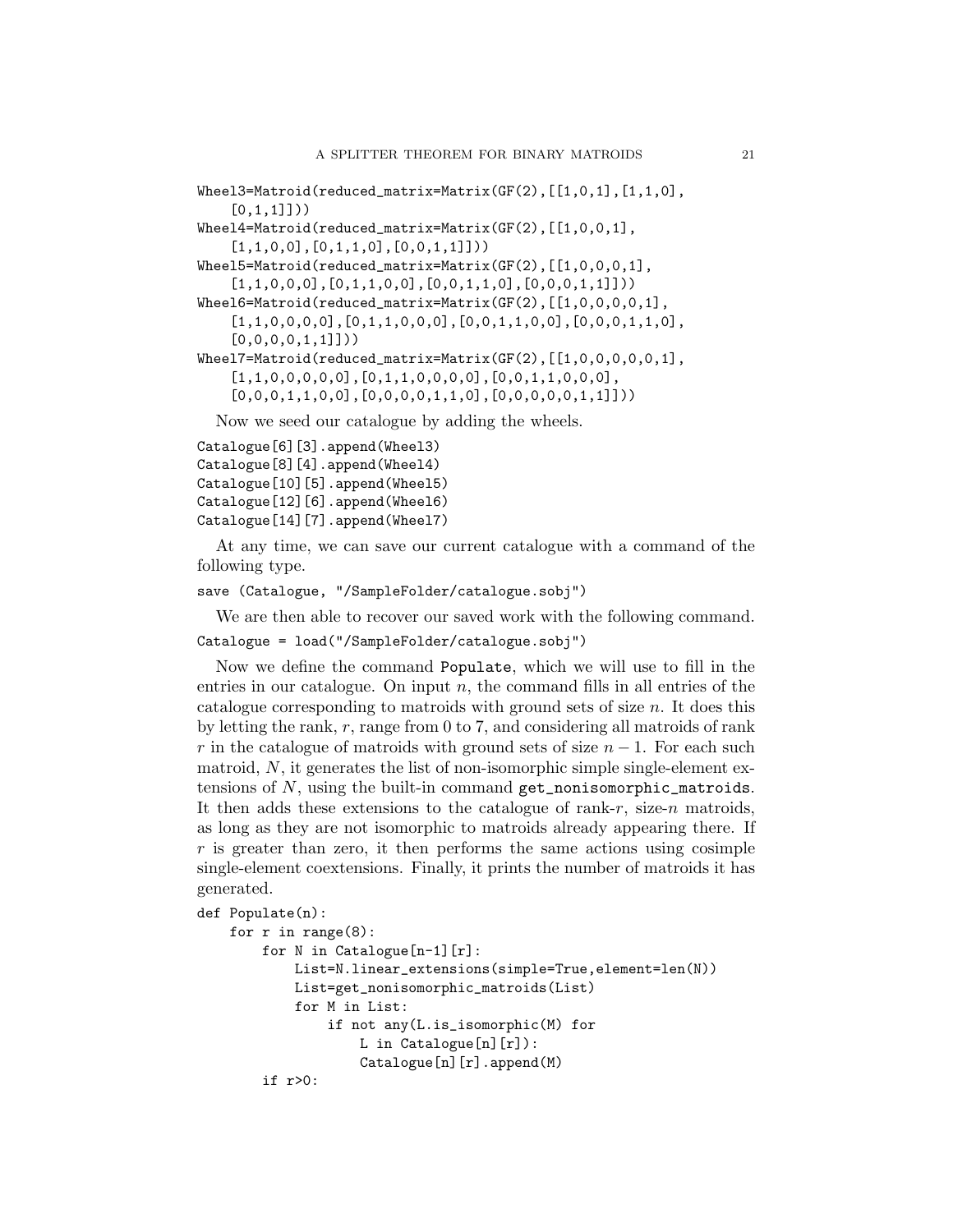```
for N in Catalogue[n-1][r-1]:
            List=N.linear_coextensions(cosimple=True,
                    element=len(N))
            List=get_nonisomorphic_matroids(List)
            for M in List:
                if not any(L.is_isomorphic(M) for
                    L in Catalogue[n][r]):
                    Catalogue[n][r].append(M)
print [len(Catalogue[n][r]) for r in range(8)]
```
Generating the catalogue of 3-connected binary matroids up to size 13 takes only a few minutes.

```
%time
Populate(7)
    [0, 0, 0, 1, 1, 0, 0, 0]
    CPU time: 0.00 s, Wall time: 0.00 s
%time
Populate(8)
    [0, 0, 0, 0, 3, 0, 0, 0]
    CPU time: 0.01 s, Wall time: 0.01 s
%time
Populate(9)
    [0, 0, 0, 0, 4, 4, 0, 0]CPU time: 0.03 s, Wall time: 0.03 s
%time
Populate(10)
    [0, 0, 0, 0, 4, 16, 4, 0]
    CPU time: 0.20 s, Wall time: 0.20 s
%time
Populate(11)
    [0, 0, 0, 0, 3, 37, 37, 3]
   CPU time: 1.97 s, Wall time: 1.97 s
%time
Populate(12)
    [0, 0, 0, 0, 2, 68, 230, 68]
    CPU time: 18.58 s, Wall time: 18.58 s
%time
Populate(13)
    [0, 0, 0, 0, 1, 98, 983, 983]
    CPU time: 218.23 s, Wall time: 218.26 s
  Generating matroids with 14 and 15 elements takes considerably more
time.
%time
Populate(14)
    [0, 0, 0, 0, 1, 121, 3360, 10035]
    CPU time: 3243.90 s, Wall time: 3243.96 s
```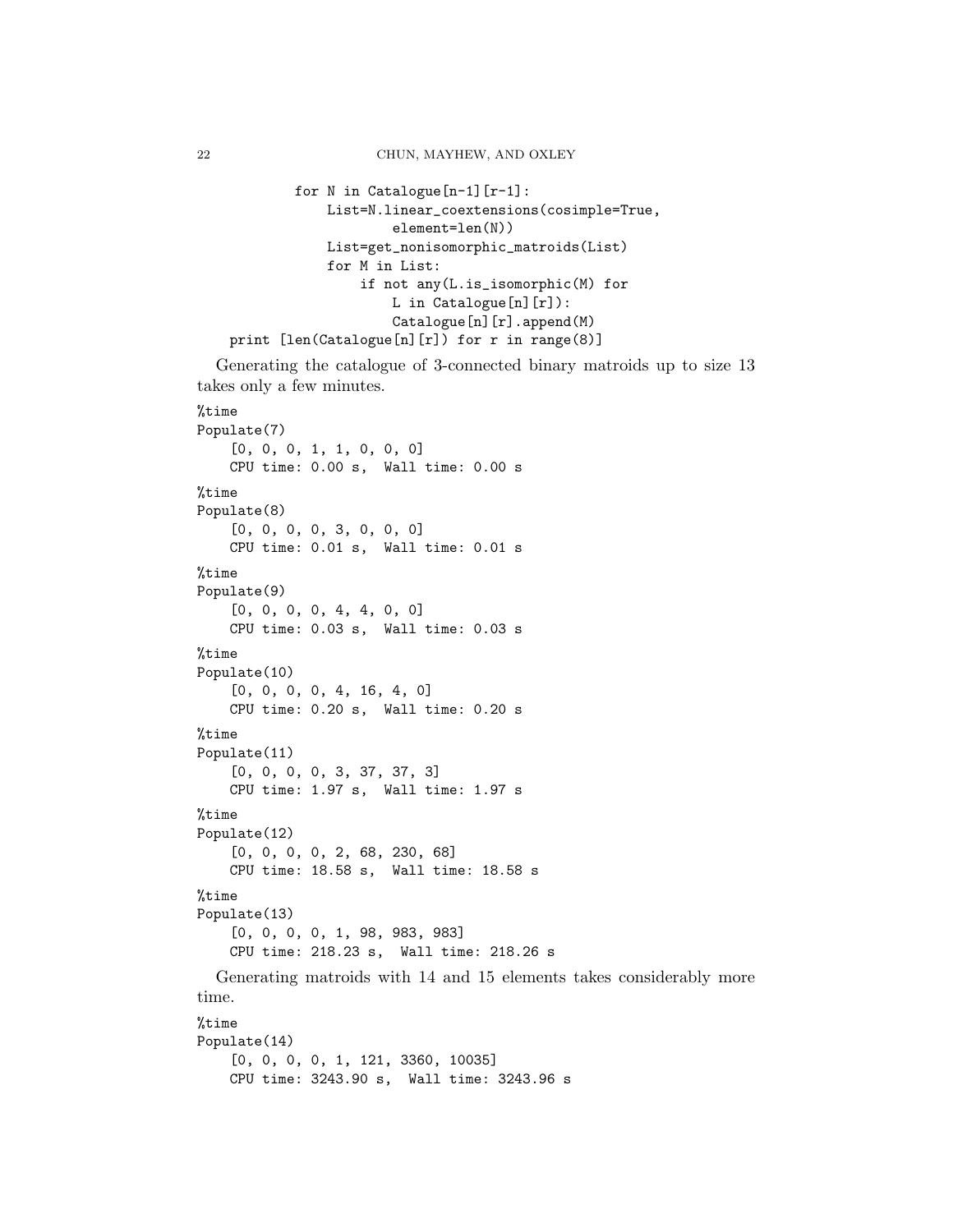```
%time
Populate(15)
    [0, 0, 0, 0, 1, 140, 10012, 81218]
    CPU time: 83469.47 s, Wall time: 83468.83 s
```
Now we work through our catalogue of all 3-connected binary matroids, and pick out those that are internally 4-connected. As before, we create an object that will be our catalogue of internally 4-connected matroids.

```
IFCCatalogue={}
```

```
for i in range(6,16):
    IFCCatalogue[i]=[[] for j in range(0,8)]
```
We construct a command that will populate our catalogue with internally 4-connected matroids.

```
def PopulateIFC(n):
    for r in range(8):
        for M in Catalogue[n][r]:
            if IsIFC(M):
                IFCCatalogue[n][r].append(M)
    print [len(IFCCatalogue[n][r]) for r in range(8)]
```
These are the results when we apply the command to fill our catalogue.

```
%time
```

```
PopulateIFC(6)
    [0, 0, 0, 1, 0, 0, 0, 0]CPU time: 0.00 s, Wall time: 0.00 s
%time
PopulateIFC(7)
    [0, 0, 0, 1, 1, 0, 0, 0]
    CPU time: 0.00 s, Wall time: 0.00 s
%time
PopulateIFC(8)
    [0, 0, 0, 0, 0, 0, 0, 0]
    CPU time: 0.00 s, Wall time: 0.00 s
%time
PopulateIFC(9)
    [0, 0, 0, 0, 1, 1, 0, 0]CPU time: 0.02 s, Wall time: 0.02 s
```
Since  $F_7$  and  $M(K_{3,3})$  are internally 4-connected, from these commands it follows that, as stated earlier, the only internally 4-connected binary matroids with seven, eight, or nine elements are  $F_7$ ,  $M(K_{3,3})$ , and their duals.

```
%time
PopulateIFC(10)
    [0, 0, 0, 0, 2, 2, 2, 0]
    CPU time: 0.14 s, Wall time: 0.14 s
%time
PopulateIFC(11)
    [0, 0, 0, 0, 2, 7, 7, 2]
```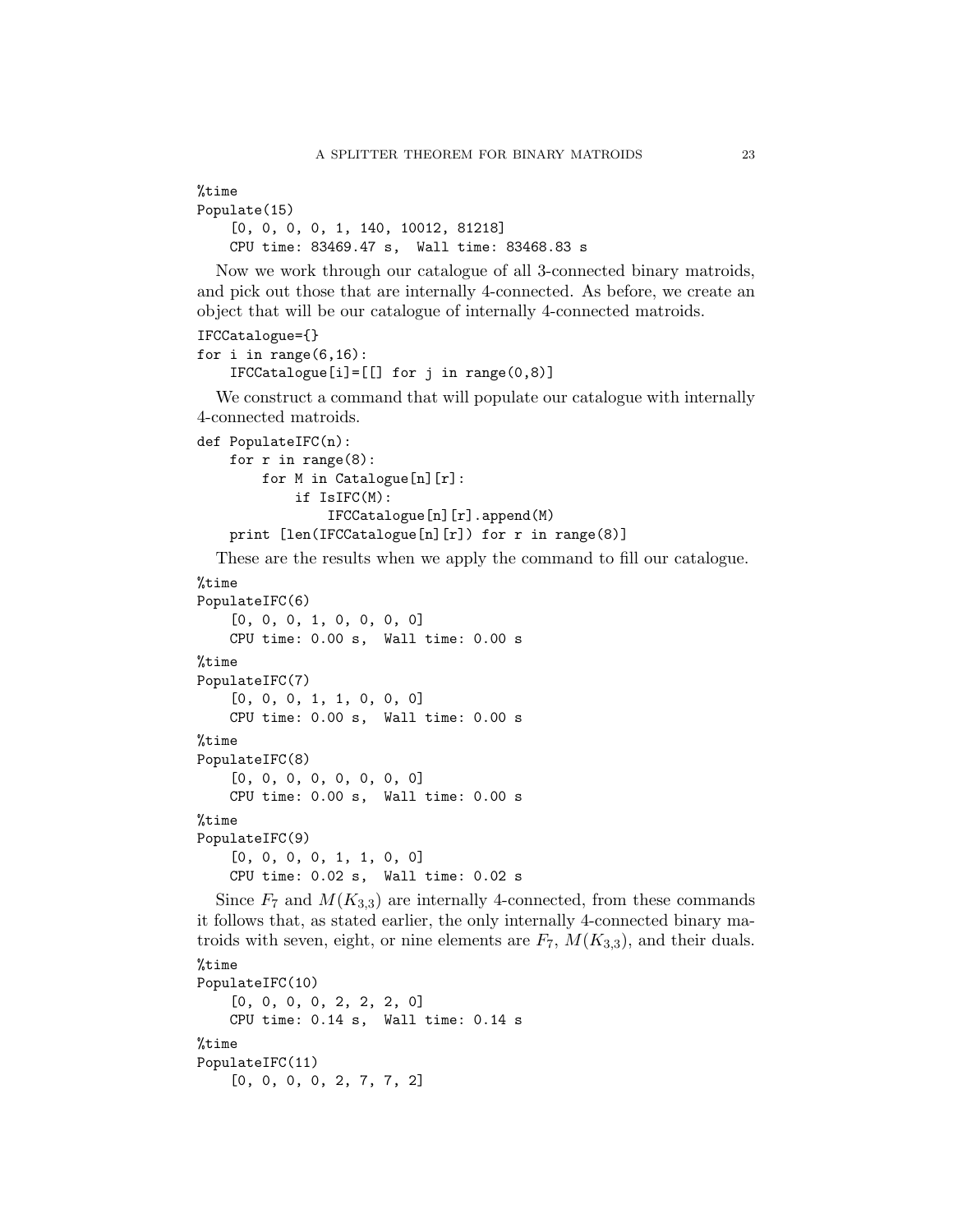```
CPU time: 0.76 s, Wall time: 0.78 s
%time
PopulateIFC(12)
    [0, 0, 0, 0, 2, 24, 46, 24]
    CPU time: 9.60 s, Wall time: 9.60 s
%time
PopulateIFC(13)
    [0, 0, 0, 0, 1, 52, 272, 272]
    CPU time: 94.84 s, Wall time: 94.87 s
%time
PopulateIFC(14)
    [0, 0, 0, 0, 1, 84, 1389, 3385]
    CPU time: 1829.54 s, Wall time: 1829.78 s
%time
PopulateIFC(15)
    [0, 0, 0, 0, 1, 116, 5816, 36962]
    CPU time: 26298.59 s, Wall time: 26297.77 s
```
These computations show that there are exactly 24 internally 4-connected binary matroids with ground sets of cardinality 10 or 11. We put these matroids into a list of possible "target" matroids:

## Targets=[]

```
Targets.extend(IFCCatalogue[10][4])
Targets.extend(IFCCatalogue[10][5])
Targets.extend(IFCCatalogue[10][6])
Targets.extend(IFCCatalogue[11][4])
Targets.extend(IFCCatalogue[11][5])
Targets.extend(IFCCatalogue[11][6])
Targets.extend(IFCCatalogue[11][7])
```
We wish to process each of the internally 4-connected matroids in our catalogue with a ground set of cardinality 11, 12, 13, or 14, and record which of the 24 "target" matroids it has as a proper minor. We start by creating a new list of lists of lists.

```
TargetMinors={}
for n in range(11, 15):
    TargetMinors[n]={}
    for r in range(8):
        TargetMinors[n][r]={}
        for i in range(len(IFCCatalogue[n][r])):
            TargetMinors[n][r][i]=[0 for j in range(24)]
```
Assume that *n* is in  $\{11, 12, 13, 14\}$ , *r* is in  $\{0, \ldots, 7\}$ , and *i* indexes an internally 4-connected matroid in the list IFCCatalogue[n][r]. The object TargetMinors[n][r][i] is a list with 24 entries, each equal to 0 or 1. The entry TargetMinors[n][r][i][j] will be equal to 1 if and only if matroid number  $i$  in the list IFCCatalogue[n][r] contains a proper minor isomorphic to matroid number  $i$  in the list Targets.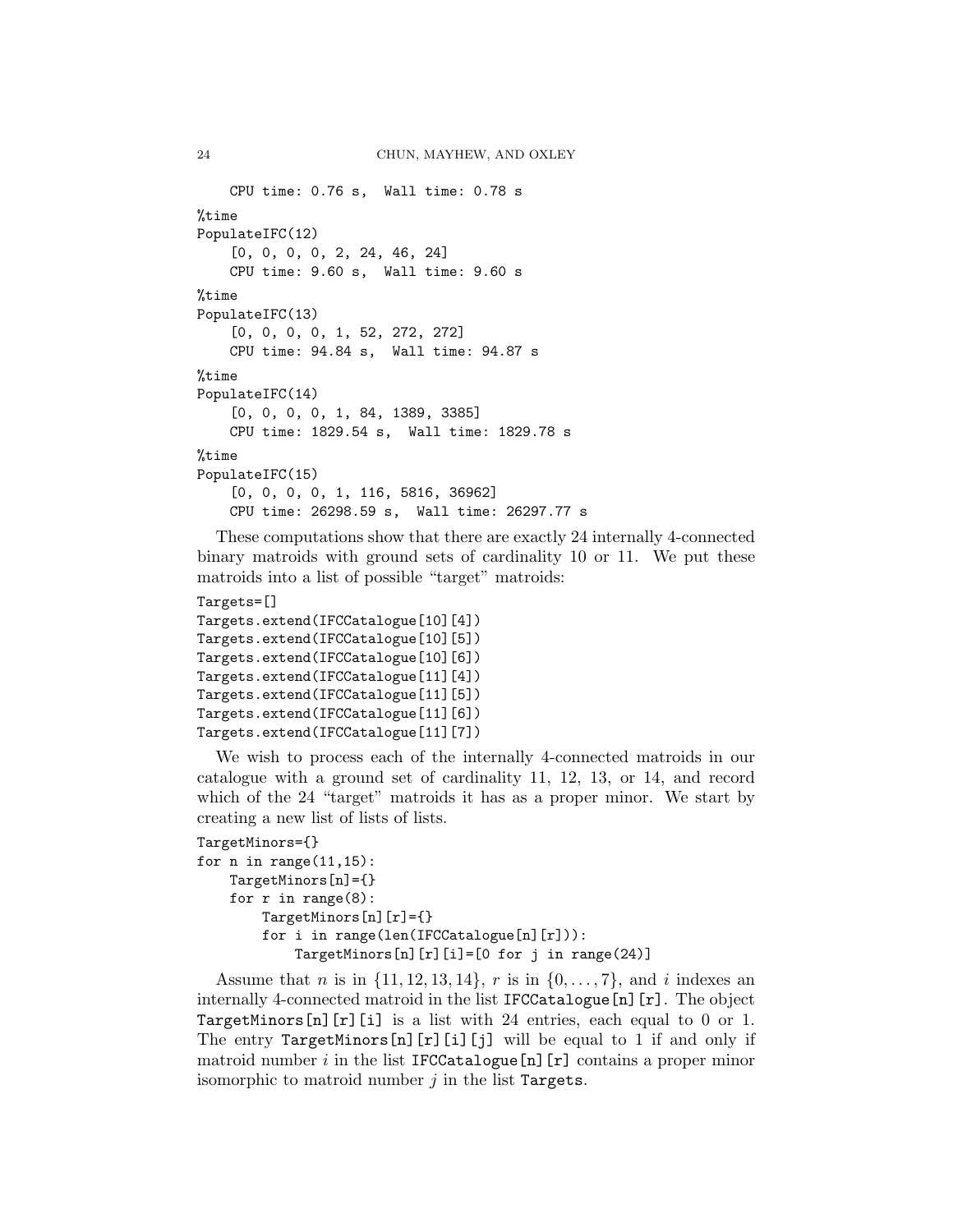```
%time
for n in range(11, 15):
    for r in range(8):
        for i in range(len(IFCCatalogue[n][r])):
            M=IFCCatalogue[n][r][i]
            for j in range(24):
                N=Targets[j]
                if len(N) < len(M) and M.has_minor(N):
                    TargetMinors[n][r][i][j]=1
    CPU time: 1797.00 s, Wall time: 1797.06 s
```
The heart of the computer search is contained in the following code:

#### %time

```
for r in range(8):
    for i in range(len(IFCCatalogue[15][r])):
        M=IFCCatalogue[15][r][i]
        Possibles=set(range(24))
        for k in range(24):
            if not M.has_minor(Targets[k]):
                Possibles.discard(k)
        for size in range(14, 10, -1):
            if len(Possibles)==0:
                break
            for rank in range(r, max(r-(15-size),0)-1,-1):
                if len(Possibles)==0:
                    break
                for j in range(len(IFCCatalogue[size][rank])):
                    Test=False
                    for k in Possibles:
                        if TargetMinors[size][rank][j][k]==1:
                            Test=True
                            break
                    if Test:
                        if M.has_minor(IFCCatalogue[size][rank][j]):
                             for k in range(24):
                                 if TargetMinors[size][rank][j][k]==1:
                                     Possibles.discard(k)
                             if len(Possibles)==0:
                                 break
        for k in Possibles:
            print (15,r,i,k)
```
This code lets the variable r range between 0 and 7. For each r, the variable i indexes a matroid, M, contained in the list IFCCatalogue [15] [r], and M ranges over all matroids in this list. We are trying to determine if there is an fascinating pair,  $(M, N)$ , that acts as a counterexample to the theorem. Recall that [4.1.1](#page-16-0) implies that  $|E(N)|$  is 10 or 11, and Targets contains a list of the 24 matroids with 10 or 11 elements that could possibly be N. When processing M, we set Possibles to initially be  $\{0, 1, \ldots, 23\}$ .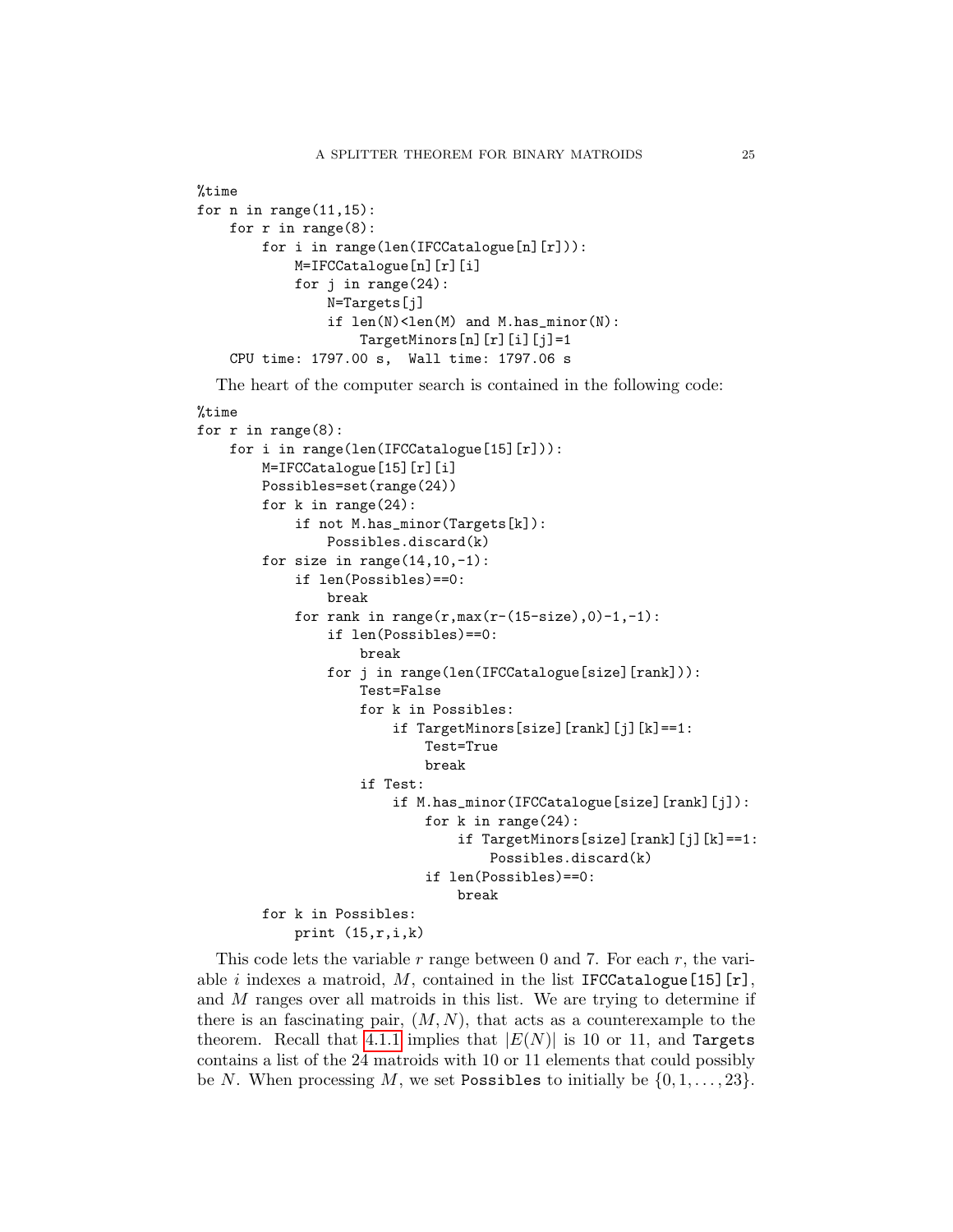This set will record the indices of matroids in Target that can possibly be N. If M does not contain a minor isomorphic to  $Targets[k]$ , then we discard k from Possibles. Indeed, throughout the process, we seek to discard indices from Possibles. If at any time, there are no indices left in Possibles, then we know that M cannot be in the fascinating pair we seek, so we move to the next matroid. Assuming that Possibles is not empty, we let size range between 14 and 11 (starting at 14), and we let rank range between r and  $r - (15 - \text{size})$ . We seek internally 4-connected matroids with the parameters size and rank that are proper minors of  $M$ . (This is why we do not allow rank to be less than  $r - (15 - \text{size})$ , since no minor of M with ground set of cardinality size can have rank lower than this.) Now we let j index a matroid in the list IFCCatalogue [size] [rank]. Let the indexed matroid be  $M'$ . If  $M'$  has no minor isomorphic to Targets[k], for any  $k$  in Possibles, then we will not be able to use  $M'$  to discard any more indices in Possibles. So if this is the case, we do not consider  $M'$  any further. On the other hand, as soon as we find a  $k$  in Possibles such that  $M'$  has a minor isomorphic to Targets [k], we move to the next stage of the process. In this stage, we first of all test that  $M$  has an  $M'$ -minor. In the case that it does, we let k range through all of the indices in  $\{0, 1, \ldots, 23\}$ . If TargetMinors[size][rank][j][k] is 1, indicating that  $M'$  has a minor isomorphic to Targets $[k]$ , then we can discard k from Possibles, since the matroid  $M'$  means that no fascinating pair can contain  $M$  and Targets[k]. We continue this process until either Possibles is empty, or until we have examined every possible matroid  $M'$ . If Possibles is not empty at this stage, we know that, for every k in Possibles,  $(M, \text{Targets[k]})$  is a fascinating pair, so we print out the information  $(15,r,i,k)$ , enabling us to identify the matroids in that pair.

Evaluating this command gives the following output:

```
(15, 6, 445, 5)
(15, 6, 589, 19)
(15, 6, 5414, 16)
(15, 7, 0, 4)
(15, 7, 0, 8)
(15, 7, 34137, 22)
(15, 7, 34466, 22)
(15, 7, 34693, 22)
(15, 7, 34762, 22)
(15, 7, 34769, 22)
(15, 7, 35415, 23)
(15, 7, 35441, 23)
(15, 7, 35445, 23)
(15, 7, 35455, 23)
CPU time: 77608.72 s, Wall time: 77606.78 s
```
We now seek to find the fascinating pairs,  $(M, N)$ , where  $|E(M)| = 14$ . This implies that  $|E(N)| = 10$ . Since the only matroids in the list Targets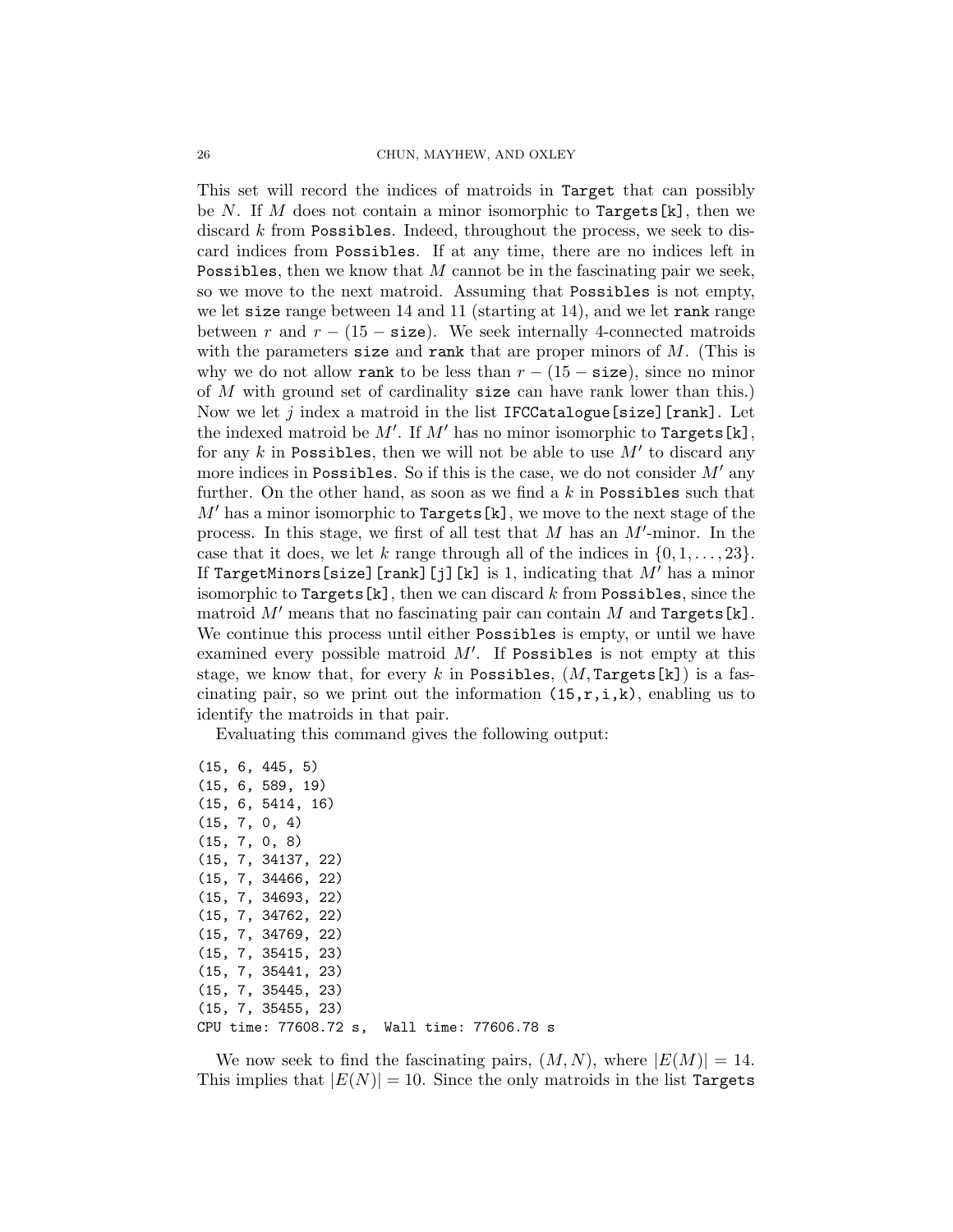with ground sets of cardinality 10 are those with indices in  $\{0, 1, \ldots, 5\}$ , we change the code so that Possibles is initially set to  $\{0, 1, \ldots, 5\}$ . We also let size range between 13 and 11, instead of 14 and 11.

```
%time
for r in range(8):
    for i in range(len(IFCCatalogue[14][r])):
        M=IFCCatalogue[14][r][i]
        Possibles=set(range(6))
        for k in range(6):
            if not M.has_minor(Targets[k]):
                Possibles.discard(k)
        for size in range(13, 10, -1):
            if len(Possibles)==0:
                break
            for rank in range(r, max(r-(14-size),0)-1,-1):
                if len(Possibles)==0:
                    break
                for j in range(len(IFCCatalogue[size][rank])):
                    Test=False
                    for k in Possibles:
                        if TargetMinors[size][rank][j][k]==1:
                            Test=True
                            break
                    if Test:
                        if M.has_minor(IFCCatalogue[size][rank][j]):
                             for k in range(6):
                                 if TargetMinors[size][rank][j][k]==1:
                                     Possibles.discard(k)
                             if len(Possibles)==0:
                                break
        for k in Possibles:
            print (14,r,i,k)
```
This code produces the following output.

```
(14, 6, 10, 4)
(14, 6, 14, 4)
(14, 6, 27, 5)
(14, 6, 1079, 4)
(14, 6, 1155, 4)
(14, 6, 1169, 4)
(14, 6, 1387, 1)
(14, 7, 3148, 4)
(14, 7, 3291, 0)
(14, 7, 3378, 5)
(14, 7, 3381, 1)
CPU time: 1073.44 s, Wall time: 1072.64 s
```
This procedure has discovered 11 pairs, but the following commands show that, up to duality, there actually only 9 pairs.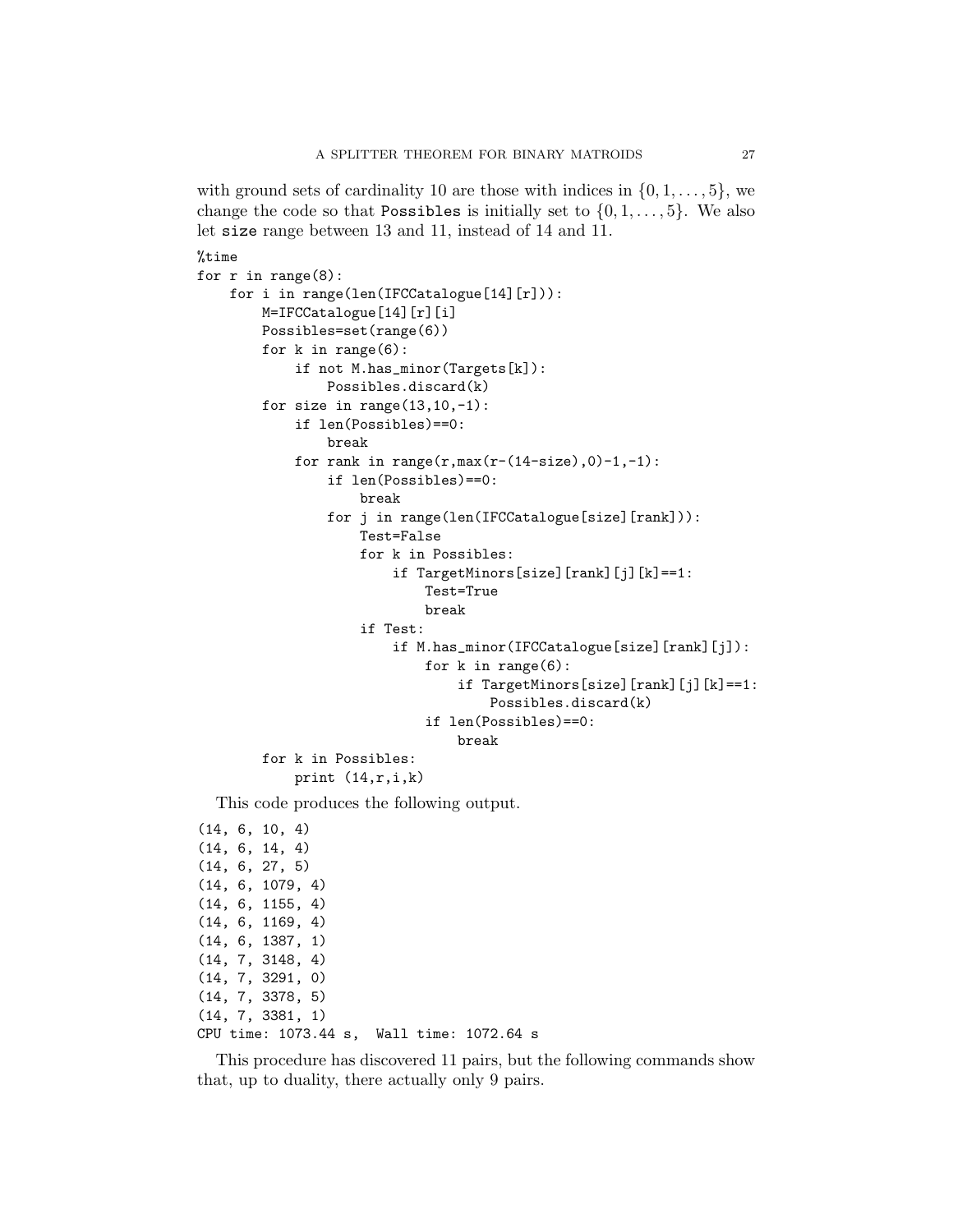```
print IFCCatalogue[14][7][3148].
                is_isomorphic(IFCCatalogue[14][7][3291].dual())
print Targets[4].is_isomorphic(Targets[0].dual())
    True
    True
print IFCCatalogue[14][7][3378].
                is_isomorphic(IFCCatalogue[14][7][3381].dual())
print Targets[5].is_isomorphic(Targets[1].dual())
    True
    True
```
Therefore, amongst fascinating pairs,  $(M, N)$ , with  $|E(M)| \leq 15$ , there are, up to duality, two containing  $M(K_4)$ , two containing  $F_7$ , and four containing  $M(K_{3,3})$ . The computer search has found an additional 23 pairs. All we need now do is confirm that these 23 pairs are as described in Section [3,](#page-5-0) and that hence there are no counterexamples to Theorem [1.1.](#page-2-0)

The matroids Targets [1] and Targets [5] are isomorphic to  $M(K_5)$  and  $M^*(K_5)$  respectively.

```
print Targets[1].is_isomorphic(K5)
print Targets[5].is_isomorphic(K5.dual())
    True
    True
```

```
The tuples (14, 6, 1387, 1), (14, 7, 3381, 1), (14, 6, 27, 5), and (15, 6, 445, 5),
correspond to the pairs (M(QM_7), M(K_5)), (M(Q_3^{\times}), M(K_5)),(M^*(Y_9), M^*(K_5)), and (M^*(CM_{10}), M^*(K_5)).Q8cross=Matroid(graph=Graph({0:[1,5,7],1:[2,4],2:[3,6,7],
                                     3:[4,6,7],4:[5],5:[6],6:[7]}))
Y9=Matroid(graph=Graph({0:[1,3,5,7],1:[2,8],2:[3,6],
                                     3:[4],4:[5,8],5:[6],6:[7],7:[8]}))
CML10=Matroid(graph=graphs.CirculantGraph(10,[1,5]))
print IFCCatalogue[14][6][1387].is_isomorphic(QML7)
print IFCCatalogue[14][7][3381].is_isomorphic(Q8cross)
print IFCCatalogue[14][6][27].is_isomorphic(Y9.dual())
print IFCCatalogue[15][6][445].is_isomorphic(CML10.dual())
    True
    True
    True
    True
  Targets[0] and Targets[4] are isomorphic to \Delta_4 and \Delta_4^* respectively.
A=Matrix(GF(2),[1,0,0,1,1,1],
```

```
[1,1,0,0,1,0],
[0,1,1,0,1,1],
[0,0,1,1,1,0]]Delta4=Matroid(reduced_matrix=A)
print Targets[0].is_isomorphic(Delta4)
```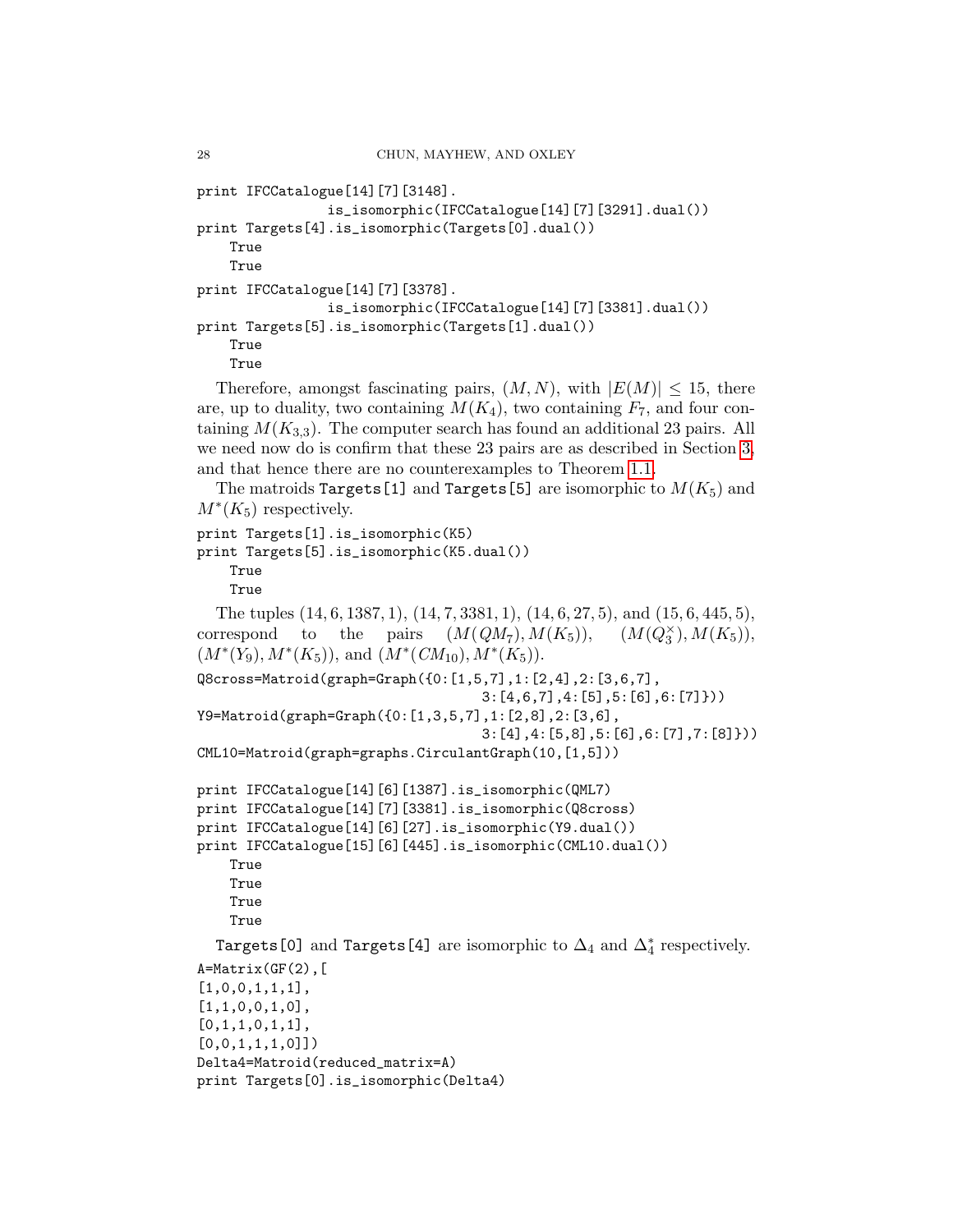```
print Targets[4].is_isomorphic(Delta4.dual())
    True
    True
  The tuples (14, 6, 10, 4), (14, 6, 1079, 4), (14, 6, 14, 4), (14, 6, 1155, 4), and
(14, 6, 1169, 4) correspond to the fascinating pairs (A_1^*, \Delta_4^*), (A_2^*, \Delta_4^*),(A_3^*, \Delta_4^*), (A_4^*, \Delta_4^*), \text{ and } (A_5^*, \Delta_4^*).print IFCCatalogue[14][6][10].is_isomorphic(
    Matroid(reduced_matrix=A.stack(Matrix(GF(2),[
    [1,0,1,0,0,1],
    [1,0,0,0,1,0],
    [0,1,1,0,1,0],
    [0,0,0,1,1,0]]))).dual())
print IFCCatalogue[14][6][1079].is_isomorphic(
    Matroid(reduced_matrix=A.stack(Matrix(GF(2),[
    [1,0,1,0,0,1],
    [1,0,0,0,1,0],
    [0,1,0,1,0,0],
    [0,1,0,0,1,1]]))).dual())
print IFCCatalogue[14][6][14].is_isomorphic(
    Matroid(reduced_matrix=A.stack(Matrix(GF(2),[
    [1,0,1,0,0,0],
    [1,0,0,0,1,0],
    [0,1,0,1,0,1],
    [0,0,0,1,1,0]]))).dual())
print IFCCatalogue[14][6][1155].is_isomorphic(
    Matroid(reduced_matrix=A.stack(Matrix(GF(2),[
    [1,0,1,0,0,0],
    [1,0,0,0,1,0],
    [0,1,0,1,0,0],
    [0,0,0,1,1,0]])).dual())
print IFCCatalogue[14][6][1169].is_isomorphic(
    Matroid(reduced_matrix=A.stack(Matrix(GF(2),[
    [1,0,0,0,1,0],
    [0,1,1,0,1,0],
    [0,1,0,1,0,1],
    [0,0,1,1,0,0]]))).dual())
    True
    True
    True
    True
    True
  The tuples (14, 7, 3291, 0) and (15, 7, 0, 4) correspond to (A_6, \Delta_4) and
(\Upsilon_8^*, \Delta_4^*).print IFCCatalogue[14][7][3291].is_isomorphic(
    Matroid(reduced_matrix=A.stack(Matrix(GF(2),[
    [1,1,0,0,1,0],
    [1,0,0,0,1,0],
```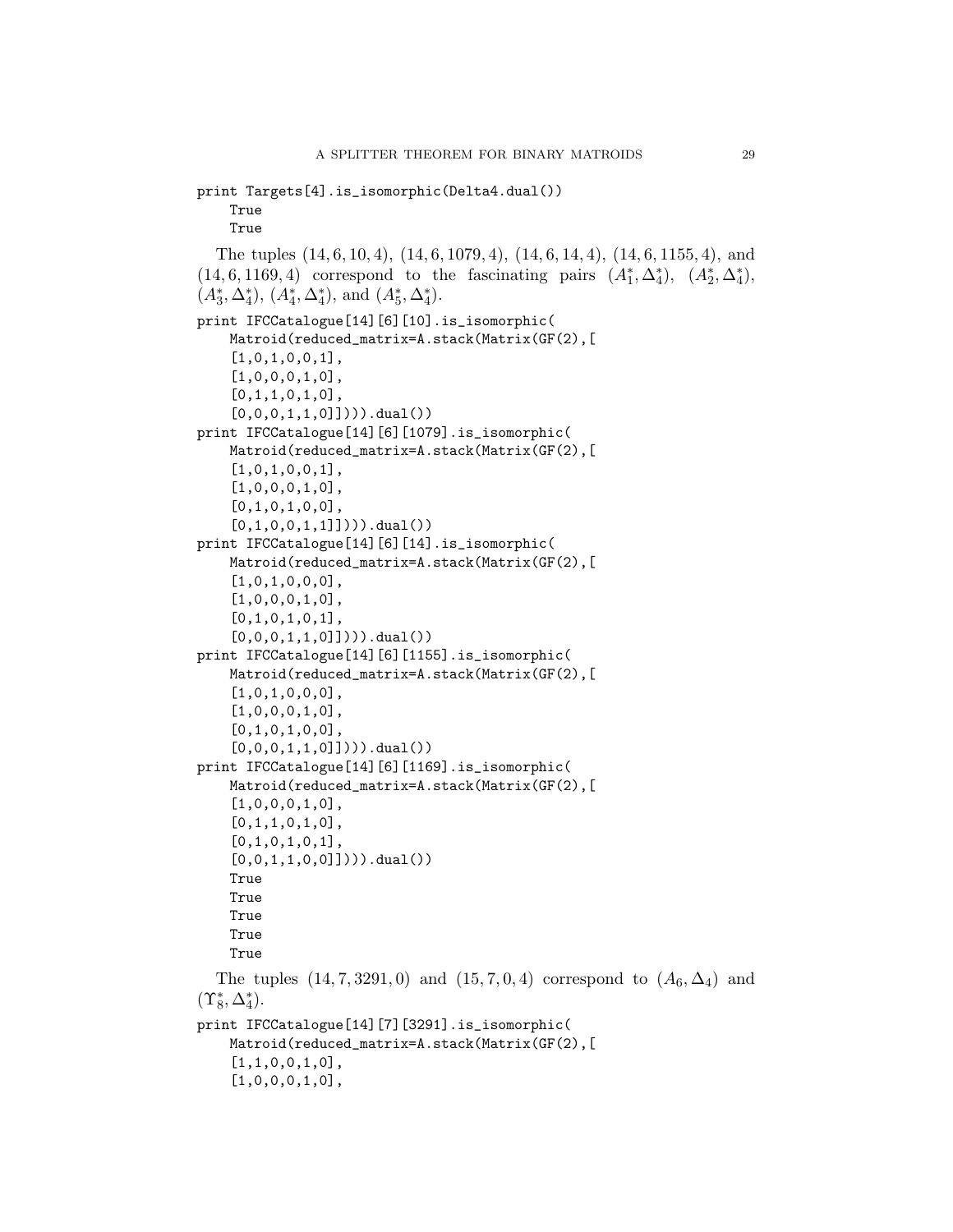```
[1,0,0,0,0,0]]).augment(vector(GF(2),[1,1,0,0,0,0,1]))))
    True
Upsilon8=Matroid(reduced_matrix=Matrix(GF(2),[
   [1,0,0,0,0,0,1,1],
   [1,1,0,0,0,0,0,1],
   [0,1,1,0,0,0,0,1],
   [0,0,1,1,0,0,0,1],
   [0,0,0,1,1,0,0,1],
   [0,0,0,0,1,1,0,1],
   [0,0,0,0,0,1,1,1]])).dual()
IFCCatalogue[15][7][0].is_isomorphic(Upsilon8.dual())
   True
  Targets [22] is isomorphic to P^*.
B=Matrix(GF(2),[1,1,1,0,0,0,1],
[1,0,0,1,1,0,1],
[0,1,0,1,0,1,1],
[0,0,1,0,1,1,1]]
P=Matroid(reduced_matrix=B)
Targets[22].is_isomorphic(P.dual())
   True
  The tuples (15, 7, 34466, 22), (15, 7, 34762, 22), (15, 7, 34137, 22),(15, 7, 34693, 22), and (15, 7, 34769, 22) correspond to the fascinating
pairs (B_1^*, P^*), (B_2^*, P^*), (B_3^*, P^*), (B_4^*, P^*), and (B_5^*, P^*).print IFCCatalogue[15][7][34466].is_isomorphic(
    Matroid(reduced_matrix=B.stack(Matrix(GF(2),[
    [1,1,0,0,0,0,1],
    [1,0,1,1,0,1,0],
    [0,1,0,0,0,1,0],
    [0,0,0,1,1,0,0]]))).dual())
print IFCCatalogue[15][7][34762].is_isomorphic(
    Matroid(reduced_matrix=B.stack(Matrix(GF(2),[
    [1,0,1,1,0,1,0],
    [1,0,0,1,0,0,1],
    [0,1,0,0,0,0,1],
    [0,0,0,0,1,1,1]]))).dual())
print IFCCatalogue[15][7][34137].is_isomorphic(
    Matroid(reduced_matrix=B.stack(Matrix(GF(2),[
    [1,0,1,1,0,1,0],
    [1,0,0,0,0,0,1],
    [0,1,0,0,1,0,0],
    [0,0,1,0,1,0,1]]))).dual())
print IFCCatalogue[15][7][34693].is_isomorphic(
    Matroid(reduced_matrix=B.stack(Matrix(GF(2),[
    [1,0,1,1,0,1,0],
    [0,1,1,0,0,0,1],
    [0,1,0,1,0,0,0],
```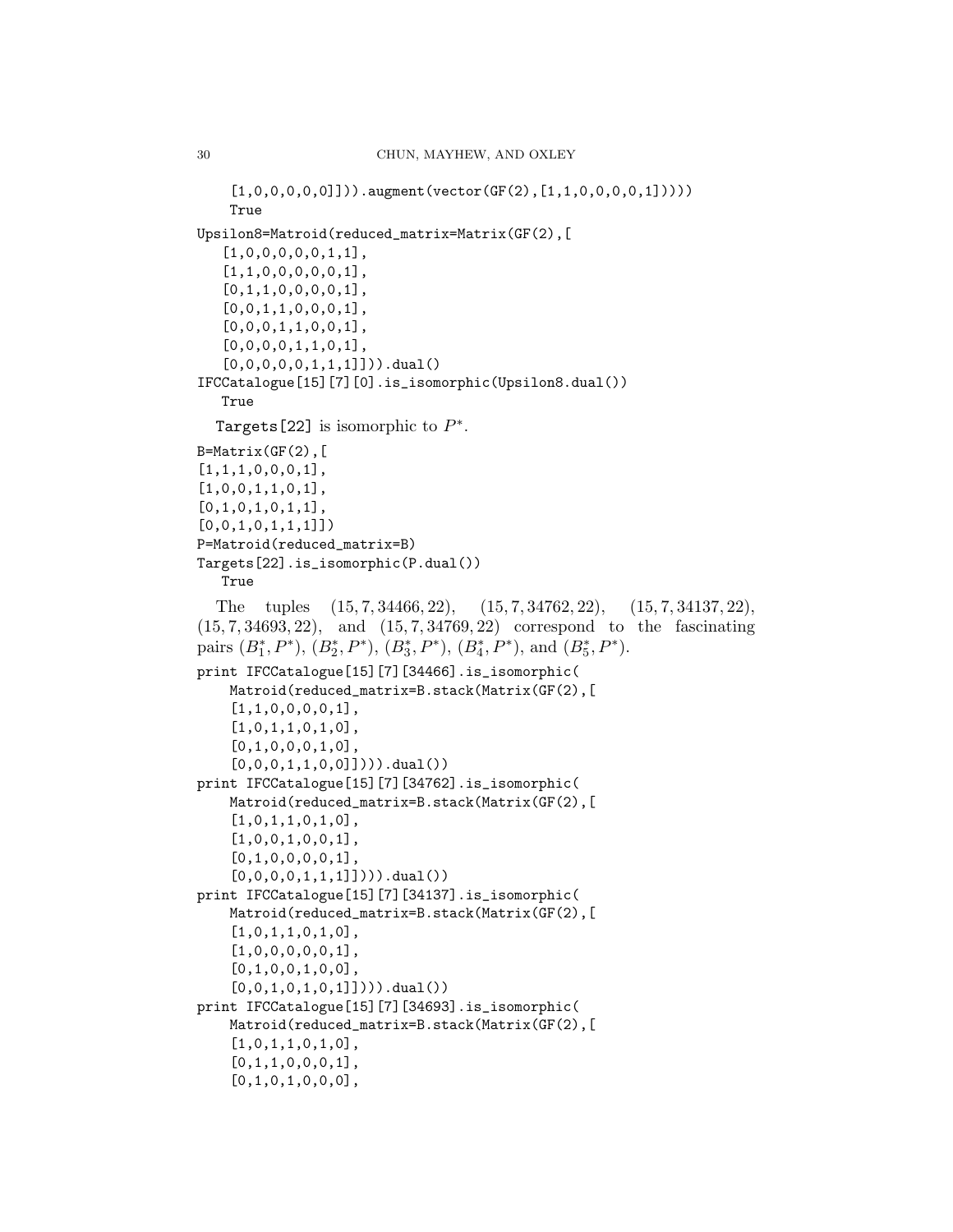```
[0,0,0,0,1,0,1]]))).dual())
print IFCCatalogue[15][7][34769].is_isomorphic(
    Matroid(reduced_matrix=B.stack(Matrix(GF(2),[
    [1,0,1,0,0,0,1],
    [1,0,0,1,0,0,1],
    [0,1,0,0,0,1,1],
    [0,0,0,0,1,1,1]]))).dual())
    True
    True
    True
    True
    True
  Targets [23] is isomorphic to Q^*.
C=Matrix(GF(2),[
[1,0,0,1,1,1,0],
[1,1,0,0,1,0,1],
[0,1,1,0,1,1,1],
[0,0,1,1,1,0,1]]Q=Matroid(reduced_matrix=C)
Targets[23].is_isomorphic(Q.dual())
    True
  The tuples (15, 7, 35445, 23), (15, 7, 35441, 23), (15, 7, 35455, 23), and
(15, 7, 35415, 23) correspond to the fascinating pairs (C_1^*, Q^*), (C_2^*, Q^*),(C_3^{\ast},Q^{\ast}), and (C_4^{\ast},Q^{\ast}).print IFCCatalogue[15][7][35455].is_isomorphic(
    Matroid(reduced_matrix=C.stack(Matrix(GF(2),[
    [1,1,1,1,0,0,1],
    [1,1,1,0,1,0,1],
    [0,0,0,1,0,1,0],
    [0,0,0,0,1,0,1]]))).dual())
print IFCCatalogue[15][7][35441].is_isomorphic(
    Matroid(reduced_matrix=C.stack(Matrix(GF(2),[
    [1,1,1,1,0,0,1],
    [1,0,0,0,0,1,0],
    [0,1,0,0,1,0,0],
    [0,0,1,0,1,0,1]]))).dual())
print IFCCatalogue[15][7][35445].is_isomorphic(
    Matroid(reduced_matrix=C.stack(Matrix(GF(2),[
    [1,1,0,0,1,0,0],
    [1,0,0,0,0,1,0],
    [0,1,1,1,1,0,1],
    [0,0,1,0,1,0,0]])).dual())
print IFCCatalogue[15][7][35415].is_isomorphic(
    Matroid(reduced_matrix=C.stack(Matrix(GF(2),[
    [1,0,0,0,1,1,0],
    [0,1,0,0,1,0,1],
    [0,0,1,0,1,1,1],
```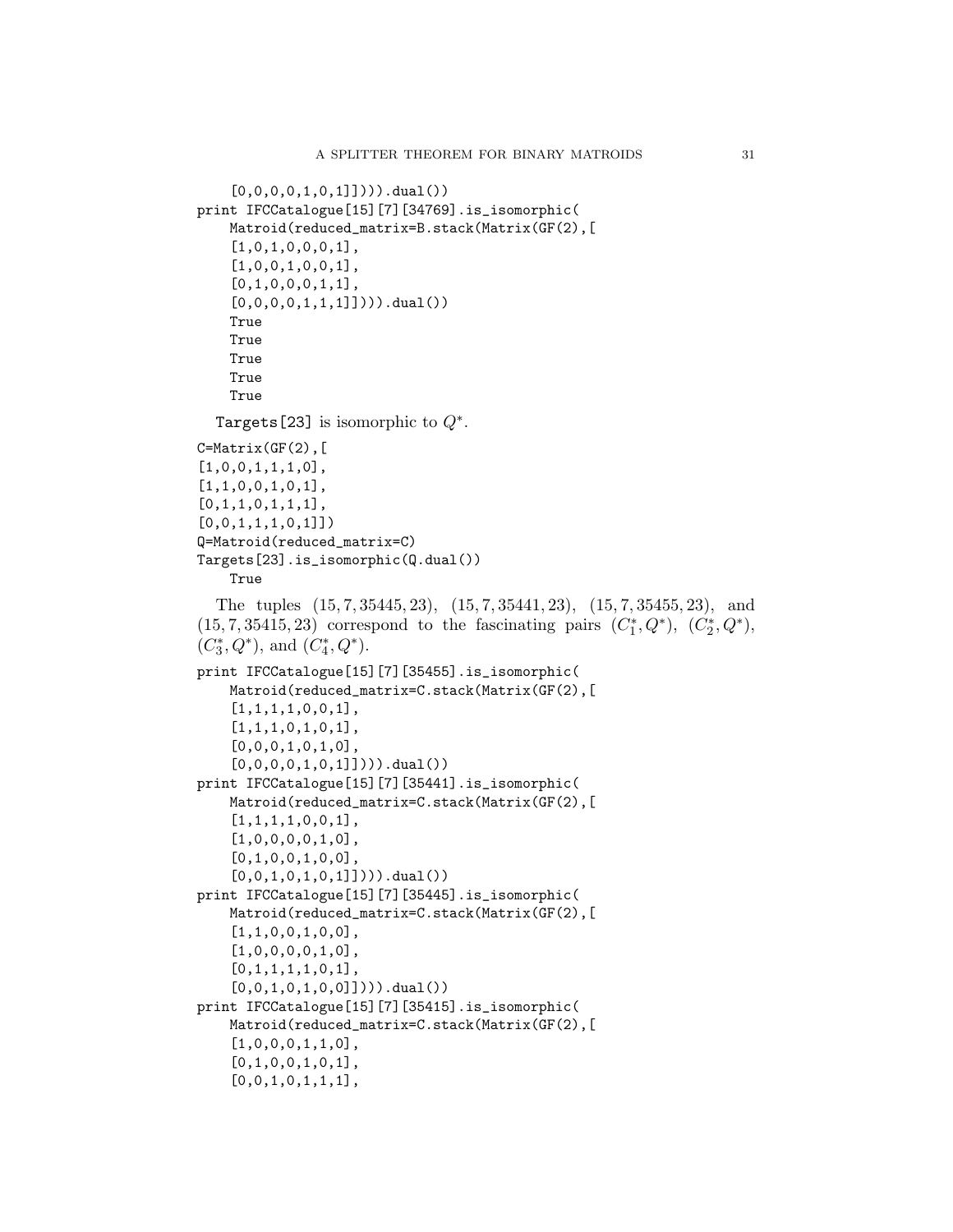```
[0,0,0,1,1,0,1]]))).dual())
    True
    True
    True
    True
  The tuple (15, 6, 589, 19) corresponds to (R^*, D_1^*).D=Matrix(GF(2),[1,1,1,0,0,0],
[1,0,0,1,1,0],
[0,1,0,1,0,1],
[0,0,1,0,1,1],
[1,0,0,0,0,1],
])
R=Matroid(reduced_matrix=D)
print Targets[19].is_isomorphic(R.dual())
print IFCCatalogue[15][6][589].is_isomorphic(
    Matroid(reduced_matrix=D.stack(Matrix(GF(2),[
    [1,1,0,0,0,0],
    [0,0,1,0,0,1],
    [0,0,0,1,0,1],
    [1,0,0,0,1,0]]))).dual())
    True
    True
  The tuple (15, 6, 5414, 16) corresponds to (E_1^*, S^*).
E=Matrix(GF(2),[1,0,0,1,1,1],
[1,1,0,0,1,0],
[0,1,1,0,1,1],
[0,0,1,1,1,0],
[1,0,0,1,0,1],
])
S=Matroid(reduced_matrix=E)
print Targets[16].is_isomorphic(S.dual())
print IFCCatalogue[15][6][5414].is_isomorphic(
    Matroid(reduced_matrix=F.stack(Matrix(GF(2),[
    [1,0,0,0,1,0],
    [1,0,0,0,0,1],
    [0,1,0,1,0,1],
    [0,0,1,1,0,0]]))).dual())
    True
    True
  Finally, the tuple (15, 7, 0, 8) gives us the pair (\Upsilon_8^*, \Upsilon_6^*).
print IFCCatalogue[15][7][0].is_isomorphic(Upsilon8.dual())
print Targets[8].is_isomorphic(Upsilon6.dual())
    True
    True
  Now we can conclude there are no counterexamples, so Theorem 1.1 holds.
```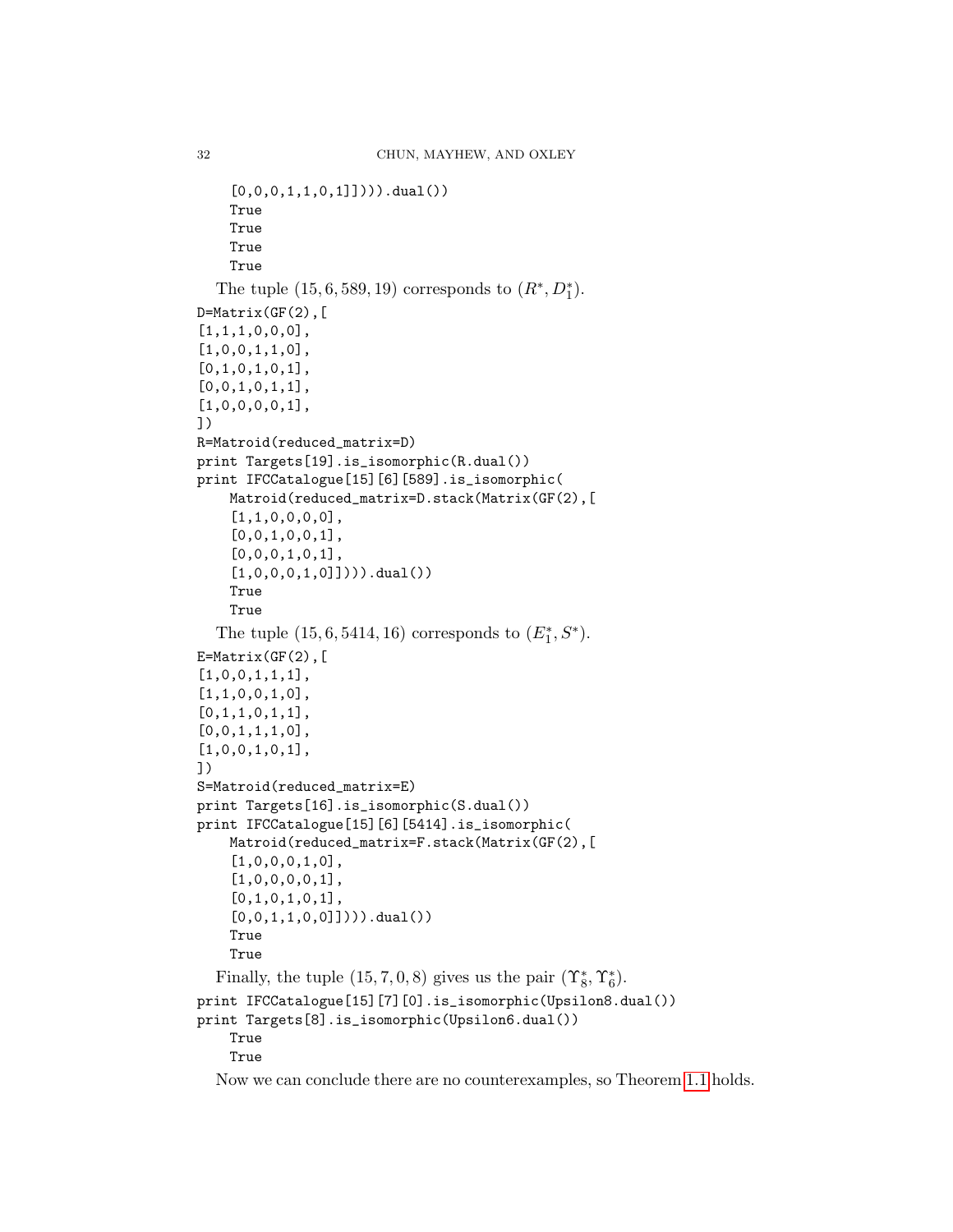We have characterised all fascinating pairs satisfying  $|E(M)| \leq 15$ . From this characterisation, it is straightforward to find all interesting pairs satisfying the same constraint. Certainly every fascinating pair is an interesting pair. If  $(M, M_0)$  is interesting but not fascinating, then there is an internally 4-connected matroid,  $M_1$ , satisfying  $M_0 \prec M_1 \prec M$ . Now  $(M, M_1)$  is an interesting pair, so we can repeat this argument and deduce that either  $(M, M_1)$  is fascinating, or there is an internally 4-connected matroid,  $M_2$ , satisfying  $M_1 \prec M_2 \prec M$ . Continuing in this way, we see that if  $(M, M_0)$ is interesting but not fascinating, then  $M_0 \prec N \prec M$  for some internally 4-connected matroid, N, such that  $(M, N)$  is a fascinating pair.

This observation gives us our strategy for finding all interesting pairs. Let  $(M, N)$  range over all (up to duality) fascinating pairs with  $|E(M)| \leq$ 15. Consider each matroid, T, from the catalogue of internally 4-connected matroids, that could potentially be a proper minor of  $N$ . If  $N$  has a proper T-minor, then test to see whether any proper minor of M produced by deleting and contracting at most three elements is internally 4-connected with a T-minor. If not, then  $(M, T)$  is an interesting pair. The following code performs exactly such a check.

```
def GenerateInteresting(M,N):
```

```
for n in range(6, len(N)):
    for r in range(N.\text{rank}()-(len(N)-n), N.\text{rank}() + 1):
        for i in range(len(IFCCatalogue[n][r])):
            T=IFCCatalogue[n][r][i]
            if N.has_minor(T):
                 Between=False
                 for p in range(min(M.rank()-T.rank(),3)+1):
                     if Between:
                         break
                     for F in M.flats(p):
                         if Between:
                              break
                         if len(F)<4 and
                                      M.contract(F).has_minor(T):
                              if p==0:
                                  Lower=1
                              else:
                                  Lower=0
                              DeleteSet=
                                      M.groundset().difference(F)
                              for q in range(Lower,4-len(F)):
                                  if Between:
                                      break
                                  for D in Subsets(DeleteSet,q):
                                      Test=M.contract(F).delete(D)
                                      if Test.has_minor(T):
                                           if Test.is_3connected()
                                                   and IsIFC(Test):
```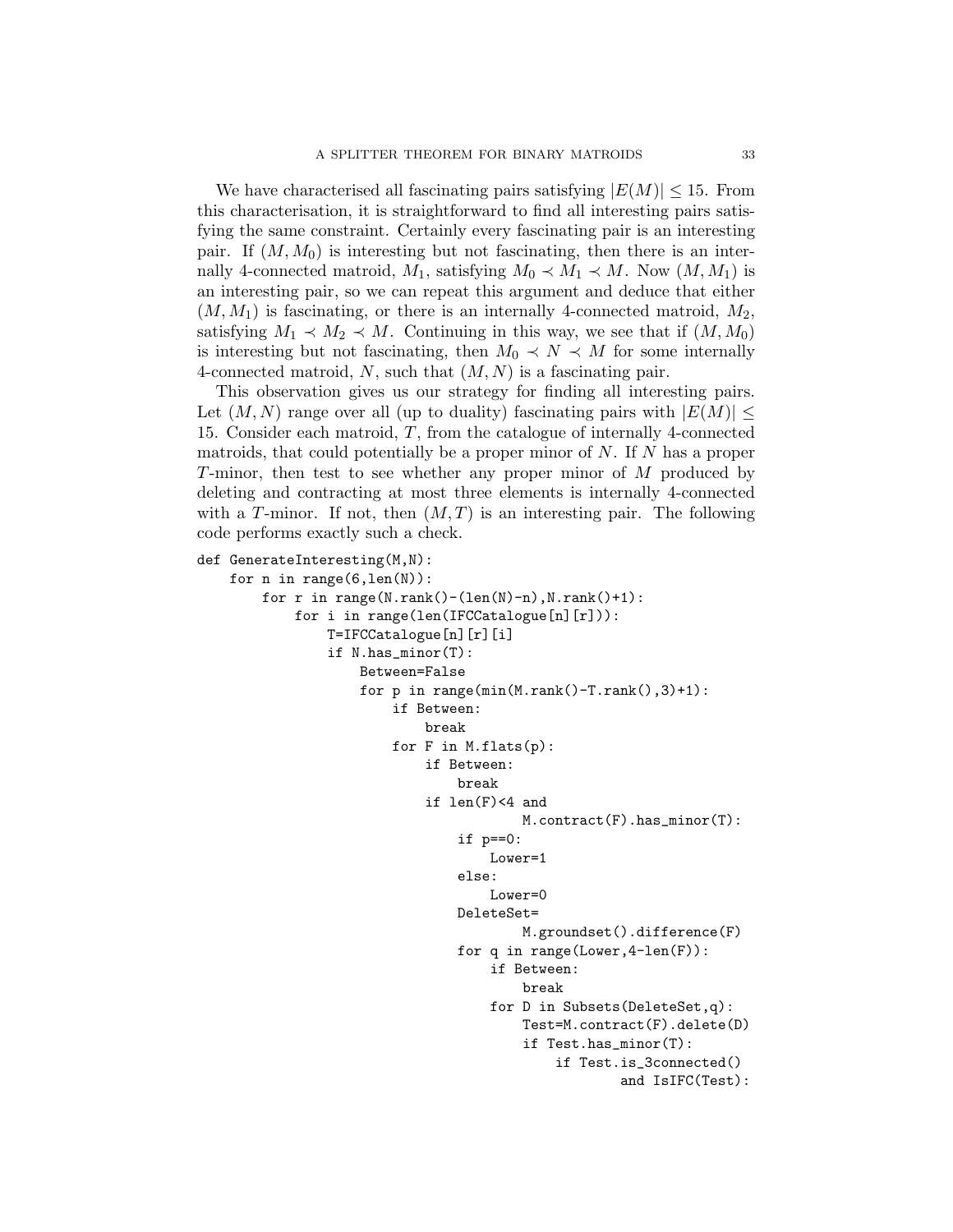Between=True break

```
if not Between:
   print (n,r,i)
```
Now we apply this function to all of the interesting pairs we have discovered.

```
GenerateInteresting(K5,K4)
GenerateInteresting(Q3,K4)
GenerateInteresting(Upsilon7,F7)
GenerateInteresting(Upsilon6.dual(),F7)
GenerateInteresting(H1,K33)
GenerateInteresting(H2,K33)
GenerateInteresting(H3,K33)
GenerateInteresting(QML7,K33)
    (6, 3, 0)
```
From this we see that  $(M(QM_7), M(K_4))$  is an interesting pair. Now we check all the fascinating pairs discovered by in the search.

```
GenerateInteresting(IFCCatalogue[15][6][445],Targets[5])
GenerateInteresting(IFCCatalogue[15][6][589],Targets[19])
GenerateInteresting(IFCCatalogue[15][6][5414],Targets[16])
GenerateInteresting(IFCCatalogue[15][7][0],Targets[4])
```

```
(7, 3, 0)
```

```
(7, 4, 0)
```
This shows that  $(\Upsilon_8^*, F_7)$  and  $(\Upsilon_8^*, F_7^*)$  are interesting pairs.

GenerateInteresting(IFCCatalogue[15][7][0],Targets[8])

```
(7, 3, 0)
(7, 4, 0)
```
This again tells us that  $(\Upsilon_8^*, F_7)$  and  $(\Upsilon_8^*, F_7^*)$  are interesting pairs. (This time we have discovered  $F_7$  and  $F_7^*$  by searching for minors of  $\Upsilon_6^*$ , instead of  $\Delta_4^*$ .)

```
GenerateInteresting(IFCCatalogue[15][7][34137],Targets[22])
GenerateInteresting(IFCCatalogue[15][7][34466],Targets[22])
GenerateInteresting(IFCCatalogue[15][7][34693],Targets[22])
GenerateInteresting(IFCCatalogue[15][7][34762],Targets[22])
GenerateInteresting(IFCCatalogue[15][7][34769],Targets[22])
GenerateInteresting(IFCCatalogue[15][7][35415],Targets[23])
GenerateInteresting(IFCCatalogue[15][7][35441],Targets[23])
GenerateInteresting(IFCCatalogue[15][7][35445],Targets[23])
GenerateInteresting(IFCCatalogue[15][7][35455],Targets[23])
GenerateInteresting(IFCCatalogue[14][6][10],Targets[4])
GenerateInteresting(IFCCatalogue[14][6][14],Targets[4])
GenerateInteresting(IFCCatalogue[14][6][27],Targets[5])
GenerateInteresting(IFCCatalogue[14][6][1079],Targets[4])
GenerateInteresting(IFCCatalogue[14][6][1155],Targets[4])
GenerateInteresting(IFCCatalogue[14][6][1169],Targets[4])
GenerateInteresting(IFCCatalogue[14][6][1387],Targets[1])
```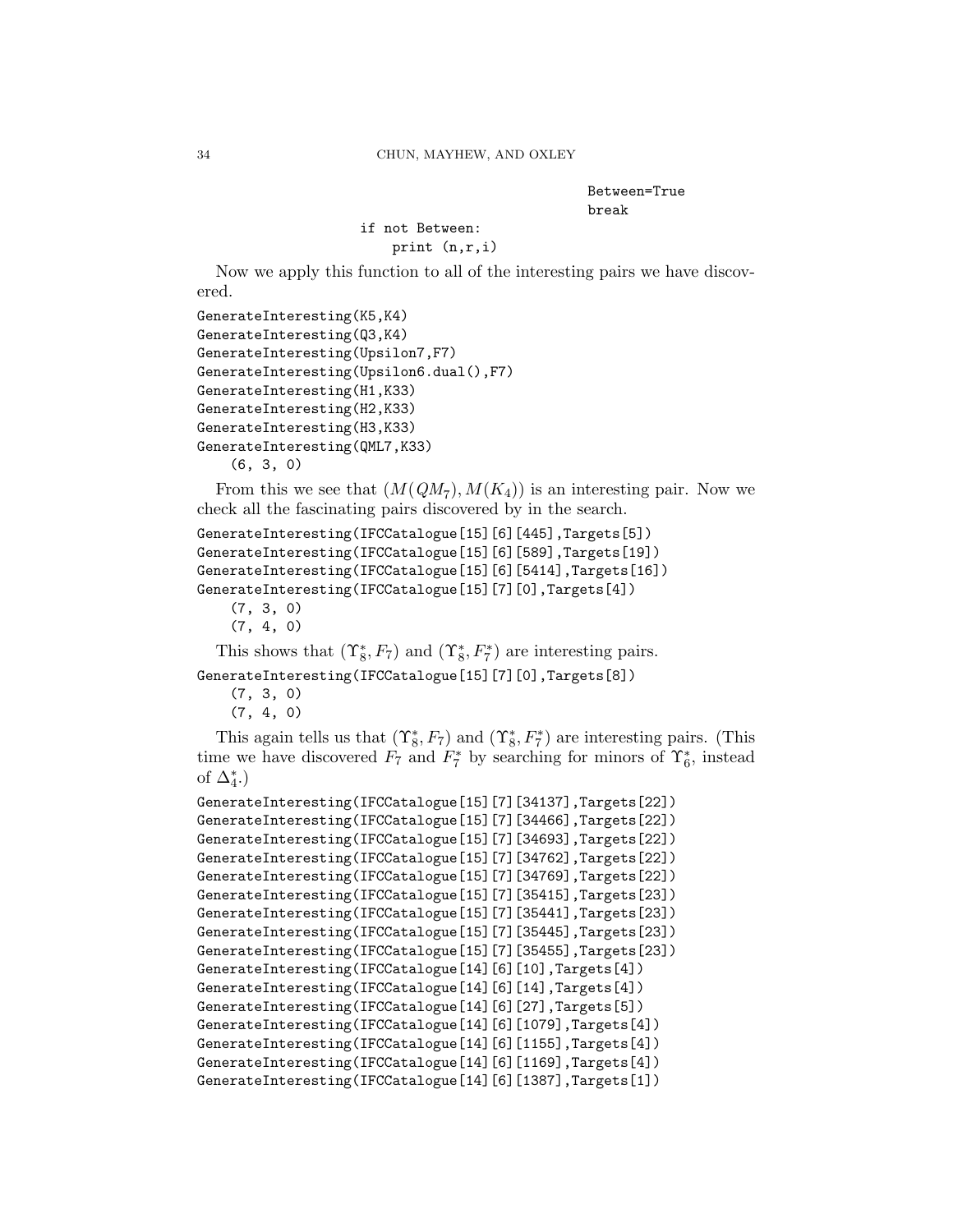#### (6, 3, 0)

As IFCCatalogue[14][6][1387]) is  $M(QM_7)$  we have again discovered that  $(M(QM_7), M(K_4))$  is an interesting pair. We finish the search with the following commands.

```
GenerateInteresting(IFCCatalogue[14][7][3148],Targets[4])
GenerateInteresting(IFCCatalogue[14][7][3291],Targets[0])
GenerateInteresting(IFCCatalogue[14][7][3378],Targets[5])
GenerateInteresting(IFCCatalogue[14][7][3381],Targets[1])
```
Thus the only interesting pairs that fail to be fascinating are (up to duality)  $(M(QM_7), M(K_4))$ ,  $(\Upsilon_8, F_7)$ , and  $(\Upsilon_8^*, F_7)$ , and Theorem [1.2](#page-2-1) is now proved.

#### **REFERENCES**

- <span id="page-34-13"></span>[1] C. Chun, D. Mayhew, and J. Oxley. A chain theorem for internally 4-connected binary matroids. J. Combin. Theory Ser. B 101 (2011), no. 3, 141–189.
- <span id="page-34-0"></span>[2] C. Chun, D. Mayhew, and J. Oxley. Towards a splitter theorem for internally 4-connected binary matroids. J. Combin. Theory Ser. B 102 (2012), no. 3, 688–700.
- <span id="page-34-1"></span>[3] C. Chun, D. Mayhew, and J. Oxley. Towards a splitter theorem for internally 4 connected binary matroids II. European J. Combin. 36 (2014), 550–563.
- <span id="page-34-2"></span>[4] C. Chun, D. Mayhew, and J. Oxley. Towards a splitter theorem for internally 4-connected binary matroids III. Adv. in Appl. Math. 51 (2013), no. 2, 309–344.
- <span id="page-34-3"></span>[5] C. Chun, D. Mayhew, and J. Oxley. Towards a splitter theorem for internally 4 connected binary matroids IV. Adv. in Appl. Math. 52 (2014), 1–59.
- <span id="page-34-4"></span>[6] C. Chun, D. Mayhew, and J. Oxley. Towards a splitter theorem for internally 4 connected binary matroids V. Adv. in Appl. Math. 52 (2014), 60–81.
- <span id="page-34-5"></span>[7] C. Chun and J. Oxley. Towards a splitter theorem for internally 4-connected binary matroids VI. Submitted. [http://www.math.lsu.edu/~oxley/chapter6\\_34.pdf](http://www.math.lsu.edu/~oxley/chapter6_34.pdf).
- <span id="page-34-6"></span>[8] C. Chun and J. Oxley. Towards a splitter theorem for internally 4-connected binary matroids VII. Submitted. [http://www.math.lsu.edu/~oxley/chapter6\\_35.pdf](http://www.math.lsu.edu/~oxley/chapter6_35.pdf).
- <span id="page-34-7"></span>[9] C. Chun, D. Mayhew, and J. Oxley. Towards a splitter theorem for internally 4 connected binary matroids IX: the theorem. Submitted. [https://www.math.lsu.edu/](https://www.math.lsu.edu/~oxley/chapter8_19.pdf) [~oxley/chapter8\\_19.pdf](https://www.math.lsu.edu/~oxley/chapter8_19.pdf).
- <span id="page-34-14"></span>[10] J. Geelen and X. Zhou. A splitter theorem for internally 4-connected binary matroids. SIAM J. Discrete Math. 20 (2006), no. 3, 578–587 (electronic).
- <span id="page-34-8"></span>[11] T. Johnson and R. Thomas. Generating internally four-connected graphs. J. Combin. Theory Ser. B 85 (2002), no. 1, 21–58.
- <span id="page-34-11"></span>[12] S. R. Kingan. A generalization of a graph result of D. W. Hall. Discrete Math. 173 (1997), no. 1-3, 129–135.
- <span id="page-34-9"></span>[13] S. R. Kingan and M. Lemos. Almost-graphic matroids. Adv. in Appl. Math. 28 (2002), 438–477.
- <span id="page-34-10"></span>[14] D. Mayhew, G. Royle, and G. Whittle. The binary matroids with no  $M(K_{3,3})$ -minor. Mem. Amer. Math. Soc. 208 (2010), no. 981.
- <span id="page-34-15"></span>[15] J. G. Oxley. *Matroid theory*. Oxford University Press, New York (1992).
- <span id="page-34-16"></span>[16] J. Oxley. Matroid theory. Oxford University Press, New York, second edition (2011).
- <span id="page-34-12"></span>[17] W. Stein, et al. Sage Mathematics Software (Version 6.2). The Sage development team, 2014. <http://www.sagemath.org>.
- <span id="page-34-17"></span>[18] X. Zhou. On internally 4-connected non-regular binary matroids. J. Combin. Theory Ser. B **91** (2004), no. 2, 327-343.